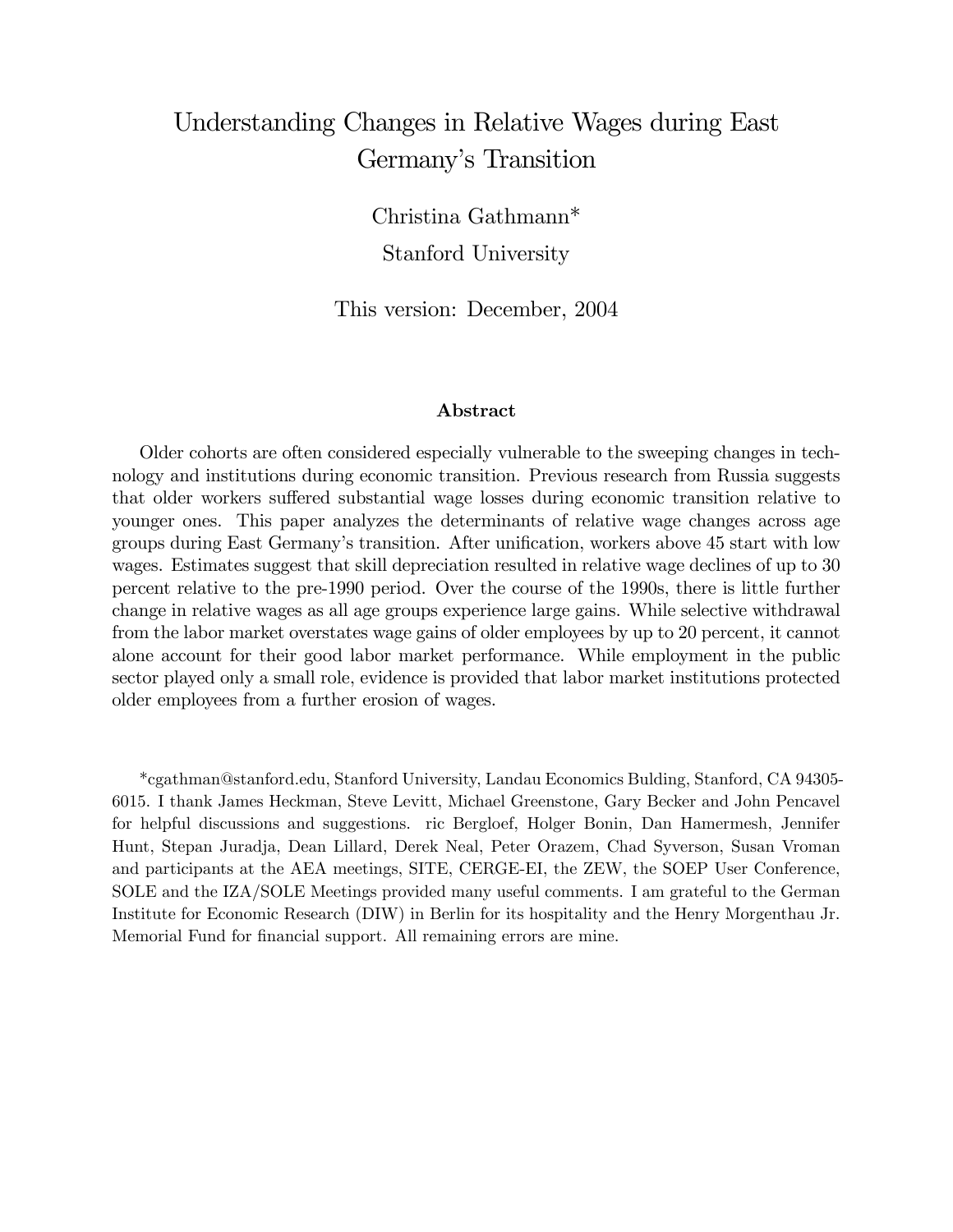# 1 Introduction

After the collapse of communist regimes, the wage structure in Central and Eastern European countries underwent dramatic changes. Previous research Önds that returns to education increased while returns to work experience and the gender wage gap generally decreased in the transition process.<sup>1</sup> Though the basic trends have been well documented, much less is known about the underlying mechanisms. Distinguishing labor supply responses from technological change and the impact of labor market institutions is however crucial to evaluate the success of restructuring and prospects for future economic growth.

Among all demographic groups, older cohorts are often considered especially vulnerable to the sweeping changes of economic transition. Technological change and new investments in capital accompanying the restructuring process could have made some labor market skills obsolete.<sup>2</sup> Since older cohorts worked a greater fraction of their working career with the often outdated technologies and production methods, they are affected most by potential skill loss. Second, older employees might be less adaptable to the new organization of production after the regime change. In particular, older cohorts have a lower incentive to update their skills to new technologies because of shorter remaining work lives. Prior evidence from Russia provides evidence that older employees indeed suffered substantial wage losses relative to the average worker and recent labor market entrants during the 1990s (Brainerd, 1998).

This paper analyzes the determinants of relative wage changes during East Germanyís

<sup>&</sup>lt;sup>1</sup>See Rutkowski (1996) and Keane and Prasad (2002) for Poland; Munich, Svejnar and Terrell (1999) for the Czech Republic and Brainerd (1998) on Russia. Orazem and Vodopivec (1997) find increasing returns to both experience and education in Slovenia. For East Germany, Krueger and Pischke (1995) and Bird, Schwarze and Wagner (1994) show that there was little change in returns to education after unification. Svejnar (1999) provides a comprehensive survey of the available evidence on changes in the wage structure across transition economies.

 $2A$ necdotal evidence for example suggests that part of the specific knowledge accumulated in the socialist combines was how to deal with the lack of resources. Since most firms had only one supplier and production plans were Öxed centrally, production processes were frequently interrupted because of missing inputs. It is expected that the strategies employed to solve resource shortage lost its value.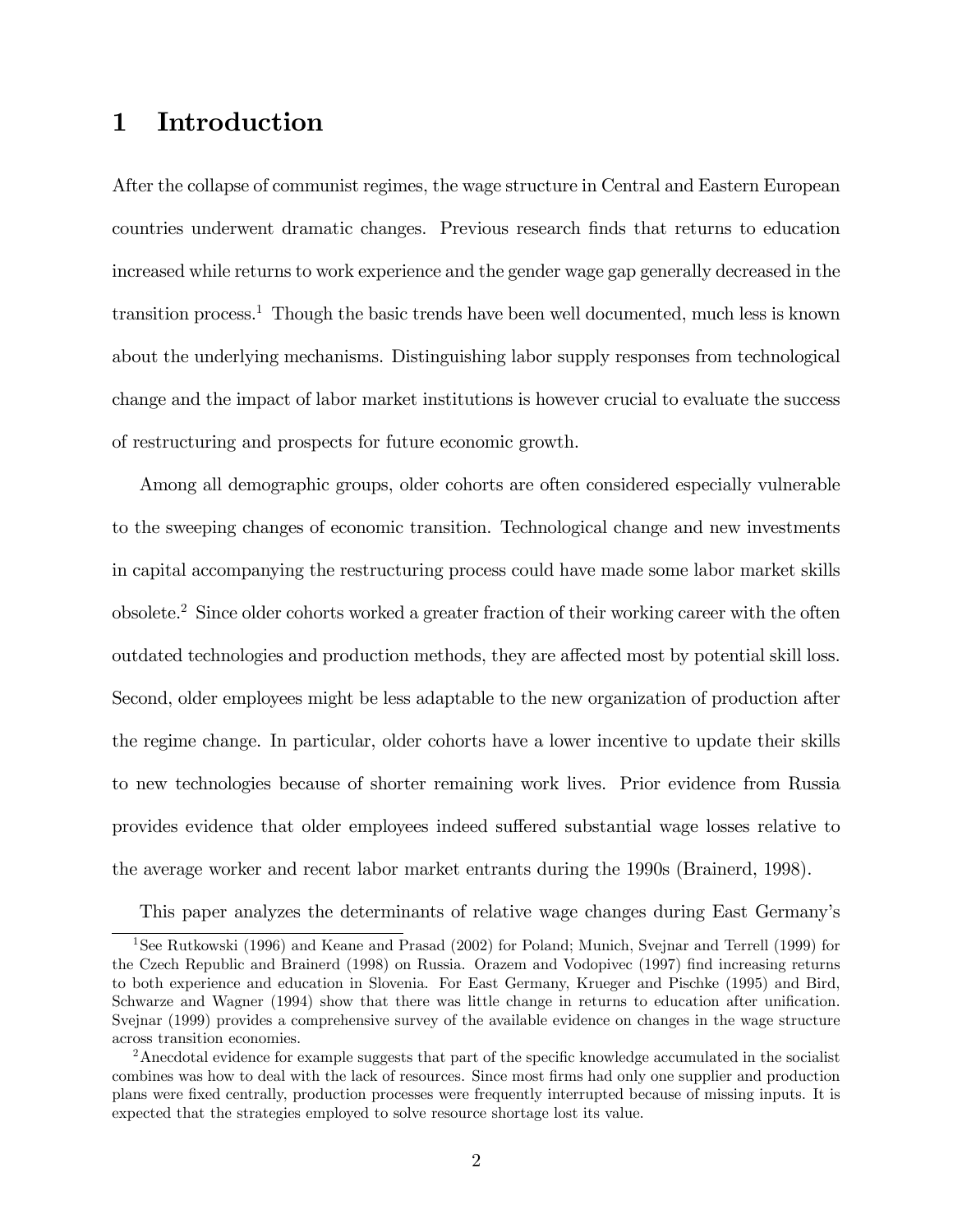transition. East Germanyís transition is characterized by several unique features: through its rapid unification with West Germany, East Germany underwent a high-speed and very radical transition compared to other countries.<sup>3</sup> Older cohorts might be hit especially hard by the chosen fast track to a new economic and political order. Second, East Germany inherited the West German institutional framework with rigid labor market institutions and high government involvement.<sup>4</sup> Government intervention inside and outside the labor market might have benefitted some groups more than others. Finally, the common institutional framework with West Germany provides a unique opportunity to evaluate the speed of labor market adjustment and its underlying causes in the East.

The data reveal two stylized facts. Immediately after unification in 1990, older men earn just 25 percent of West Germans in the same age category. East Germans born after 1965 in contrast earn more than 40 percent of the wages of young West Germans. The East-West ratio reaches almost 70 percent for those born after 1970, a group that enters the labor market shortly before unification. Previous studies have focused on convergence in aggregate wages, which obscures the heterogeneity in starting positions (Burda and Schmidt, 1997; Burda and Hunt, 2001; Franz and Steiner, 2000). Second, all age groups in East Germany experience substantial wage gains during the  $1990s$ <sup>5</sup>

The empirical analysis first shows that the low relative wages shortly after unification are driven by limited transferability of labor market skills. Specific skills as measured by potential work experience fully depreciated with the regime change. In addition, older employees

 $3$ Large investments in physical capital and new technologies were undertaken mostly financed by companies from West Germany and foreign countries. Economic adjustment was however not limited to industrial production. Changes likewise affected teachers, lawyers and public servants, who had to adapt to the new legal, administrative and educational system from West Germany.

<sup>&</sup>lt;sup>4</sup> Large financial resources from West Germany created a much softer budget constraint for the government than in other transition countries.

 ${}^{5}$ Hunt (2001) found that age had little effect on wage growth in East Germany between 1990 and 1996.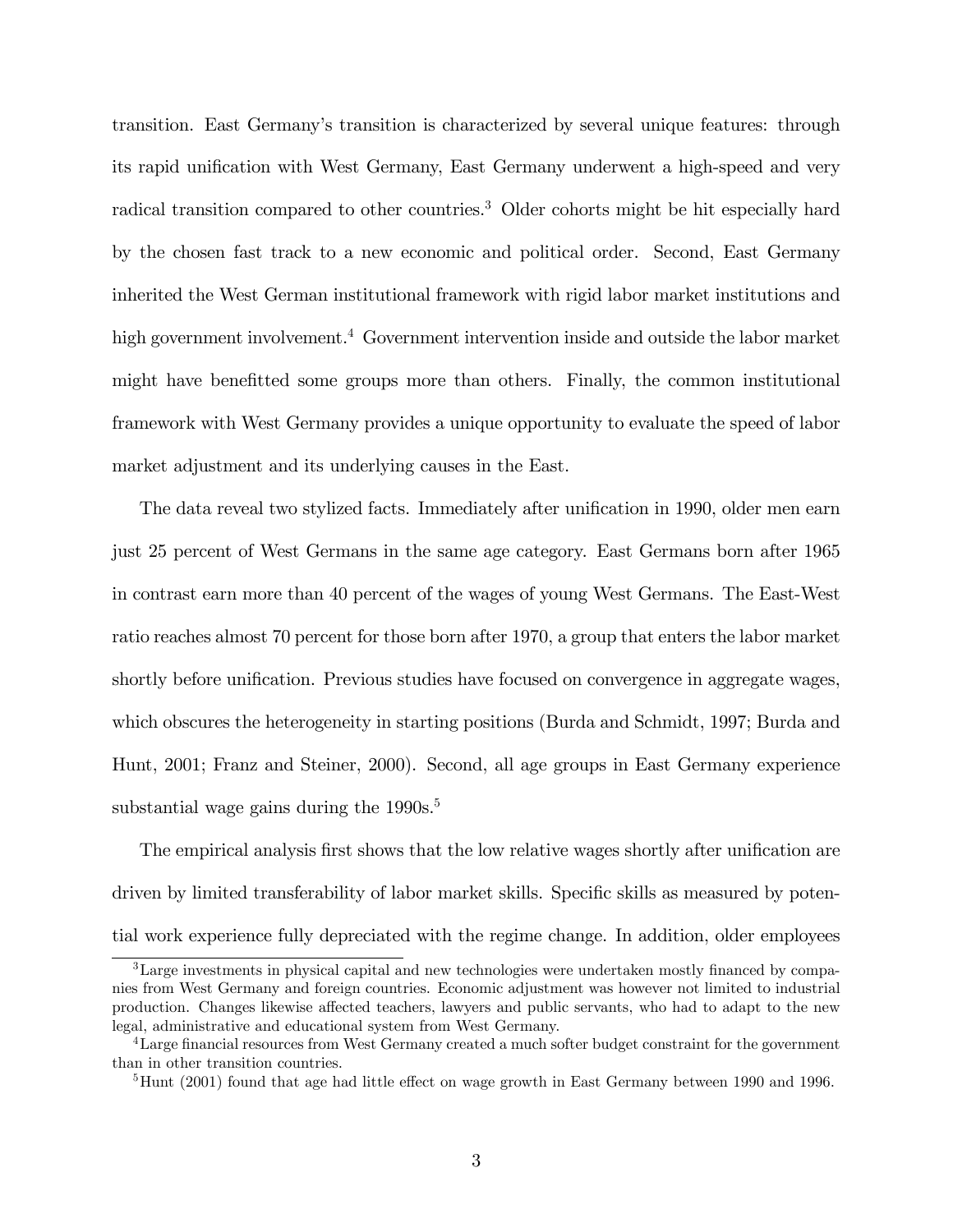earn lower returns to educational and occupational skills than younger ones. Calculations show that employees 45 and above in 1990 lose between 23 and 30 percent of their relative earnings power compared to a scenario where returns had remained at 1989 levels.<sup>6</sup>

The fact that older employees experienced similar wage gains than the average employee over the 1990s, is more puzzling. Especially since older employees lose further because thay are less likely to change jobs and migrate to West Germany, both sources of wage growth for young East Germans. Since older East Germans have dropped out of the labor market at much higher rates than younger ones, relative wage gains might be confounded with selection bias. Many studies on the transition process ignore the substantial composition changes of the workforce and its implications for the evolution of relative wages.<sup>7</sup> Selection into employment is positive and corrected wages for older employees are by up to 20 percent lower.

The analysis then turns to the role of the government and labor market institutions in protecting older employees remaining in the labor market. While older East Germans are more than proportionally employed in the government sector, this played a minor role in explaining their relative wages. Further evidence is provided that a substantial part of the recovery is attributable to the fact that labor unions and state owned companies pushed up relative wages for older workers.<sup>8</sup>

The structure of the paper is as follows. The next section describes the basic features of the East German transition process. Section 3 introduces the data and describes the

<sup>&</sup>lt;sup>6</sup>Similar results have been found for international migrants, who earn lower returns to education and experience acquired abroad than Natives (Friedberg, 2000).

 $7\text{An exception is Chase (1998)}$  who finds significant selection effects on the returns to experience and education in the Czech Republic and Slovakia in the early 1990s.

<sup>&</sup>lt;sup>8</sup>This paper focuses on the labor market performance of different age groups. For a detailed analysis of changes in household income, relative economic position and how this affected the voting behavior of East Germans after unification, see Gathmann (2004a).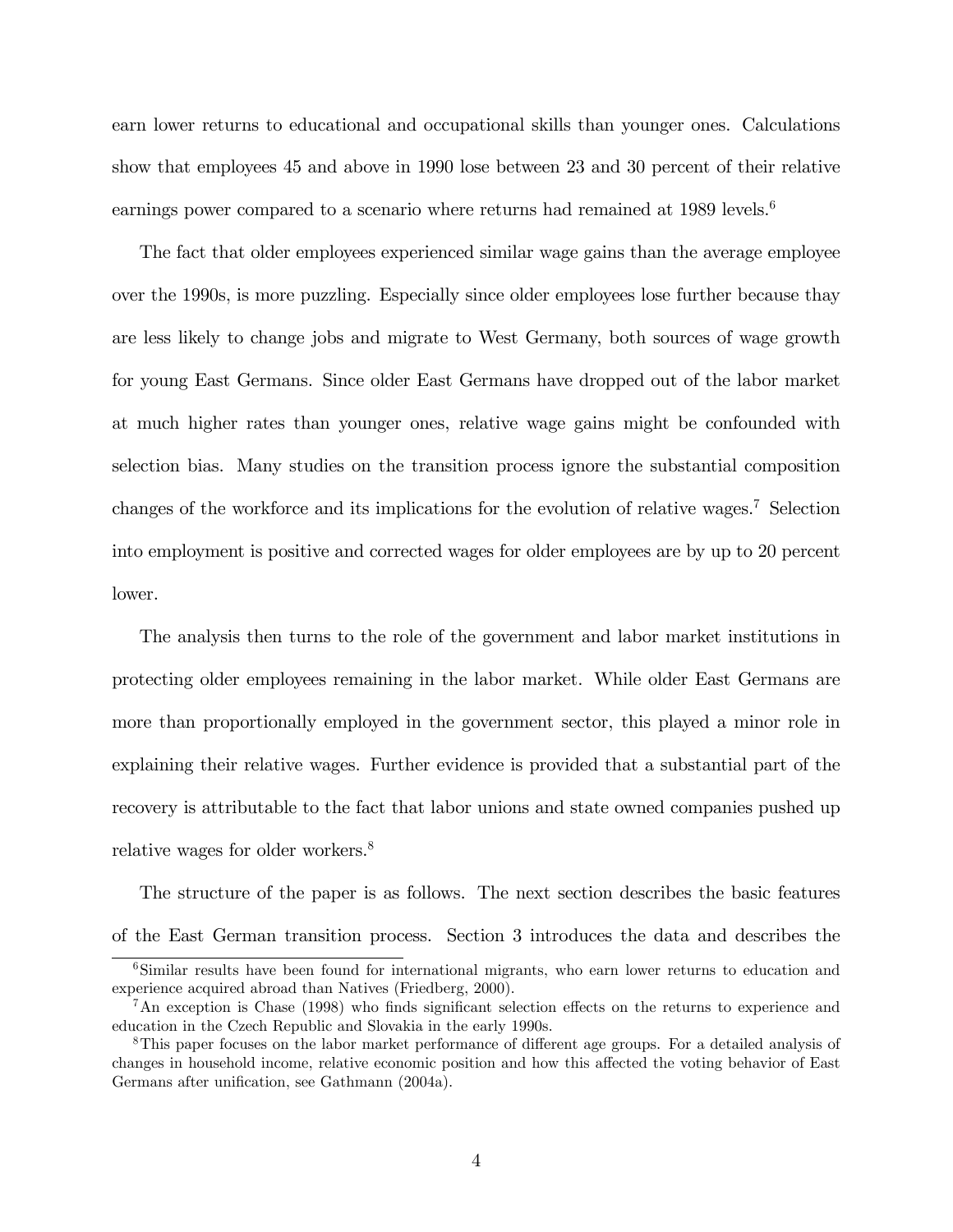changes in the wage structure across age groups in East Germany. Section 4 shows that the low relative wages of older workers early in the transition estimates is driven by skill depreciation. Section 5 investigates the importance of selection bias for relative wage gains of older workers. Section 6 provides evidence about the role of the government and unions in protecting older East Germans from further wage losses. Section 7 discusses the policy implications and concludes.

# 2 When East Met West Germany

With currency union in June 1990, East Germany imported the legal and economic system from West Germany as well as most of its labor market institutions. The liberalization of prices and sudden exposure to foreign and West German competition together with the official exchange rate of 1:1 hit the Eastern economy hard<sup>9</sup>. Gross Domestic Product declined by 15.6 percent in 1990 and another 22.7 percent in 1991 (see Figure 1). At the low point in 1991, East Germanyís GDP was only two-thirds of its 1989 level. After that, GDP grew a sizeable seven or eight percent but regained its pre-unification level only in 1995. Since then, output has grown by no more than one percent - well below West German levels.

East Germany's economic recovery was accompanied by large inflows of capital and technology from West Germany and other advanced economies. The old capital stock and the technology it embodied was to large parts obsolete and most of it got scrapped over the first years of the transition. Estimates shortly after unification show that capital per capita in East Germany was only one-fourth of West Germany's (DIW et al, 1999). Over the first decade, more than 1.5 trillion German Marks were invested, which amounts to roughly

<sup>&</sup>lt;sup>9</sup>See Akerlof et al. (1991) for a lucid analysis of the initial economic shock.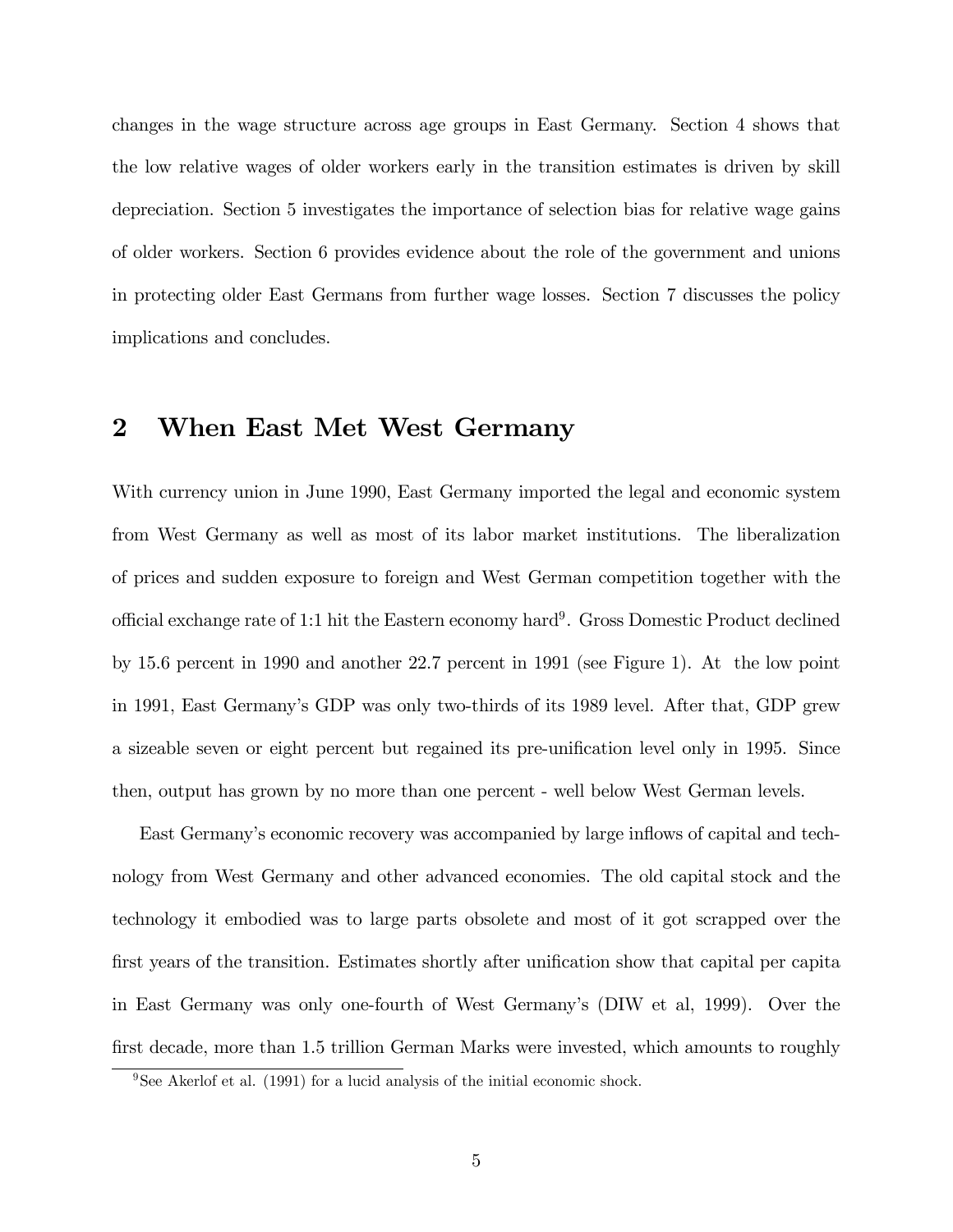100,000 German Marks per inhabitant. Investments in physical capital were heavily encouraged by the federal government with generous tax breaks and investment subsidies of up to 50 percent. Over the 1990s, there was substantial convergence of East Germanyís capital stock per capita to West Germany. Today, capital intensity is close to West German levels.

A large portion of the capital inflow occurred as part of the privatization of East Germanyís state-owned enterprises. Production in the socialist economy, organized in large industrial conglomerates (so called Kombinate), had been highly concentrated both vertically and horizontally<sup>10</sup>. The *Treuhand* (trust agency), a federal agency established in March 1990, sold around 25 percent of Eastern German companies to investors by the end of 1991 and over 75 percent by the end of 1994 when it was dissolved. Early on, the Treuhand often heavily subsidized currently unprofitable companies under its management to secure jobs.

Mirroring the initial collapse of production, aggregate employment plummeted by 25 percent in the Örst two years and declined a further 10 percent in 1992. While all transition economies have experienced large declines in their workforce early in the transition, employment decline has been especially pronounced in East Germany (see Burda and Hunt, 2001). To ease the initial blow, the federal government heavily engaged in active labor market policies<sup>11</sup>. Most importantly, it introduced an early retirement program for Eastern workers allowing them to retire as early as age 55. Almost 900,000 people at or above 55 left the labor force until the program expired in December of 1992. Incentives to leave the

 $10$  In the socialist regime, industrial production was concentrated in only 8,000 Kombinate, which together employed around 3.7 million workers. Most firms had only one supplier and no competitors. The central planning agency took care of distributing the goods, determined its price and worker compensation. Though some conglomerates could be privatized as a whole, most had first to be restructured and split into smaller firms to make them attractive to investors.

 $115.1$  percent of the sample (6.7 percent from 1990-95) were employed in active labor market programs (ALMP). The incidence is higher among young workers (for example, 6.4. percent of 25-34 years old but only 3.1 percent of those 55 and older or 4.6 of the 45-54 years old during 1990-1995). Since wages earned while employed in active labor market programs are lower than if employed in a regular job, this understates wages of younger workers. See Eichler and Lechner (2001) for an analysis of the wage effects of ALMP in East Germany.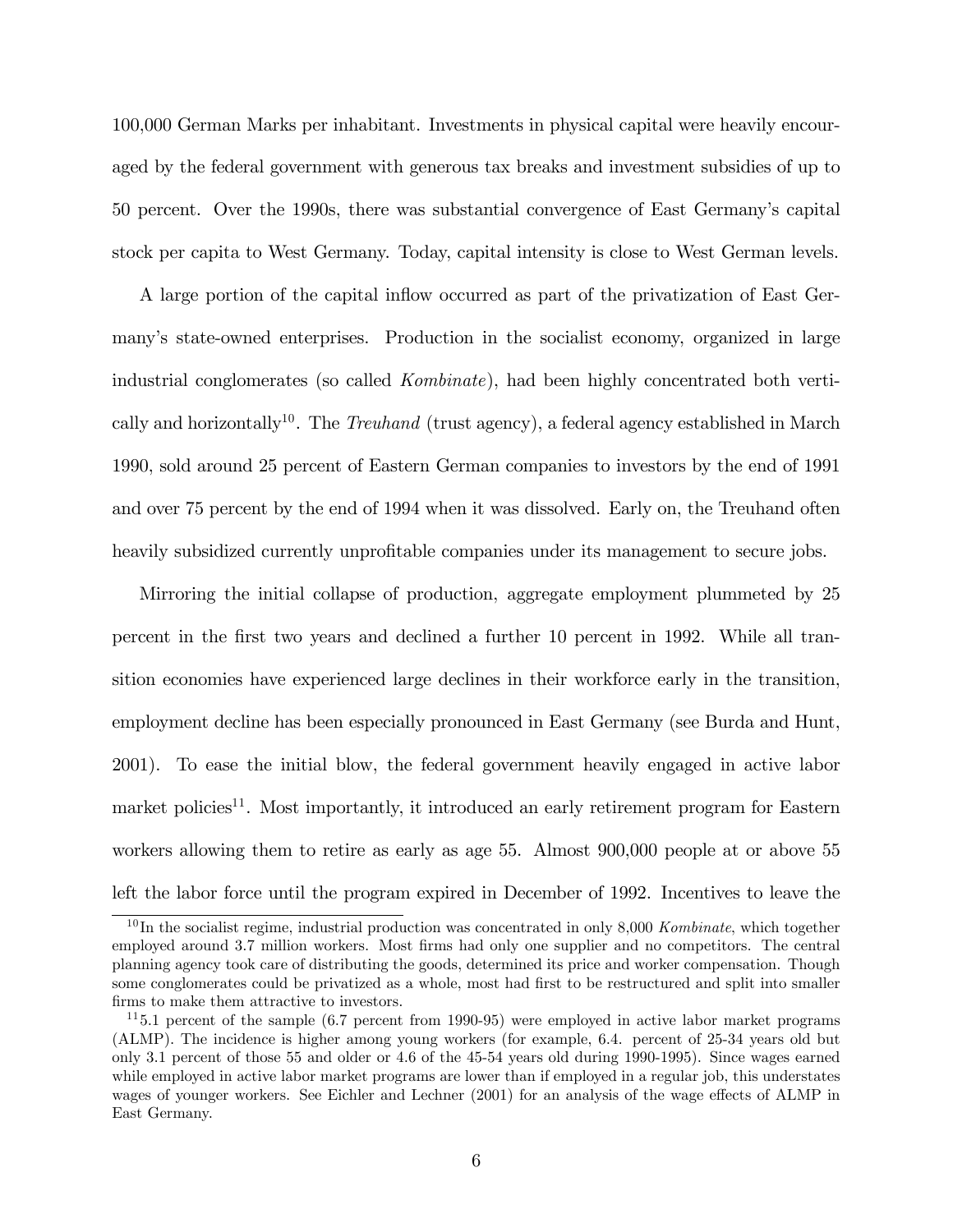labor force in that age group remained strong throughout the 1990s as the newly introduced (West) German pay-as-you-go system pension system encourages early retirement (Boersch-Supan and Schmidt, 2001). Pension benefits amount to around 70 percent of average lifetime earnings while in socialist East Germany, very low pensions encouraged people to remain in the workforce as long as possible. Figure 2 plots the fraction of East Germans not in the labor force by age group. Nonemployment rates have risen for all age groups but the increase is most dramatic among those 55 and older. Nonemployment rates remain above the level at unification for all age groups throughout the 1990s. Further, unemployment rates have reached 20 percent in the late 1990s, roughly twice West German levels.

Labor unions were another powerful player early in the East German transition process where wage bargaining like in the West takes place on an industry and state level. Immediately after unification, the employer side was not well organized. Most managers had no experience with wage bargaining and their employment prospects in the firms they managed were just as uncertain as the fate of their firms. This led to little resistance to large wage increases in the initial period after unification. In contrast, on the union side, bargaining was quickly taken over by Western unions. The success of Western unions was impressive: until 1991, membership rates were on average 50 percent compared to 33 percent in the West (Burda and Funke, 2001). Union coverage reached almost 100 percent as all companies in the employers' association are bound by the negotiated wage agreements. After 1993, unions increasingly lost support as it became clear that most companies could not sustain the negotiated wage increases. Union membership rates dropped to only 22 percent in the East until 2000. Today, roughly thirty percent of employees have their wages set by firm-level negotiations with many paying below the bargained wages at the industry level  $(Tariflohn)$ .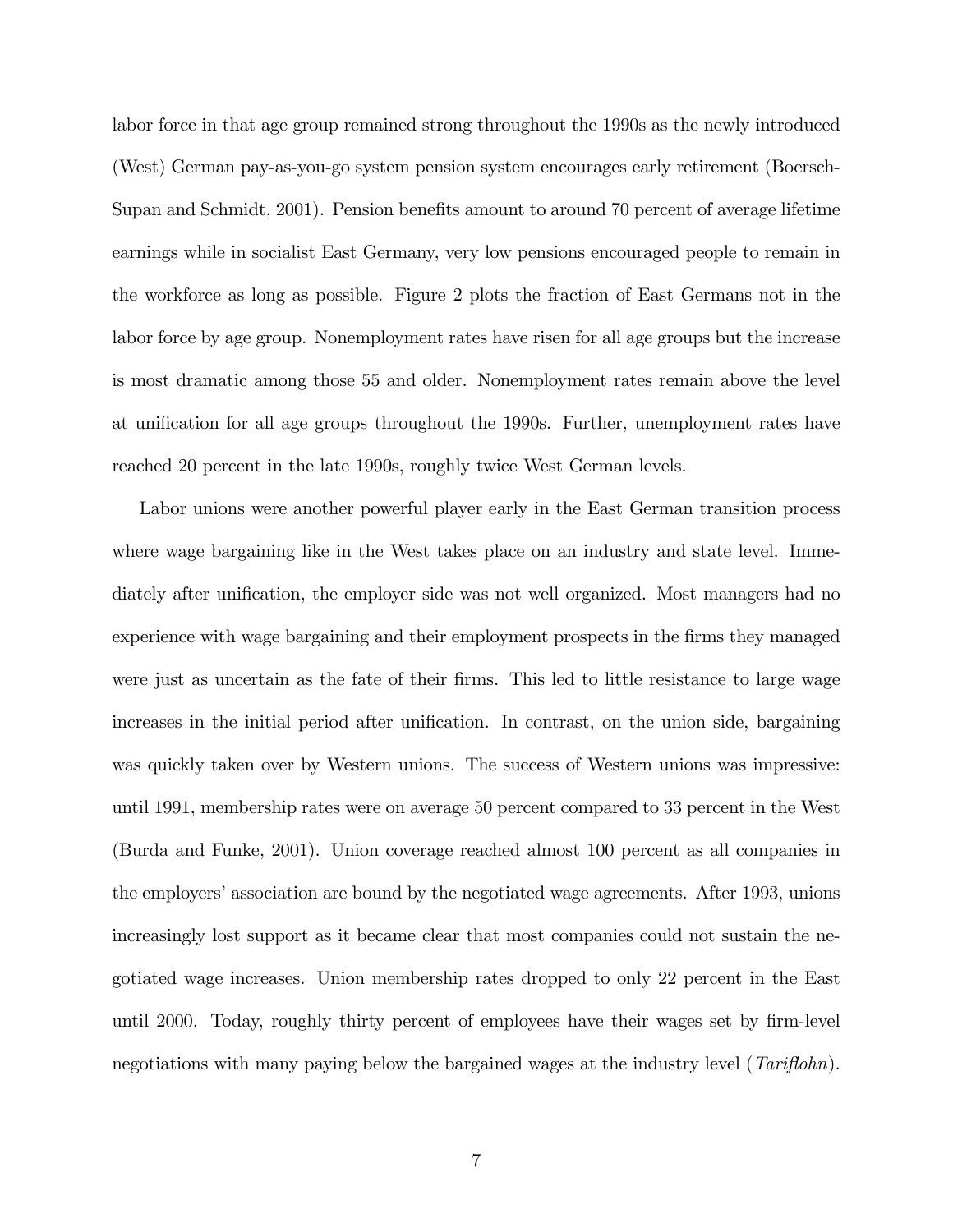# 3 Data and Descriptive Evidence

### 3.1 German Socio-Economic Panel

The analysis is based on the German Socio-Economic Panel (GSOEP), which began in East Germany in June 1990, just before currency union between East and West Germany was established. For East Germany, the sampling population consisted of all households, whose head was a citizen of the former German Democratic Republic in 1990. The survey follows household members that move within Germany as well as new households that split from sample households. The East and comparison West German samples are defined on the basis of residence in June 1990 and not where the household has lived in the year of the survey. Thus, the East German sample contains both households, that reside in East Germany and those that moved to West Germany at some point after unification. The dataset contains detailed labor market histories, demographic variables, wages and other sources of income for over 6,000 West Germans and 4,000 East Germans from 1990 until 2001. The samples are restricted to men between age 20 and 60. In addition, the self-employed, individuals in the military forces or full-time education and those not working full-time in 1989 are excluded.<sup>12</sup>

Table 1 (contains both men and women) presents summary statistics for the East and West German sample from 1990 until 2001. Educational attainment in East Germany is actually higher than in West Germany. This is mainly because only 5 percent East Germans have no vocational degree while the fraction in the West German sample is 18 percent. Employment rates and unemployment rates are much higher in East Germany. Labor force participation, especially among women and older cohorts, was heavily encouraged under the

<sup>&</sup>lt;sup>12</sup>The survey structure of the GSOEP is very similar to the Panel Study of Income Dynamics (PSID) in the United States. See Appendix A for details on the construction of the sample and definition of key variables. Wagner et al. (1993) provide a good introduction to the English public-use file of the GSOEP.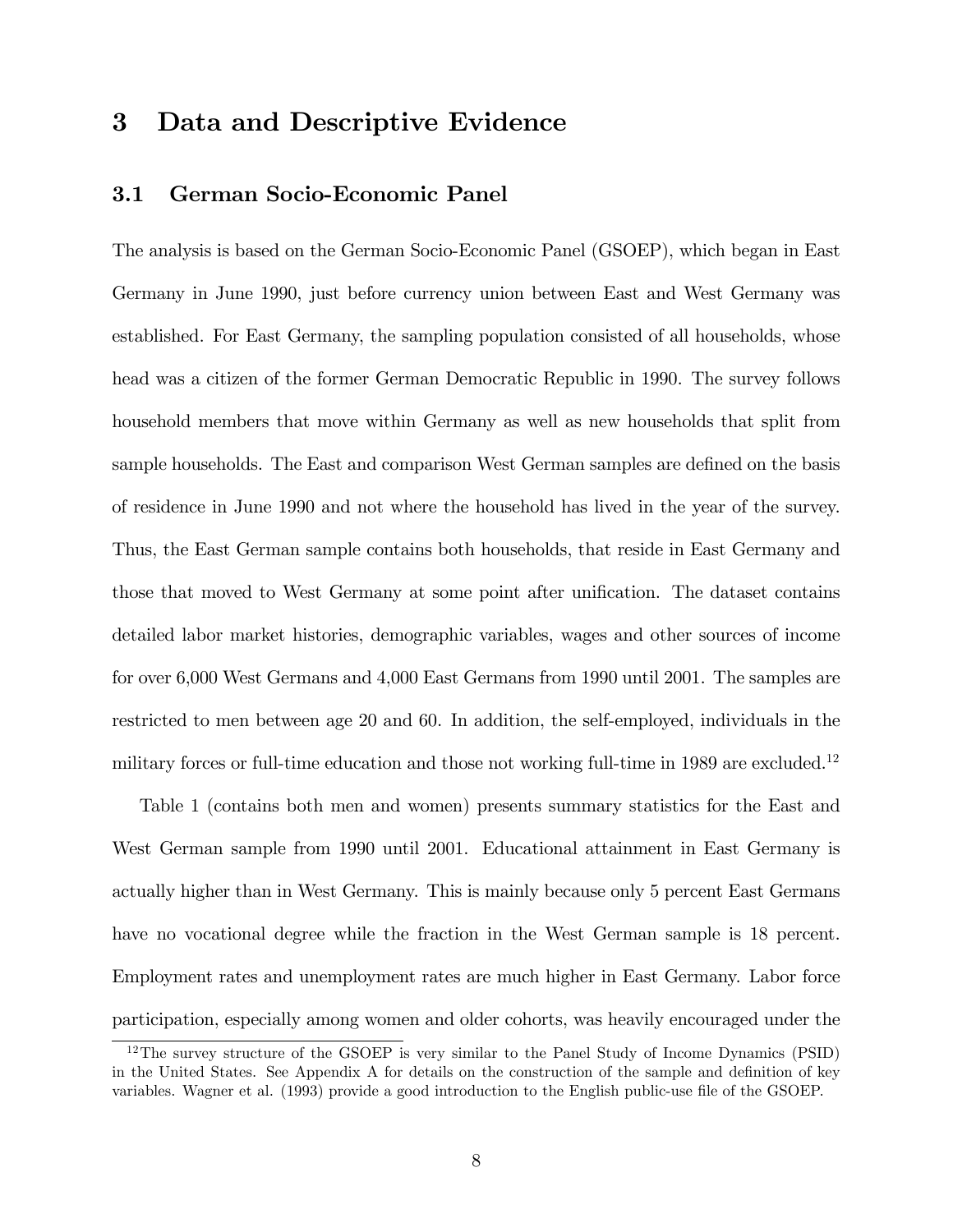socialist regime. Whereas migration from West to East is negligible, more than 5 percent of the East German sample moves to the West over the sample period. The fraction increases to 11 percent once commuters who work in the West but live in the East are included. For the analysis, age groups or cohorts are defined by 10-year intervals. At unification in 1990, the oldest group (born before 1936) still active in the labor market is 55 or older. The youngest cohort (born after 1965) was 25 years or younger when the wall fell.

### 3.2 Changes in Relative Wages after Unification

Figure 3 shows the evolution of the 90th-10th percentile differential in log hourly wages for East German men.<sup>13</sup> Wage inequality rises throughout the transition, but is smaller than for Poland (Keane and Prasad, 2002). It also plots the  $90-10$ th percentile difference in wage residuals from a log earnings equation with dummies for five-year experience groups, the three education groups and interaction terms between experience and education as regressors. To account for changing returns to labor market skills over time, the equation is estimated year-by-year. Residual wage inequality is substantial as the pooled regression explains only between 10 to 20 percent of the overall variation in wages. Similar results have been found for Poland where the residual also accounts for 80 percent of overall wage inequality. Inequality within education and experience groups exhibits a strong upward trend during the 1990s.

East Germany experienced remarkable aggregate wage growth over the 1990s with average annual growth rates of 14 log points. Most of it was concentrated in the first five years, when wages grew a stunning 23.1 log points per year. Between 1990 and 1995, wage growth is uniform across age groups, but substantially higher for low-skilled workers without vocational

<sup>&</sup>lt;sup>13</sup>The analysis was also done for monthly wages and yielded very similar results. This implies that changes in the distribution of hours worked among age groups is not a driving factor of age-specific wage differentials.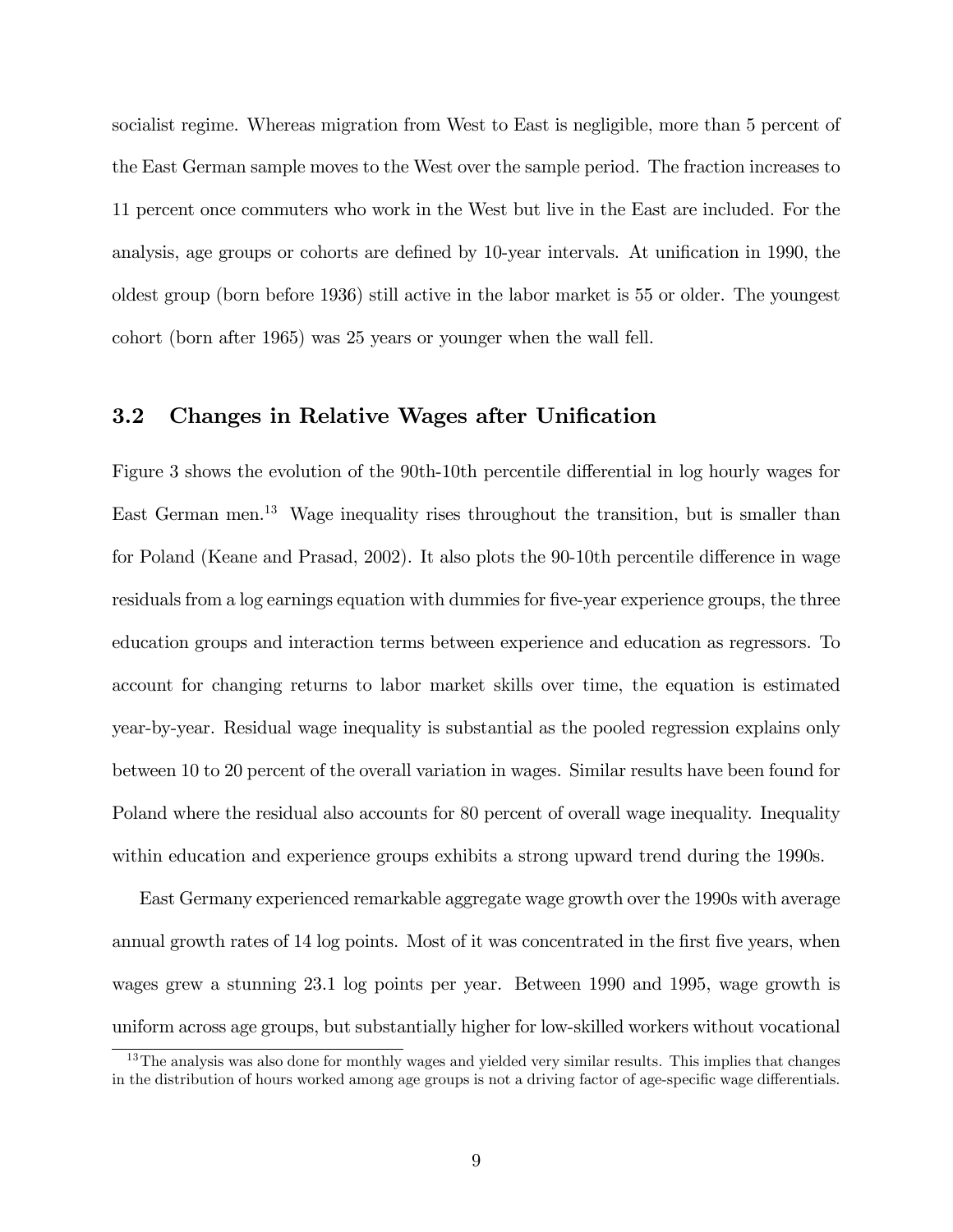degree. The pattern reverses later in the transition when wage growth is higher for the young and university graduates.

As a consequence of the large wage gains in the East, there was substantial wage convergence between East and West Germany over the 1990s. Focusing on aggregate wages as done in the literature (Burda and Schmidt, 1997; Burda and Hunt, 2001; Franz and Steiner, 2000) however masks substantial heterogeneity in wage regional convergence across cohorts. Figure 4 shows wages of East Germans relative to their cohort counterpart in West Germany. Two facts stand out: first, older cohorts in East Germany start out with lower relative wages shortly after unification. The two oldest cohorts, between age  $35-44$  and  $45-54$  in 1990 respectively, earn just about one-fourth of West Germans belonging to the same cohort. In contrast, the youngest cohort under 25 in 1990 starts out with close to 40 percent of the wages earned by the same cohort in West Germany. The initial East-West wage ratio is over 50 percent for the cohort born 1970 that enters the labor market shortly before unification (not reported). Second, all cohorts experience considerable wage convergence over the course of the transition. Ten years after unification, the cohort born after 1965, now 35 years and younger, earns almost 80 percent of wages in the same age group in West Germany while the cohort born between 1936-45 approaching retirement earn around 65 percent.<sup>14</sup>

A similar picture emerges when looking at relative wages across age groups within East Germany.<sup>15</sup> Figure 5 plots median wages of 45-54 years-old and 55 and above relative to those

 $14$ The convergencee rates could be affected by changes in the West German wage structure. After the collapse of communism in Eastern Europe, West (but not East) Germany experienced a wave of immigrants, especially from Russia and other states of the former Soviet Union. If the inflow of immigrants compressed wages in the West, wage convergence between East and West Germany is overstated. It is however not clear how this would affect wage convergence for different birth cohorts since there were large inflows of both young and older immigrants. Further, Prasad (2002) provides some evidence that there was little change in the West German wage structure over the 1990s.

<sup>&</sup>lt;sup>15</sup>The analysis in this paper focuses on relative wages of all workers. Changes across age groups could evolve differently for those starting a new employment if the rigidity of Germany's labor market inhibits wage adjustments in existing employment contracts.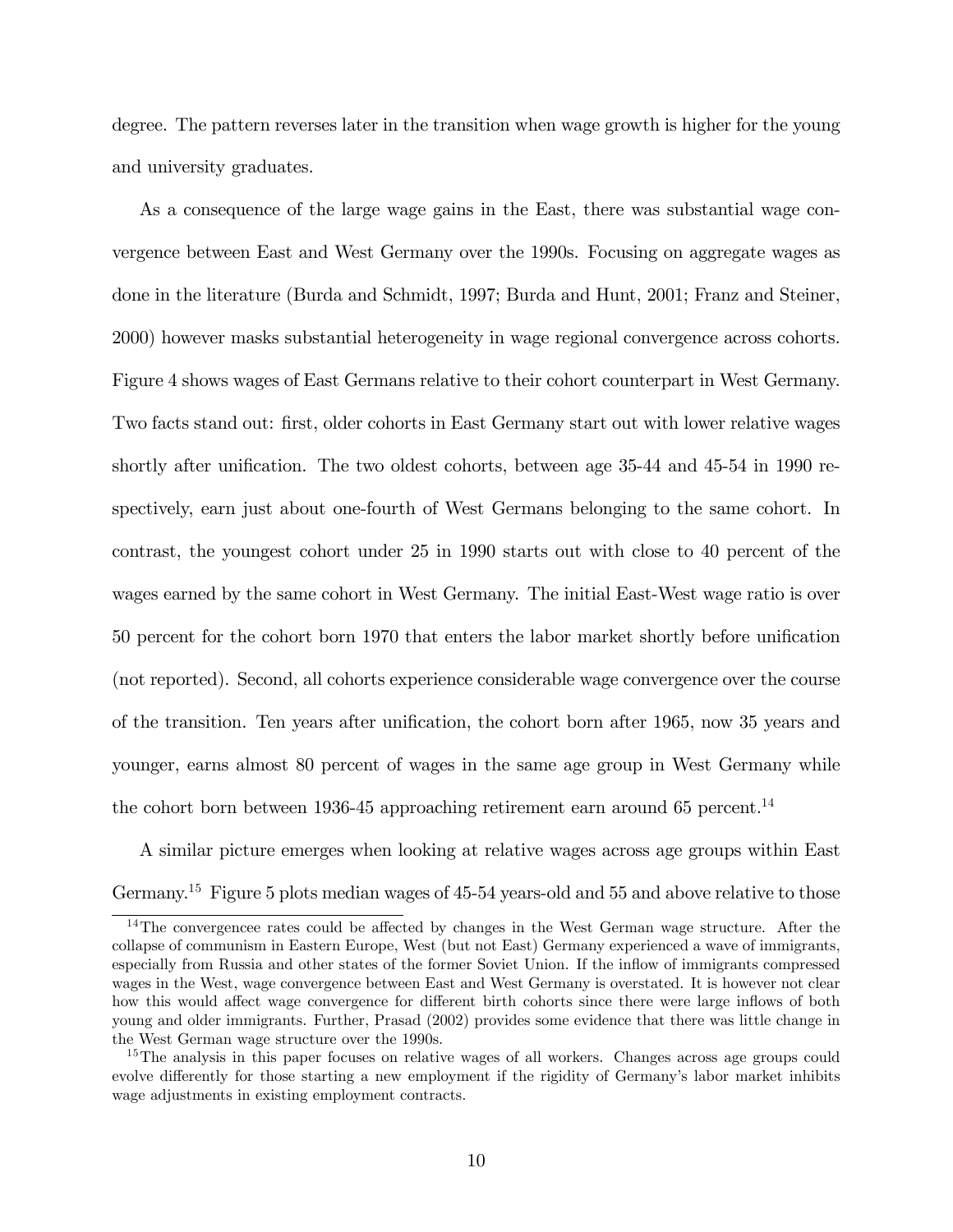aged 25-34. Older men in East Germany earn only about 10 percent more than the younger agegroup in 1990, much less than in West Germany, where the age premium is 25 percent for 45-54 years-old and still 17 percent for those 55 and older. More direct evidence on relative wage losses for older workers with the regime change is obtained by comparing relative wages in 1989 with those shortly after unification in  $1991^{16}$ . Median wages for workers 45 or above fall by 10 percent relative to the  $25-34$  agegroup between 1989 and  $1991^{17}$ . The median wage of 45-54 years-old drops from the 65th percentile to the 57th percentile in the wage distribution of the under 35 years-old. Wages of the 45-54 age group also decline within the overall wage distribution: from the 56th percentile in 1989 to the 52th percentile in 1991.

Taken together, this suggests that older East Germans suffered substantial wage losses from the change in economic regimes. After the initial shock however, the age premium (see Figure 5) changes little for the oldest workers and only somewhat declines for the middle-aged, though both decline after 1997/98. Table 3 shows the age premium (wages of 45-54 years-old and 55 and older relative to those aged 25-34) by educational degree.<sup>18</sup> In general, the age premium increases with education suggesting that high-skilled worker might have suffered less from the regime change. For 45-54 years-old men without a university degree, relative wages decline from the early period (1990-1992) to the later one (1998- 2000), especially for those without a vocational degree, while they increase for university graduates. The opposite pattern holds for men aged 55 and older.

 $16$ Only relative wages are compared. In the absence of a comparable price deflator that accounts for subsidies and quantity constraints in the socialist economy, wage levels are not directly comparable between 1989 and 1991.

<sup>&</sup>lt;sup>17</sup>Though the empirical analysis below focuses on mean and median wages, there is substantial heterogeneity across quantiles. Relative wage losses of older workers between 1989 and 1991 are larger at lower quantiles (over 20 percent at the 10th percentile) and smaller at the top of the distribution (only between 3 and 4 percent at the 90th percentile).

<sup>&</sup>lt;sup>18</sup>The average wage premium for university graduates over those with vocational degree increased in East Germany for men from 1.36 in 1990 to 1.47 in 2000. In contrast, the wage premium of the vocational degree group over those without a vocational degree declines for men from 1.32 in 1990 to 1.06 in 2000. Both skill premia though starting from a higher level decrease in West Germany over the same period.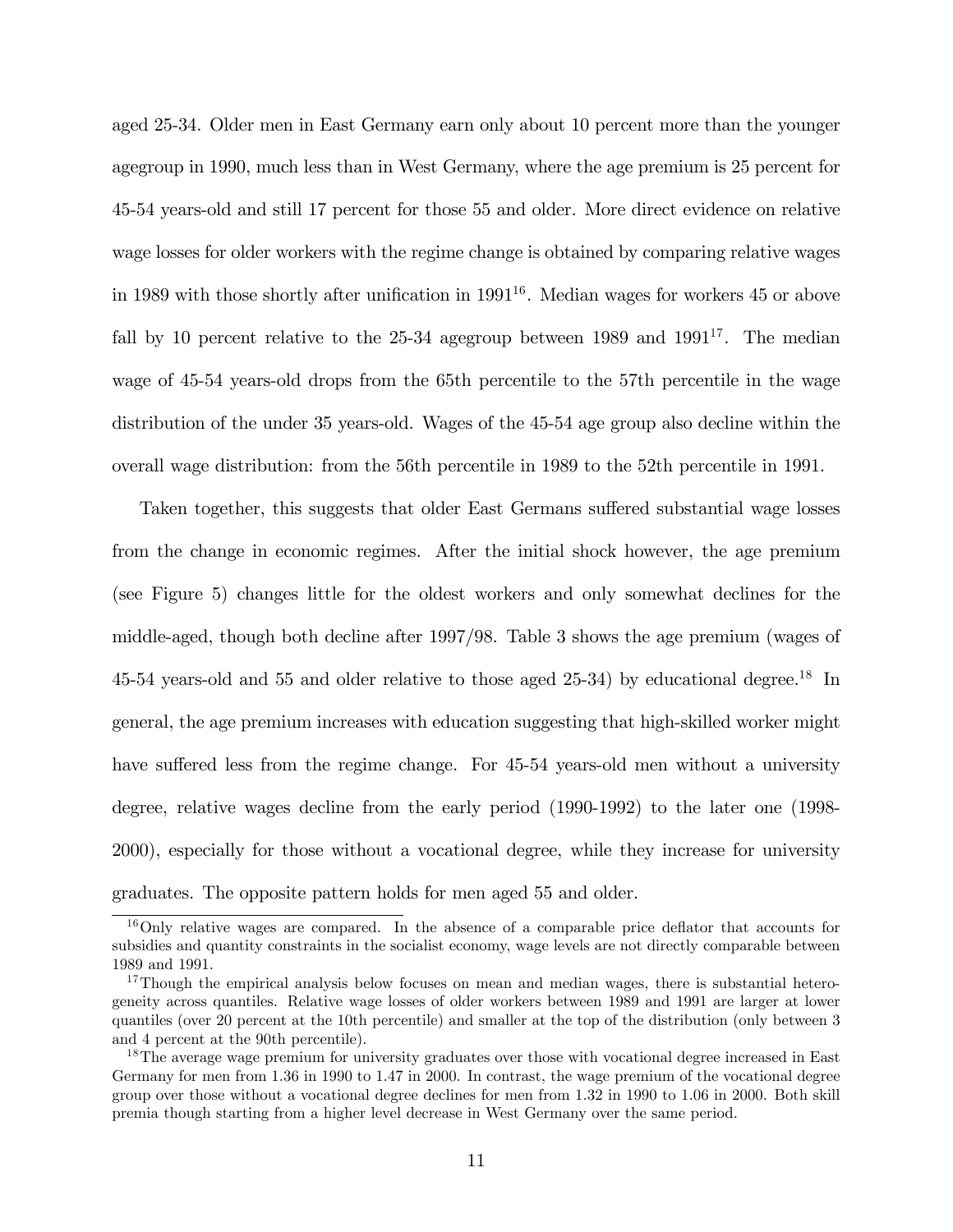# 4 The Transferability of Labor Market Skills across Regimes

This section provides evidence that the low starting wages of older workers relative to young East Germans and West Germans in the same age group can be explained by skill depreciation after the regime change.

### 4.1 Depreciation of Socialist Work Experience

One piece of evidence for the obsolescence of socialist work experience comes from ageearnings profiles. Figure 6 shows smoothed cross-sectional age-earnings profiles for East German men pooled over all years using local linear regression. As in other transition economies, profiles for both men and women are very flat over the course of the life-cycle. Wages for East German men increase until about age 35 and then flatten and even decline in the case of women. Age-earnings profiles for East German men and women are flat.<sup>19</sup>

To estimate the returns to the labor market experience carried over from the socialist regime and contrast it with returns to new specific capital accumulated since unification (see also Mincer and Ofek, 1982 for an application to female labor force participation), the following pooled earnings equation is estimated

$$
\ln w_{it} = \alpha_t + \beta' X_{it} + \gamma_1 OExp + \gamma_2 OExp^2 + \lambda_1 N Exp_{it} + \lambda_2 N Exp_{it}^2 + \varepsilon_{it}
$$

 $19A$  similar picture emerges for different education groups. Earnings decline for those without vocational and those with vocational degree after age 50. The comparable profiles for West German men and women with vocational degree peak much later at age 50, while the peak for those without a vocational degree is between age 30 and 35. Wages of the highly skilled in the West increase throughout the working life until age 60. For high skilled women, the wage profile in the West is also much steeper early in the career.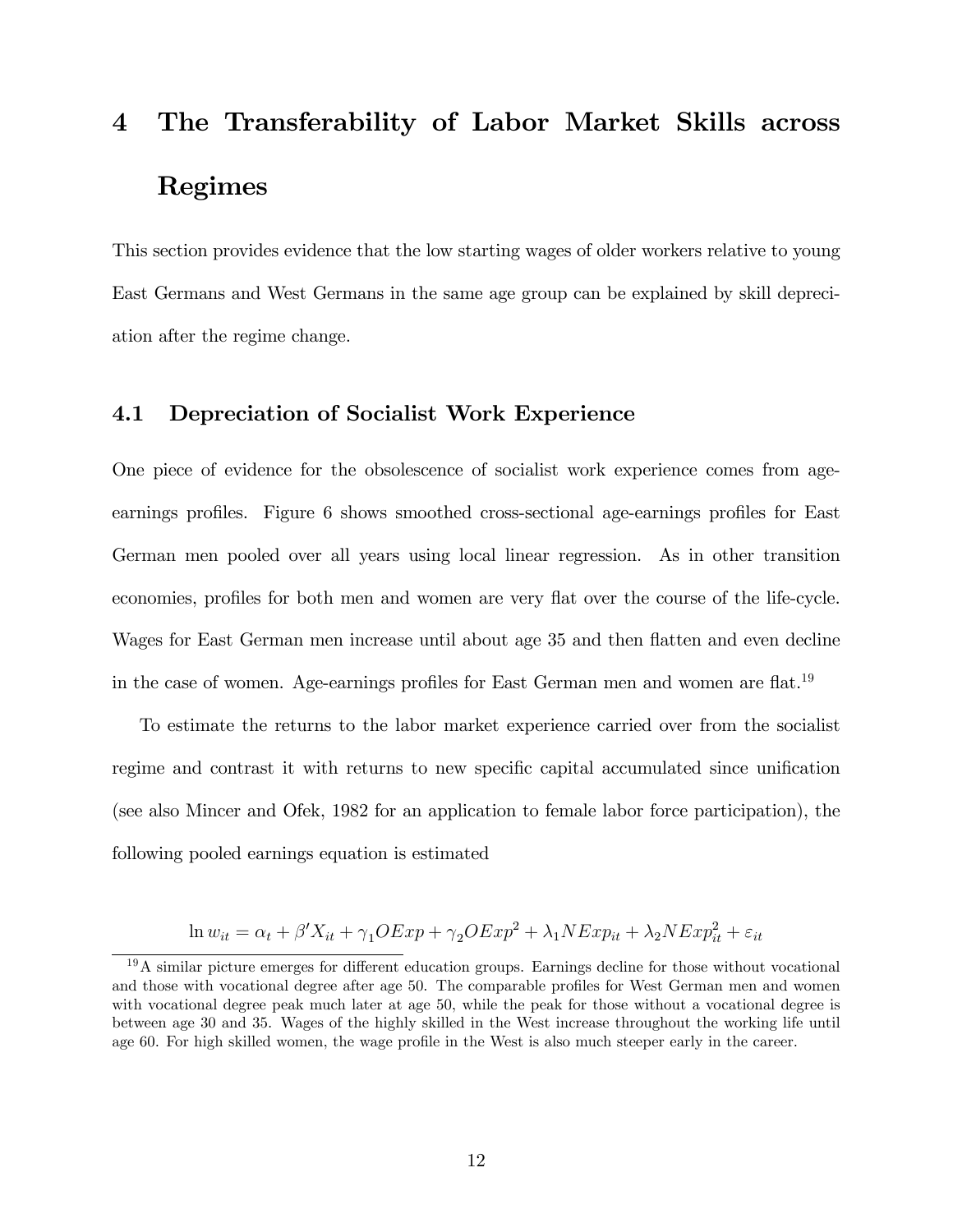where  $OExp$  denotes old socialist work experience,  $NExp$  work experience since unification and X other control variables like education and demographic characteristics.<sup>20</sup> Since employment rates for both men and women were high in the socialist economy and unemployment rates were below 2 percent, the empirical measure of old experience is essentially a dummy variable for people born in the same year and the same years of schooling. The new work experience variable is derived from calendar files that report the actual employment status for each month. Variation in new experience across individuals thus comes from unemployment and temporary nonemployment spells after 1990.

There are two channels in the specification above through which older workers might suffer wage losses relative to younger East Germans: first, low returns to old experience decrease their relative wages since they accumulated more labor market experience under the socialist regime. In addition, older workers might also earn lower returns to new experience, for example, if their productivity to acquire new skills is lower than for younger workers. To capture the latter, new experience and new experience squared are also interacted with age dummies.

The results for East German men and women are reported in Table 4. The estimates confirm that socialist labor market experience has lost its economic value in the post-unification labor market. Returns to 'socialist' work experience are not statistically significant from zero for men across all specifications. In contrast, returns to work experience accumulated after unification are very large for men. Column  $(2)$  and  $(5)$  add occupation and industry dummies. Conditional on occupation and sector, returns to new experience are somewhat lower. To test for age-specific returns to new experience, column  $(3)$  and  $(6)$  interacts the

 $20$ Since the vast majority of individuals in the sample finished their formal education before 1989, the analysis does not distinguish between formal educational degrees from the socialist regime and new educational degrees aquired after unification.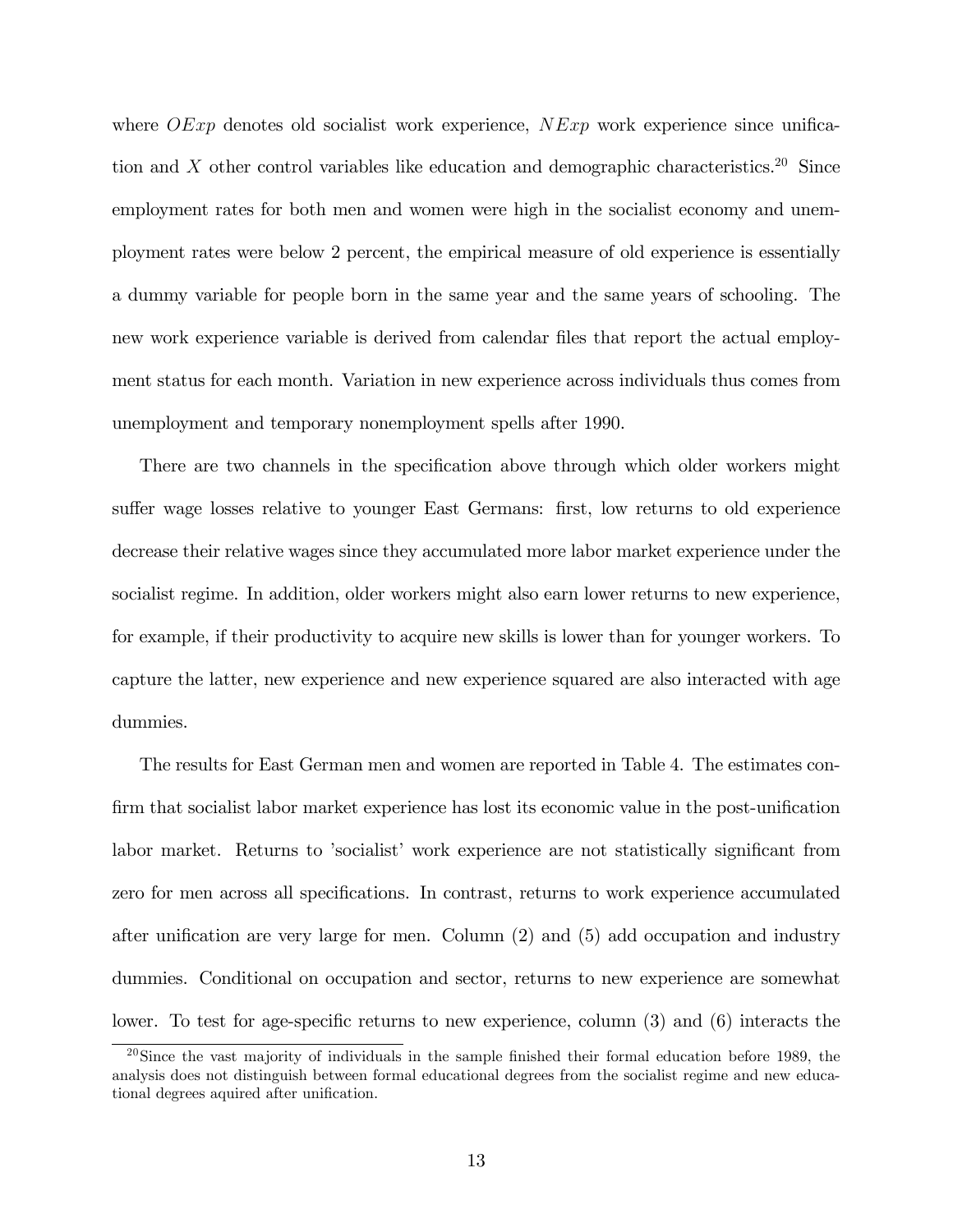new work experience variable with age dummies with the reference category being those under 25. For both men and women, returns to new work experience are not statistically different across age groups. An F-Test for joint significance reported in the last row of Table 4 is rejected at the 5 percent level.<sup>21</sup>

The high returns to new work experience could be driven by selection effects because variation in the new experience variable relies on unemployment and nonemployment spells. If selection into work is positive and covariances between new work experience and other control variables are ignored, this leads to an upward bias in  $(\lambda_1, \lambda_2)$ . In the multivariate case actually estimated, the direction of the bias depends on all covariances and can thus not be determined a-priori. Estimation of a fixed effect model that controls for time-invariant unobserved heterogeneity in levels however confirms this interpretation. Returns to new experience including fixed effects decline by more than 30 percent. With respect to agespecific returns to new experience (column  $(3)$  and  $(6)$ ), selection effects work however against the expected Önding of higher returns to new experience for younger workers. This is true as long as the larger employment decline among older workers reported in Section 2 translates into a more severe upward bias in the experience coefficients. Another potential explanation for the high returns to new experience is that the data only covers the first twelve years of the transition process. If wage profiles with respect to new experience are steep at the beginning of the post-1990 working career, the returns mainly reflect the steep portion of the wage profile similar to new labor market entrants. While data constraints prohibit a fully nonparametric approach, a spline function was used with the knot placed at four years of experience. The result confirm that returns decline with accumulated experience: while

<sup>&</sup>lt;sup>21</sup>Very similar results were found if the sample is restricted to those working in East Germany. In contrast to what age-earnings profiles above suggested, interaction terms between old work experience and education were not significant. Thus, the depreciation of socialist skills appears to have affected all education levels.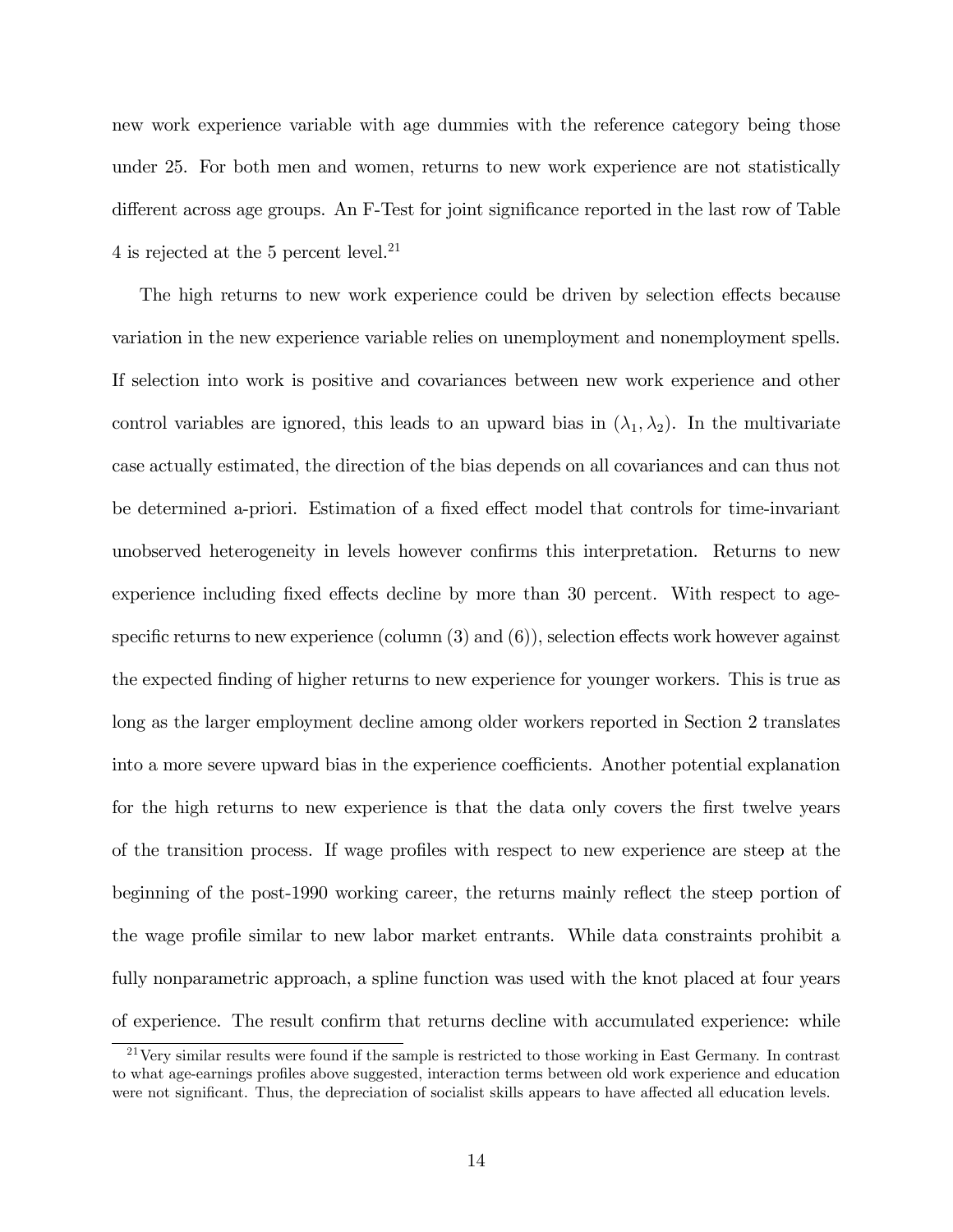the return to the first four years of experience after unification is  $0.43$ , it falls to  $0.07$  for the years 5 to 11.

To calculate the relative loss from the decline in returns to labor market experience for older workers between 1989 and 1990, the following thought experiment was used. Suppose that the wall had fell and everything had happened as it did but returns to labor market experience had remained at their 1989 level. How much higher would wages of high-experience worker be? To calculate the counterfactual, wage regressions for 1989 and 1990 were estimated separately for men and women. Then, the wage distribution in 1990 was predicted conditional on experience and experience squared. The counterfactual log hourly wage for 1990 in the absence of skill depreciation was then calculated by adding labor market experience in 1990 evaluated at 1989 returns to the conditional wage. The results show that wage losses from skill depreciation for high-experience workers have been substantial. For men with 35 or more years of potential work experience, the wage loss amounts to almost 30 percent of the actual log wage in 1990.<sup>22</sup>

### 4.2 Relative Wage Losses from Other Skills

Labor market experience is however only one measure of skill whose value adjusted after unification. If returns to formal education increased shortly after unification and older workers have on average lower educational levels, this would further compress relative wages across age groups. In addition, older workers might be employed more than proportionally in sectors and occupations with low wages or whose relative wages declined because they became obsolete after unification. In both cases, older workers are hurt because returns

 $22$ An alternative interpretation of the relative decline of wages after unification is that labor market experience was overvalued in the socialist economy. The fact that returns to work experience in socialist East Germany in 1989 were actually smaller than in West Germany (Bird, Schwarze and Wagner, 1994) speaks however against this argument.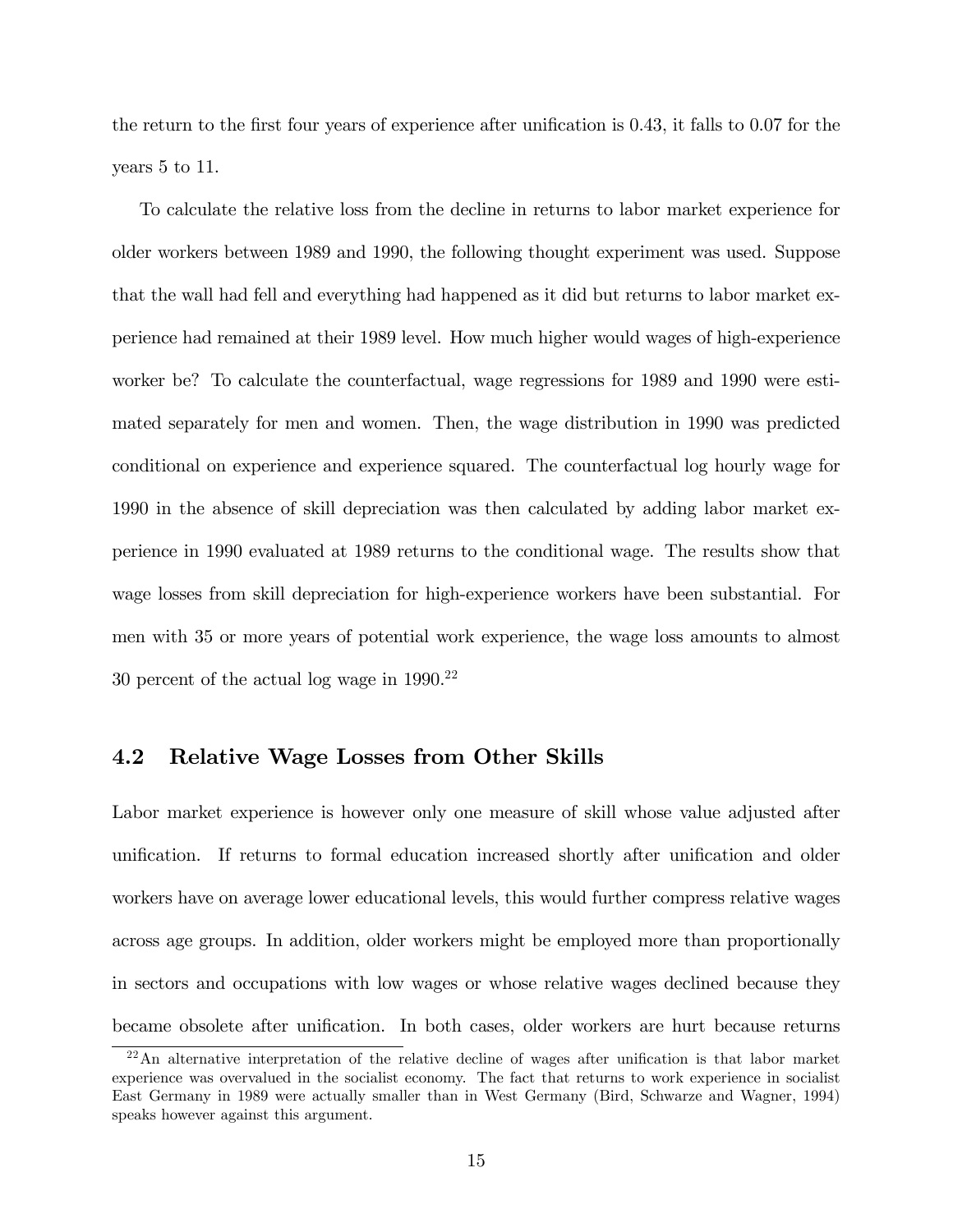for labor market skills they possess in abundance decline during transition. Alternatively, relative wages also decrease if older workers earn lower returns than younger workers for the same observable skills. This could for example be the case if age acts as a observable proxy for adaptability to the new economic regime and employers value more adaptable workers conditional on other observable skills. Note that in the first case, all workers earn the same returns but the distribution of skills among age groups differs while in the second case older and younger workers earn different returns to their observable skills.

To compare starting positions at the eve of unification, Table 5a shows the distribution of labor market characteristics across age groups in 1990. Older East Germans are on average less educated; 16 percent of those 55 and older do not have a vocational degree. There is surprisingly little variation in the distribution of age groups across economic sectors. Agriculture still employed around 15 percent of the workforce with a somewhat higher rate for older workers. Manufacturing employed 40 percent of men under 25 but only around 28 percent of men 55 and older. Employment in the public adminstration or education and health sector is higher for older men but lower for older women. Older women in East Germany are concentrated in the other service sector and manufacturing, while younger women concentrate in the education and health as well as the trade and repair sector. The distribution among occupations is more dispersed: older men are much more likely to be employed as administrators or professional. At the same time however, the share of unskilled labor among the oldest cohort is more than double that of the young (16 percent compared to only 9 percent for men under 25). In contrast, around 50 percent of the two younger cohorts are employed as service workers compared to only 21 percent among the oldest.

To see how much these differences explain of the observed relative wage in 1990, the log wage differential between older and younger workers is decomposed into differences in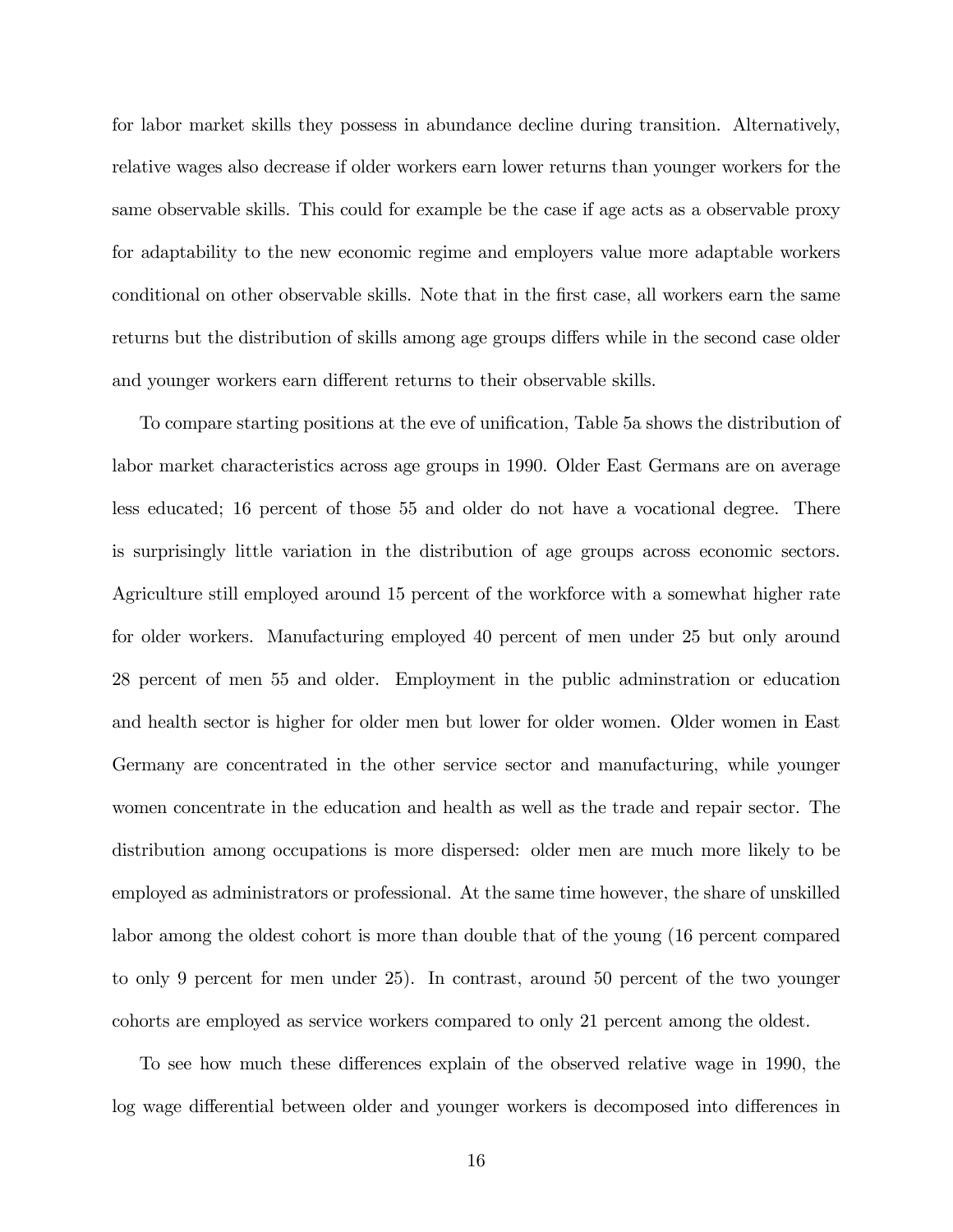characteristics and differences in the returns to those characteristics<sup>23</sup>. The results of the decomposition are reported in Table 5b (see notes at the end of the table for details on the underlying model estimated). For men, differences in educational attainment matter little in explaining the wage differential. The distribution across occupations leads to higher wages for older workers, mostly because older workers are more likely to work in high-wage occupations like administrators or professionals. The contribution of characteristics is however small compared to the differences in returns to those characteristics. Most importantly, returns to education are much lower for older workers in 1990. Returns to occupations are also lower for the age group 45-54, while for men 55 and older, returns to the sector of employment are a more important determinant of the wage differential. For women, a somewhat different picture emerges. First, younger women actually earn higher wages than older women. This is mostly driven by the fact that younger women are better educated and employed in better paying occupations and industries. Like for men, the contribution of differences in returns is much larger than differences in characteristics themselves. Returns to education and occupations are lower for older women in both age groups. Returns to sector of employment are however higher, which tends to decrease the wage differential.

Overall, the evidence in this and the last section shows that older workers experienced wage losses for two reasons: first, because labor market experience accumulated in the socialist economy fully depreciated with the regime change. Second, because they earn lower returns to the same educational degrees and occupational skills than younger worker. In

$$
\log W^{old} - \log W^{young} = (X^{old} - X^{young})\beta^{old} + X^{young}(\beta^{old} - \beta^{young})
$$

 $23$ The formula of decomposing the log wage differential is: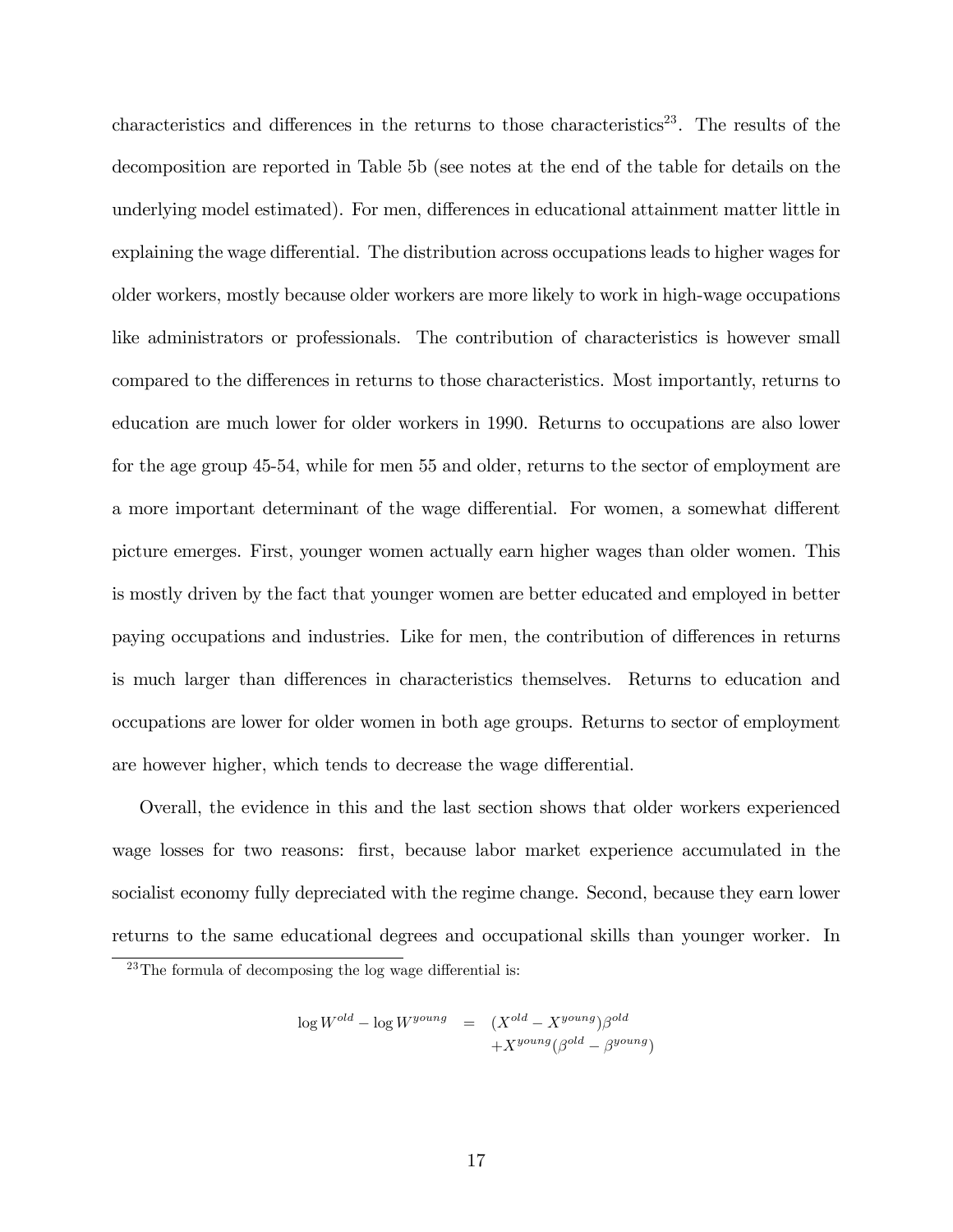contrast, differences in other observable labor market skills play only a minor role for their low relative wages after unification.

# 5 Government Subsidies and Union Wage Premia [Incomplete]

### 5.1 Evidence: Increasing Returns between 1990 and 2000

To see what is driving the relative wage gains of older workers within occupations and sectors, changes in relative wages between  $t = 1990$  and  $t + 1 = 2000$  are decomposed into four components (Heckman and Todd, 2000):

$$
\left(\overline{X}_{t+1}^o \beta_{t+1}^o - \overline{X}_{t+1}^y \beta_{t+1}^y\right) - \left(\overline{X}_t^o \beta_t^o - \overline{X}_t^y \beta_t^y\right) = \left[\left(\overline{X}_{t+1}^o - \overline{X}_{t+1}^y\right) - \left(\overline{X}_t^o - \overline{X}_t^y\right)\right] \beta_t^y \tag{1a}
$$

$$
+\left(\overline{X}_{t+1}^{o} - \overline{X}_{t}^{o}\right)\left(\beta_{t}^{o} - \beta_{t}^{y}\right) \tag{1b}
$$

$$
+\overline{X}_{t+1}^o\left[\left(\beta_{t+1}^o-\beta_{t+1}^y\right)-\left(\beta_t^o-\beta_t^y\right)\right] \qquad(2a)
$$

$$
+\left(\overline{X}_{t+1}^{o} - \overline{X}_{t+1}^{y}\right)\left(\beta_{t+1}^{y} - \beta_{t}^{y}\right) \tag{2b}
$$

 $\overline{X}_t^o$  and  $\overline{X}_t^y$  are the mean characteristics of older and younger workers while  $\beta_t^o$  and  $\beta_t^y$  denote their respective returns at time t.  $\overline{X}_{t+1}^o$ ,  $\overline{X}_{t+1}^y$  and  $\beta_{t+1}^o$  and  $\beta_{t+1}^y$  are the corresponding characteristics and returns for period  $t + 1$ . The first two terms (1a and 1b) measure the effect of changes in the distribution of characteristics between young and older workers between 1990 and 2000 on age wage differentials. (1a) calculates the gain (or loss) from pure changes in characteristics of older vis-a-vis younger workers evaluated at common returns to those characteristics. (1b) adjusts for the fact that improvements in the labor market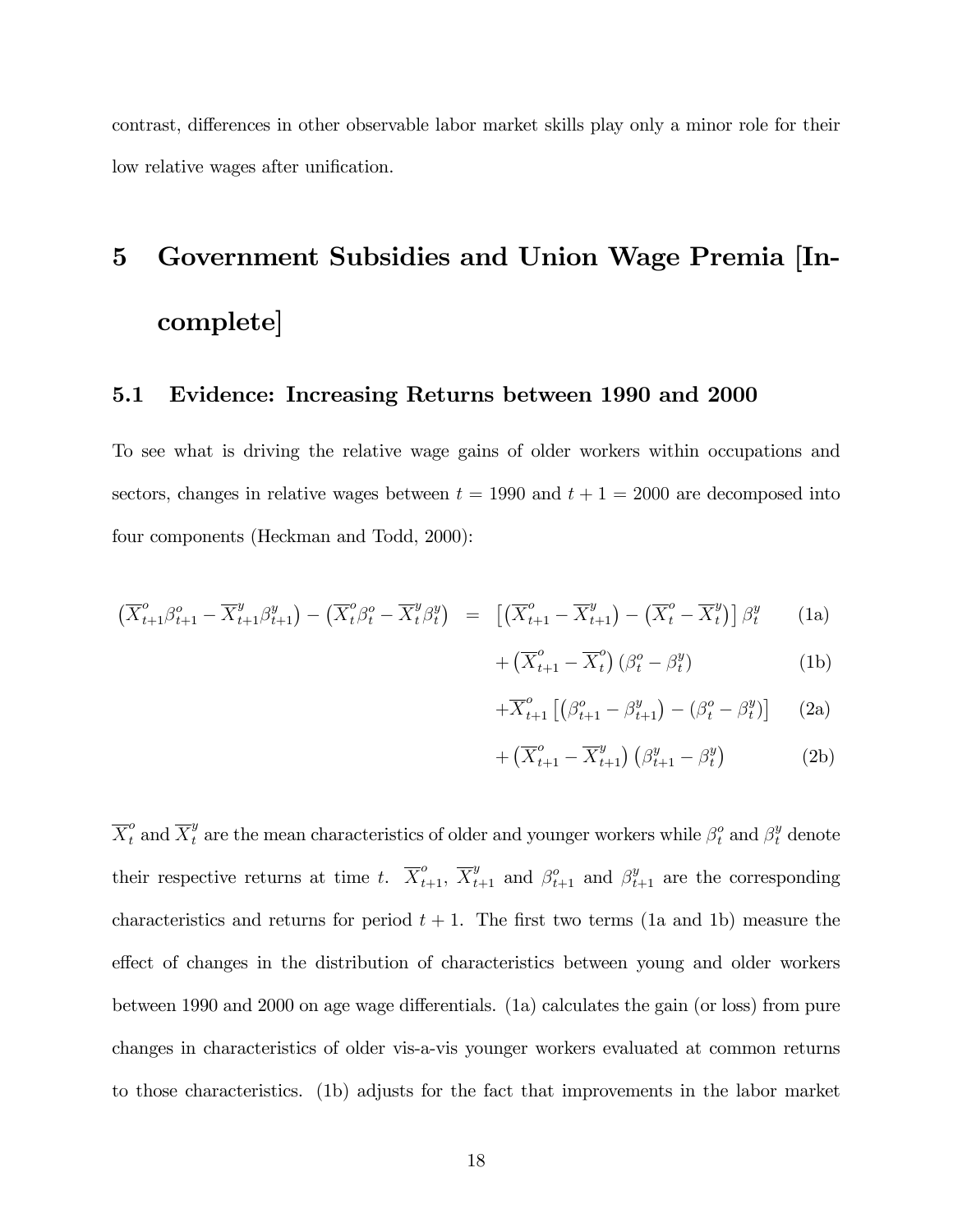characteristics of older workers have an overall smaller gain if older workers earn lower returns to those skills as the evidence for 1990 above suggests. The third and fourth term (2a and 2b) in contrast measure the contribution of changes in the age-specific returns between 1990 and 2000. (2a) measures the pure relative change in returns between t and  $t + 1$  evaluated at the common characteristics of older workers while (2b) adjusts for the fact that older workers have less of characteristics (like education) for which returns increase.

The results of the decomposition are reported in Table 6 for educational degrees and employment rates in seven occupations and economic sectors. For the sake of brevity, only the results for the 45-54 years-old are shown. To account for composition changes in the workforce, a decomposition based on selection-corrected wages for 2000 is reported as well. Relative increases in the returns to educational degrees play by far the most important role in changing relative wages of older workers. The decomposition based on corrected wages shows that improvements in the returns to sector of employment also mattered though the changes are much smaller. Changes in returns to occupational skills were uniformly negative for older men. This findings suggests that improvements in relative wages is mostly driven by rising returns to educational skills of older workers and once positive selection out of the labor market is accounted for.

To get a more complete picture of the evolution of returns to education during transition, Figure 7a and 7b plot the returns for vocational and university degree respectively relative to the group under  $25^{24}$ . Two findings are noteworthy: first, all age groups start off with a substantially lower returns to educational degrees than the reference group under 25. The wage penalty is largest for the two oldest groups, and larger for the meium-skilled than high-

<sup>&</sup>lt;sup>24</sup>The estimates are from a wage equation that also included experience, experience squared, state dummies, occupational and sectoral dummies as well as marital status and gender. Here, men and women are pooled together. Since men increase their relative returns to education, it is likely that Figure 11 understates the catchup of older men and overstates the catchup of older women.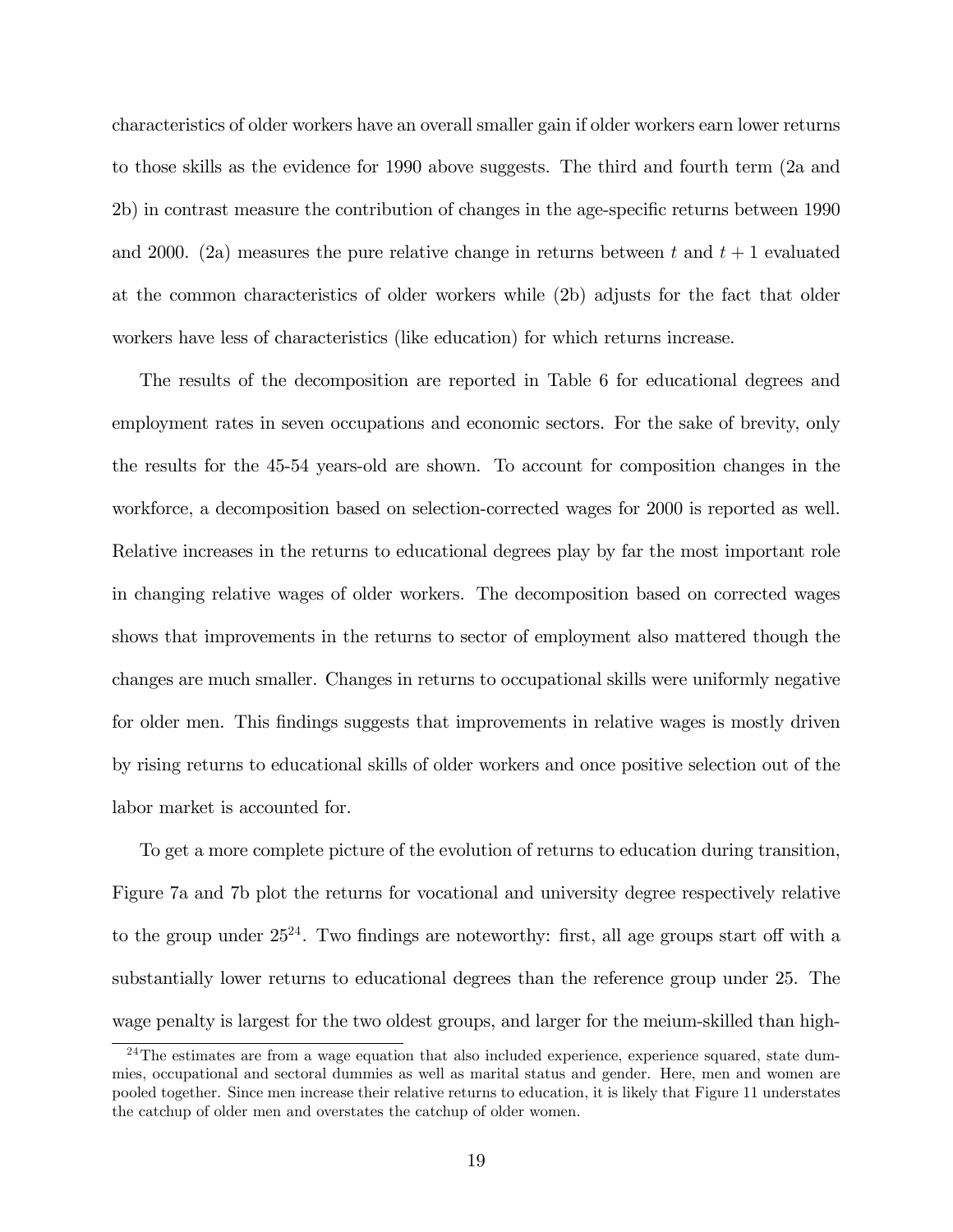skilled university graduates. Second, all age groups increase their returns relative to the reference group over the 1990s. For the medium-skilled, the two oldest age groups improve the most though the overall wage difference across age groups in 2000 is of the same size than in 1990. For university graduates, differences in return across age groups were negligible in 1990 but increase over the transition period. And like for the medium-skilled, the two oldest age groups have the largest gains in returns<sup>25</sup>.

### 5.2 Wage Premium in the State-Owned Sector

An alternative explanation could be that labor market institutions like collective bargaining agreements or employment in privatized versus state-owned firms shift the return to education of age groups in different ways. These effects could be rationalized by selective sorting of workers with different educational skills into the union or private sector. Alternatively, it could also be explained by an economic model, in which skill groups are imperfect substitutes and private sector employment or unions affect the marginal product of different skill groups<sup>26</sup>. Estimates of wage equations where returns to education are not only age-specific but also varied across union, privatized and newly founded Örms suggest that educational returns in unionized firms are lower for younger workers but higher for older workers. Also, older workers with university degree get lower returns in privatized firms while the agegroup 25-34 years is paid lower returns in firms that were newly founded after unification<sup>27</sup>.

Table 7a and 7b: distribution of various age and education groups in state owned firms.

 $25$ Using selection corrected wages did not affect the result that older workers experienced the largest catchup in returns. It did however increase the age differences in returns, especially in the latter half of the 1990s. The results are available upon request.

 $^{26}$ See Heckman, Layne-Farrar and Todd, 1996; Willis, 1986 for a framework where demand side variables like labor market institutions affect the level or returns of wages within a Mincerian framework.

 $^{27}$ A further exploration is left for future work. An analysis of demand shifts using industry-level data on capital investment, labor productivity and technological change matched to the GSOEP data did yield only very noisy results.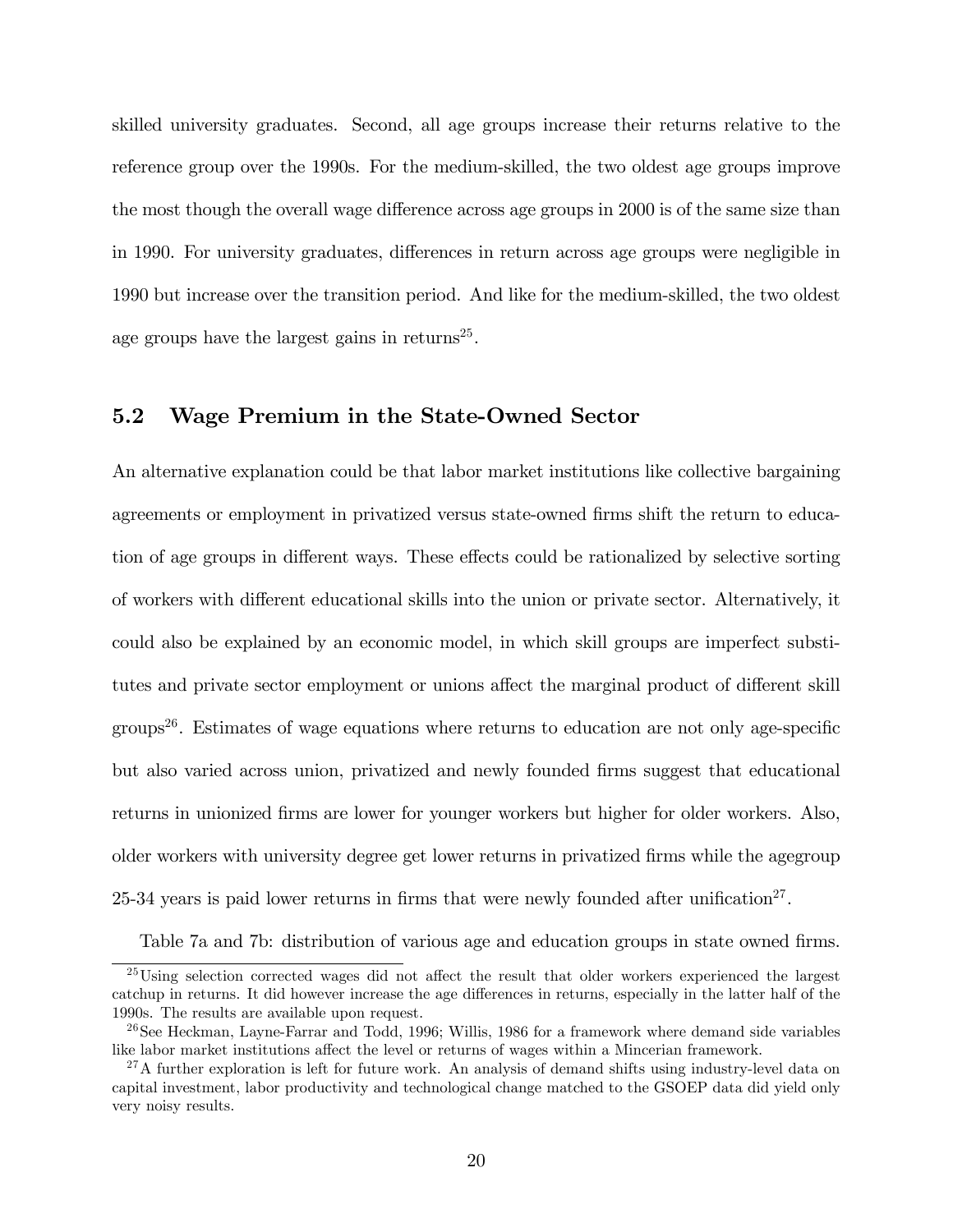Returns to working in state-owned sector [men and women]

# 6 Alternative Explanations

### 6.1 Selective Withdrawal and Relative Wages

While employment has declined for all age groups early in the transition process, the decline has been most pronounced for older East Germans. The fraction of men 55 and older out of the labor force increased sharply after unification with the peak in 1994 and decline afterwards. In contrast, nonemployment rates of 45-54 years-old men rise by the same level as younger groups until 1993 but stay at a higher level after that.<sup>28</sup>

If those dropping out of the labor market come from the bottom of the wage distribution, relative wages of older cohorts from a sample of workers are upward biased.<sup>29</sup> This would understate the relative wage losses of older cohorts early in the transition and overstate their 'keeping up' over the course of the  $1990s$ .<sup>30</sup> Suppose however that all nonworkers In East and West Germany are from the lower half of the wage distribution and the fraction

<sup>&</sup>lt;sup>28</sup>Results based on months worked in the past year yielded the same results (not reported). To see whether transitions between employment and nonemloyment are permanent or transitory, entry and exit rates into nonemployment were calculated relative to the average entry and exit rate over the sample period (see Juhn, 1992 for details on the procedure). Entry rates are overall higher for men and slightly increasing over the 1990s (from 1.17 in 1992 to 1.45 in 2001) while they are initially declining (0.82 in 1991 to 0.57 in 1994) and then also increasing (0.736 in 2001) for women. Exit rates in contrast are very high in 1991 and 1992 (2.42 for men and 1.6 for women in 1991), decline sharply to 1 (men) and 0.71 (women) in 1993 and remain rougly constant after that. Throughout the 1990s, exit rates are higher for men than for women. The results imply that for both men and women, nonemployment duration increased sharply after the initial two years.

 $^{29}$ Employment changes in this paper are only of interest insofar they affect relative wages. For an analysis of the determinants of non- and unemployment durations in East Germany, see Hunt (1999). Another way for employment to affect wages not explored in this paper is through earnings losses from job displacement (Topel, 1991; Jacobson et al, 1993). In West Germany, earnings losses of reemployed workers are however small (Bender et al, 2002). There is no evidence for East Germany, but the fact that specific skills depreciated after unification suggests that earnings losses from job displacement might also be small.

<sup>30</sup>Similarly, migration of younger East Germans to West Germany lead to a downward bias in relative wage losses of older workers since migrants have more than proportionate attritition rates and earn higher wages than the average worker in East Germany. It is currently explored whether reweighting the data to adjust for higher attrition affects the results.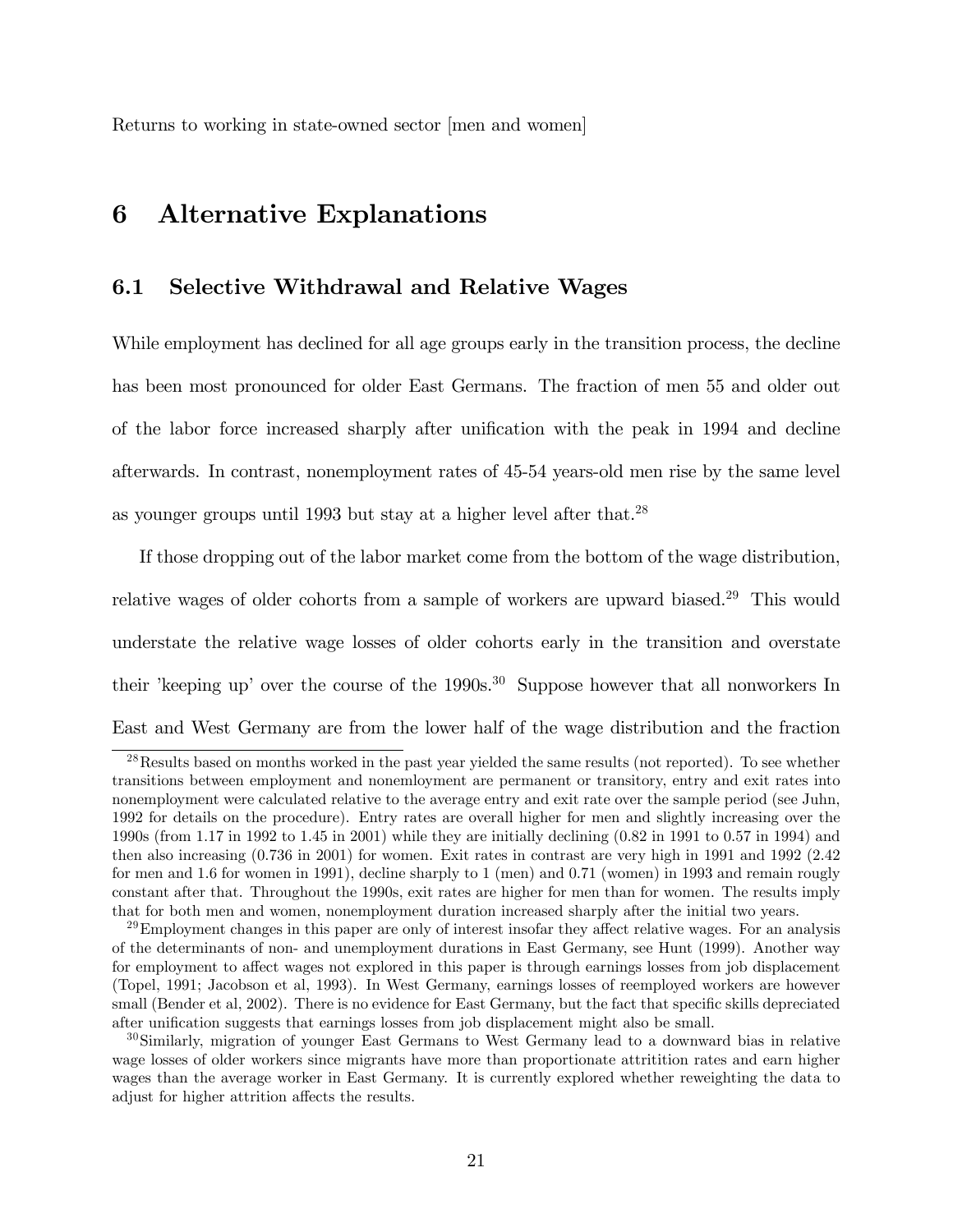of nonworkers in the sample does not exceed Öfty percent. Under this assumption, the median of the full wage distribution can be recovered from the observed wages by adjusting the median of workers for the fraction of censored observations from nonworkers (Neal and Johnson,  $1996$ <sup>31</sup>. Figure 8a shows median relative wages between East and West including nonworkers under this assumption. The corrected plot still exhibits substantial wage growth for all cohorts during the 1990s, but younger cohorts now experience more rapid wage growth than older cohorts. As a result, the wage profiles of different birth cohorts fan out over the 1990s and the convergence gap between the oldest (born 1936-45) and youngest cohort (born after 1965) more than doubles between 1990 and 2000. Similarly, Figure 8b shows the age premium for men under the median assumption. The age premium for men is now flat throughout the transition but first declining and then increasing for men 55 and older.

If the larger declines in employment documented above translate into stronger selection bias in mean wages of workers, the wage growth of older workers during the 1990s are biased upward. To get a sense of the nature of the selection bias in terms of observable skills, Table 8 reports employment rates separately by educational groups. Conditional on age, employment increase with education. For example, 63.4 percent of men aged 25-34 without vocational degree are employed while employment among those with university degree in the same agegroup reaches 96.3 percent over the whole period. For women in the same age group, employment rates are 55.7 percent for the low-skilled and 78.6 percent for the high-skilled. The employment gap between high- and low-skilled conditional on age is higher for older workers and more importantly is decreasing for younger workers over time, but

 $31$ The assumption that all nonworkers earn wages below the median for workers is not innocuous. If some nonworkers are in fact high-wage workers, the corrected plot understates the wage gains of East Germans relative to West Germans in the labor market. More importantly, relative wages in East Germany are misleading if young and old labor market dropouts come from different parts of the wage distribution. For example, if young nonworkers are high-wage earners and older nonworkers low-wage earners, the fanning out documented in Figure 6 would still understate the true relative wage gains of younger workers.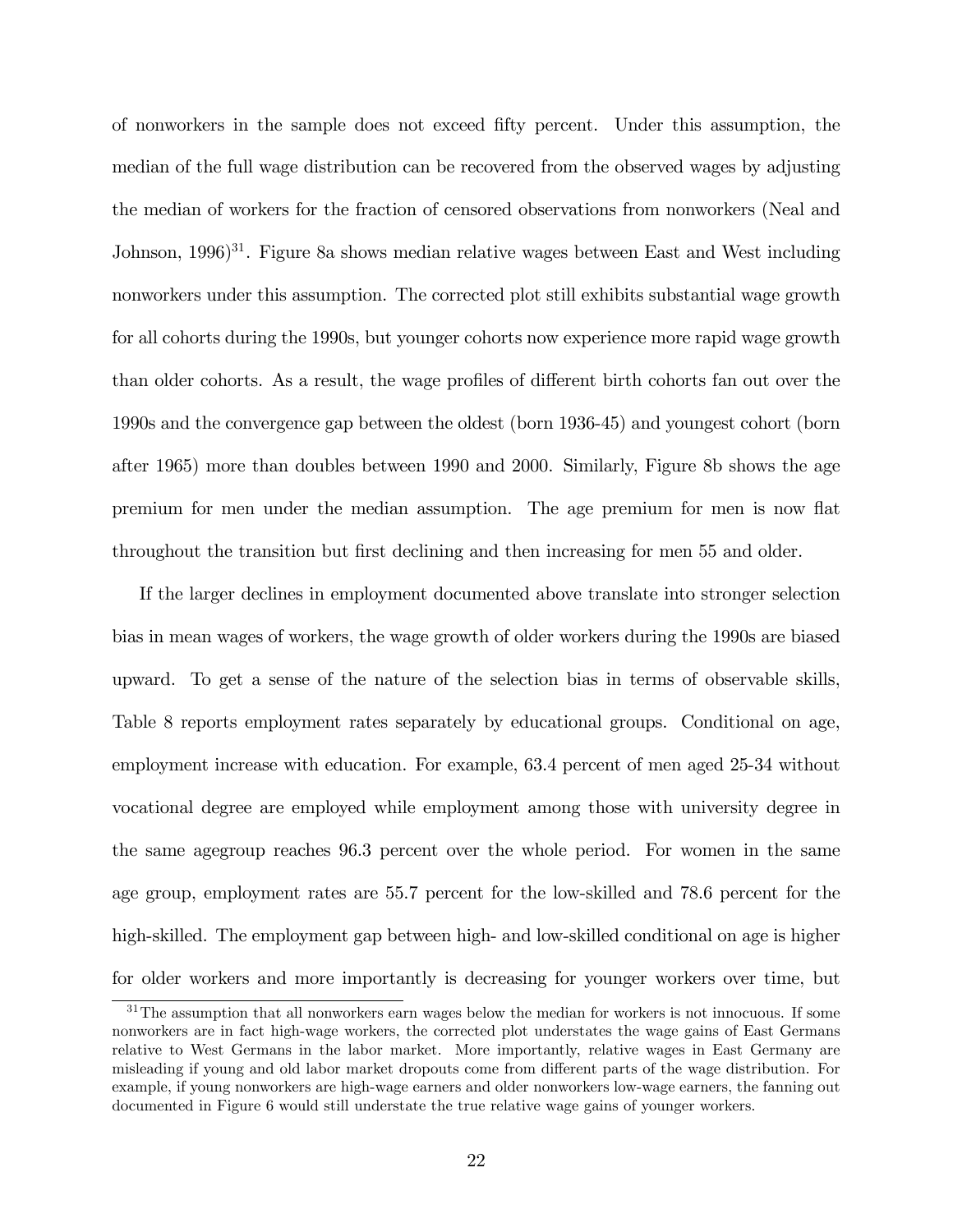constant or increasing for older men. This suggests that the average education level among older workers increases relative to the average education in his agegroup.

If education is taken as an indicator of the skill level of labor market dropouts, Table 8 suggest that the decline in employment among the low-skilled would overstate aggregate wage increases and thus wage convergence between East and West. As an alternative measure of labor market skill, Figure 9 compares the wages of those dropping out of the labor market in the next year relative to those continuously employed conditional on both groups being employed in the current year. Note that this comparison excludes long-term labor market dropouts, which overstates wages of nonworkers if the long-term nonemployed and unemployed are low-wage workers. Two features are noteworthy: first, the ratio of hourly wages is always below one with the exception of 1994. This implies that those dropping out of the labor market are on average from the lower part of the wage distribution. Second, the wage ratio is trending downward over the course of the transition. This suggests that later labor market dropouts are getting worse relative to the sample of workers. Whether this would actually increase the selection bias in aggregate wages over time depends however crucially on the relative number of labor market dropouts across years.

To quantify the effect of selective withdrawal on relative wages more formally, a selection model is estimated where a fourth-order polynomial of the labor force participation probability is included as a control function. The marginal effects for the participation equation are shown in Table A1 in the Appendix. Variables for the demographic structure of the household and several measures for nonlabor income of the household are included in the first stage but excluded from the wage equation (see notes to Table A1 for details). Men aged 45-54 years are between 8.5 and 9.8 percent less likely to work than the reference group under 25. Overall, only 20 percent of the variation in labor force participation can be explained by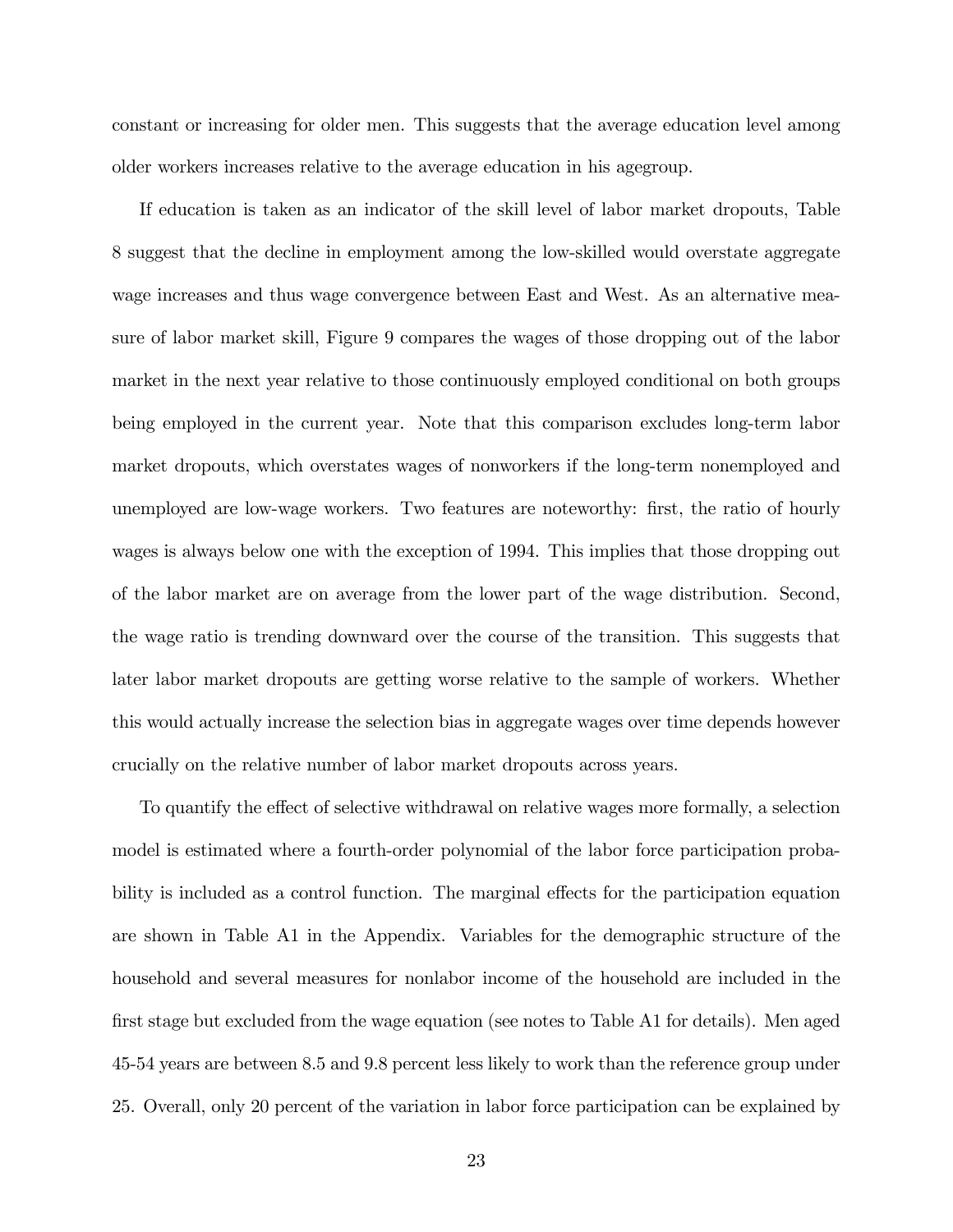the model. Selection effects turn out to be important in the wage equation. The F-test of joint significance of the fourth-order polynomial in the participation probability reported at the bottom of the table is significant at the 1 percent level.

Based on the estimates, wages are predicted for each of the five age groups. Figure 10 plots the age premium in East Germany accounting for selective withdrawal. The most striking result is that for both age groups (45-54 years and 55 and older), the corrected age premium is completely flat throughout the 1990s (see the dashed line). Accounting for selective withdrawal from the labor market thus eliminates any relative wage gains of older women during the transition process. Comparing mean wages of workers to selectioncorrected wages shows that, the corrected age premium lies uniformly below the average wage of workers. This supports the evidence above that male labor market dropouts are mostly from the lower part of the wage distribution. Comparing the results across the two age groups confirms that selection bias is stronger for those 55 and older where employment rates have declined the most. How does the selection model compare to wages predicted based on the median assumption in Section 3? For the group of 45-54 years-old, the results of both methods are surprisingly similar. For men 55 and older, the large decline in employment until 1993 leads to a much sharper decline in relative wages under the median assumption. The selection-corrected mean wage however shows that the assumption that all workers leaving the labor market into early retirement in the first years after unification are low-wage workers is too strong.<sup>32</sup>

The evidence from the selection model confirms that selection effects into employment are positive over the whole period for men. Accounting for selection has important effects

<sup>&</sup>lt;sup>32</sup>Note however that the results are not fully comparable since the selection correction is done for means while the procedure in Section 3 constructs median wages.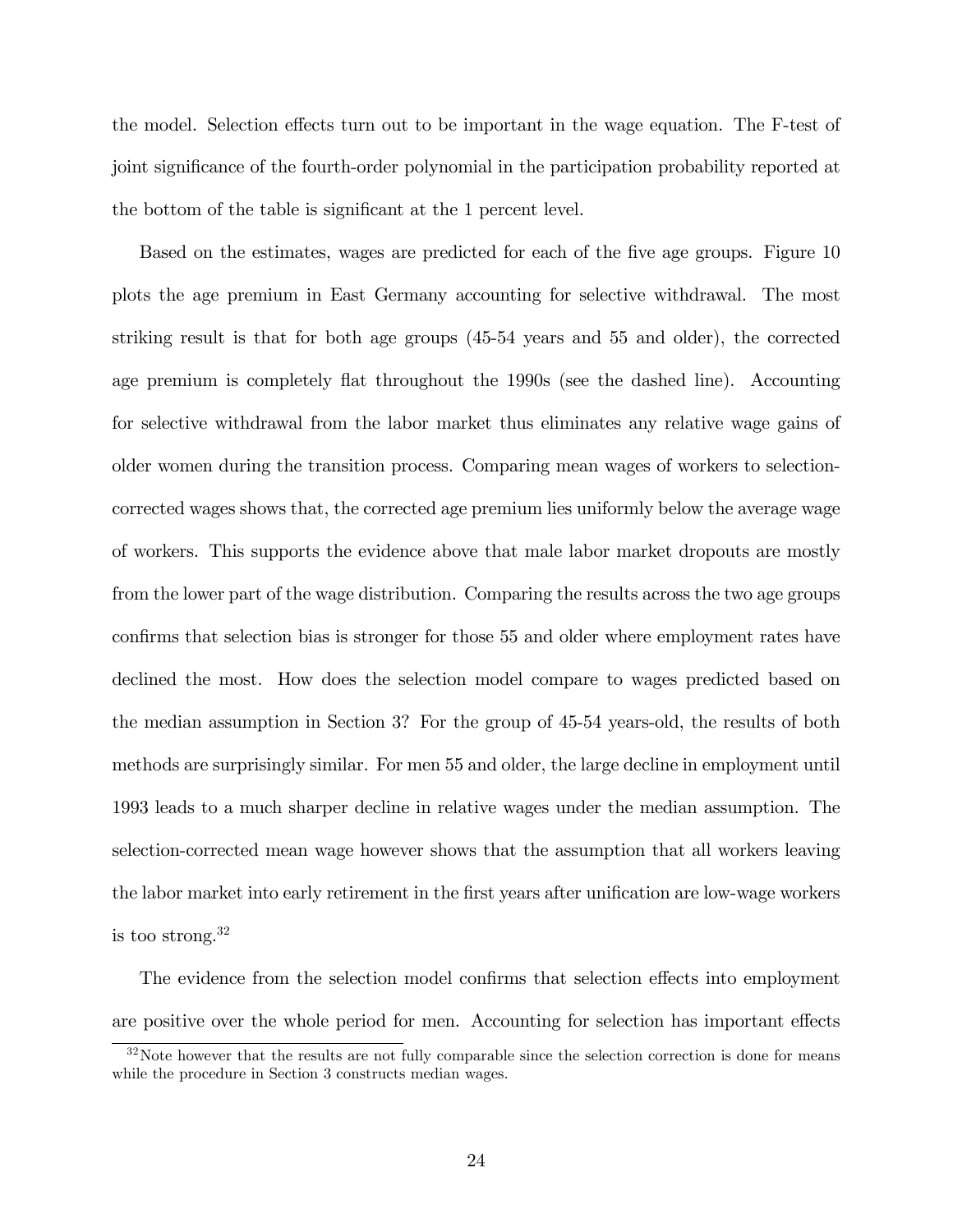on wages during East Germany's transition.<sup>33</sup>

### 6.2 Government Employment

One reason for the relatively good performance of older workers in East Germany could be high employment rates in the government sector. Wage setting in the public sector is strongly determined by seniority like age or tenure in the public sector for both civil servants and regular employees or workers. If a large fraction of older workers is employed in the government sector, changes in aggregate wages across age groups could mask relative wage losses in the private sector. While government jobs can be found in all sectors of the economy, they are most concentrated in the public adminstration and education and health sector. Over the whole period, overall government employment declines from 34.5 percent in 1990 to 30.5 in 2000 while employment in the public administration actually increased from 22.6 percent in 1990 to 27.9 percent in 2000. Table 9a shows that older men are almost twice as often employed in the government sector (30 percent of men aged 55 and older compared to only 15 percent among those under 25). Government employment declines for younger men in the second half of the 1990s, while it increases for 45-54 years-old but decreases for men 55 and older.

The impact of government employment on relative wages depends on two factors: wage differentials across age groups within the government sector as well as wage levels between the government and other sectors. For example, if the government pays on average lower wages than the private sector but wage differentials across age groups in government jobs are smaller, the effect on relative wages between age groups is ambiguous. The bottom

<sup>&</sup>lt;sup>33</sup>The analysis here implicitly assumes that changes in reservation wage are the driving the changes in relative employment. Alternatively, labor market opportunities could have declined relatively more for older workers (see for example Juhn, 1992 for a framework to distinguish between the two in the United States).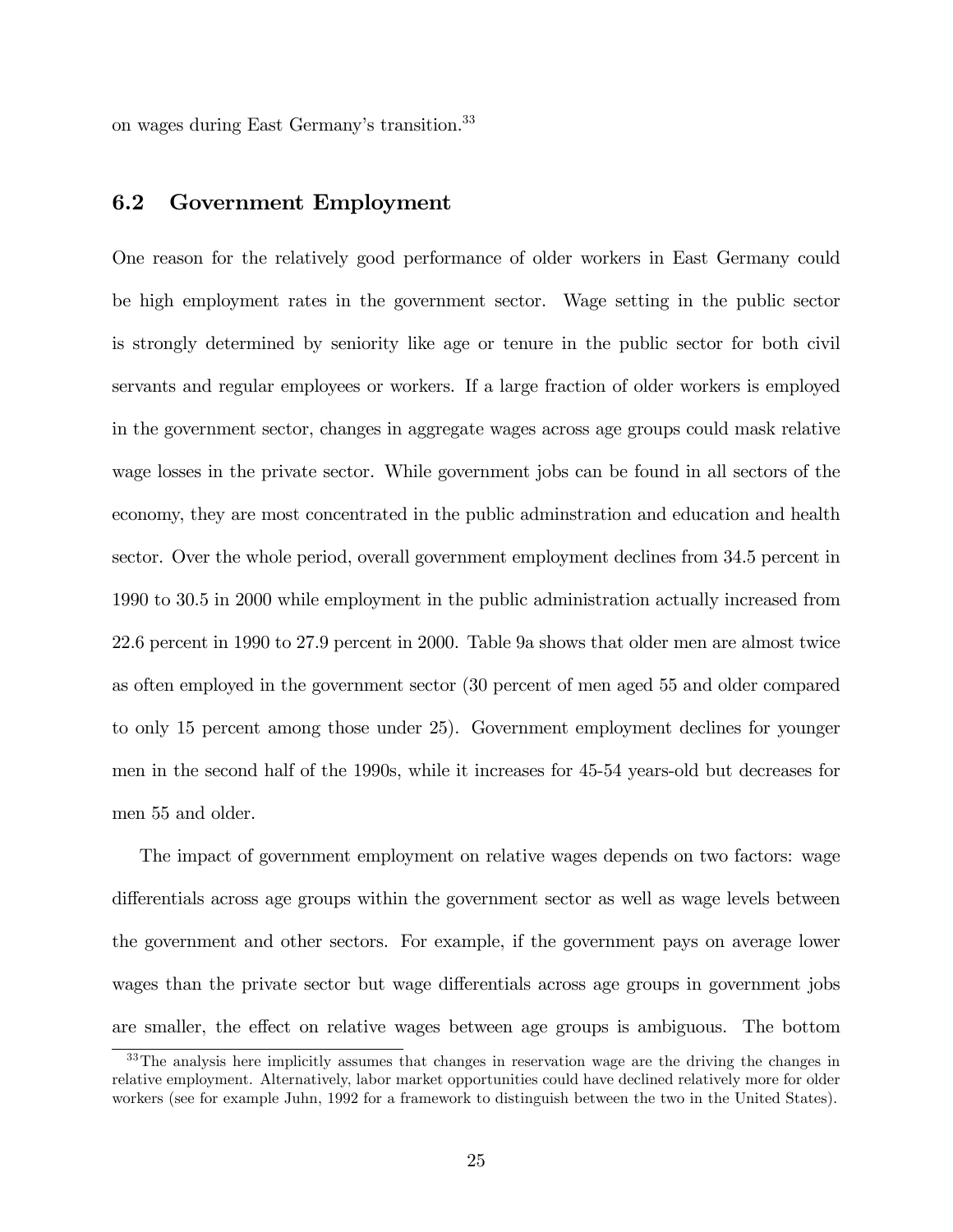part of Table 9a compares wages between government and non-government sector during the 1990s. Wages are always higher in the government sector for women and for men except for those under 35 early in the transition. For men above 45, the wage premium in the government sector is almost 40 percent in the 1996-2000 period. Also, the wage differential between government and other sectors of the economy increases over time for most age groups, but especially for older men. Together with higher government employment, this should increase the wages of older men relative to younger ones. To evaluate the total effect of government employment on wage differentials across age groups, Table 9b shows the result of a wage simulation in which older workers are given the government employment rates and educational levels of younger workers but get paid the returns of their respective age group (see Heckman and Todd, 2000). To compute the counterfactual wage of older workers, the wage distribution of older workers is first calculated conditional on government employment and education. In a second step, returns of the older workers and mean characteristics of 25- 34 years-old of the same gender are added (see notes of Table 9b for details of the underlying regression model). While shortly after unification  $(1990/91)$ , government employment has no impact of wages for all groups, there is a small positive effect later in the transition period  $(1999/2000)$  for 55 and older men. Overall, the effect of high employment in the government sector on wages remains small.

### 6.3 Sectoral Shifts and East-West Migration

Migration to West Germany has been an important phenomenon in East Germany, especially for younger workers. Overall, almost ten percent of East Germanyís population moved West between 1990 and 2000. Another seven to eight percent commute to West Germany for work. Among under 35 years-old, 13 percent work in the West, while less than 5 percent of those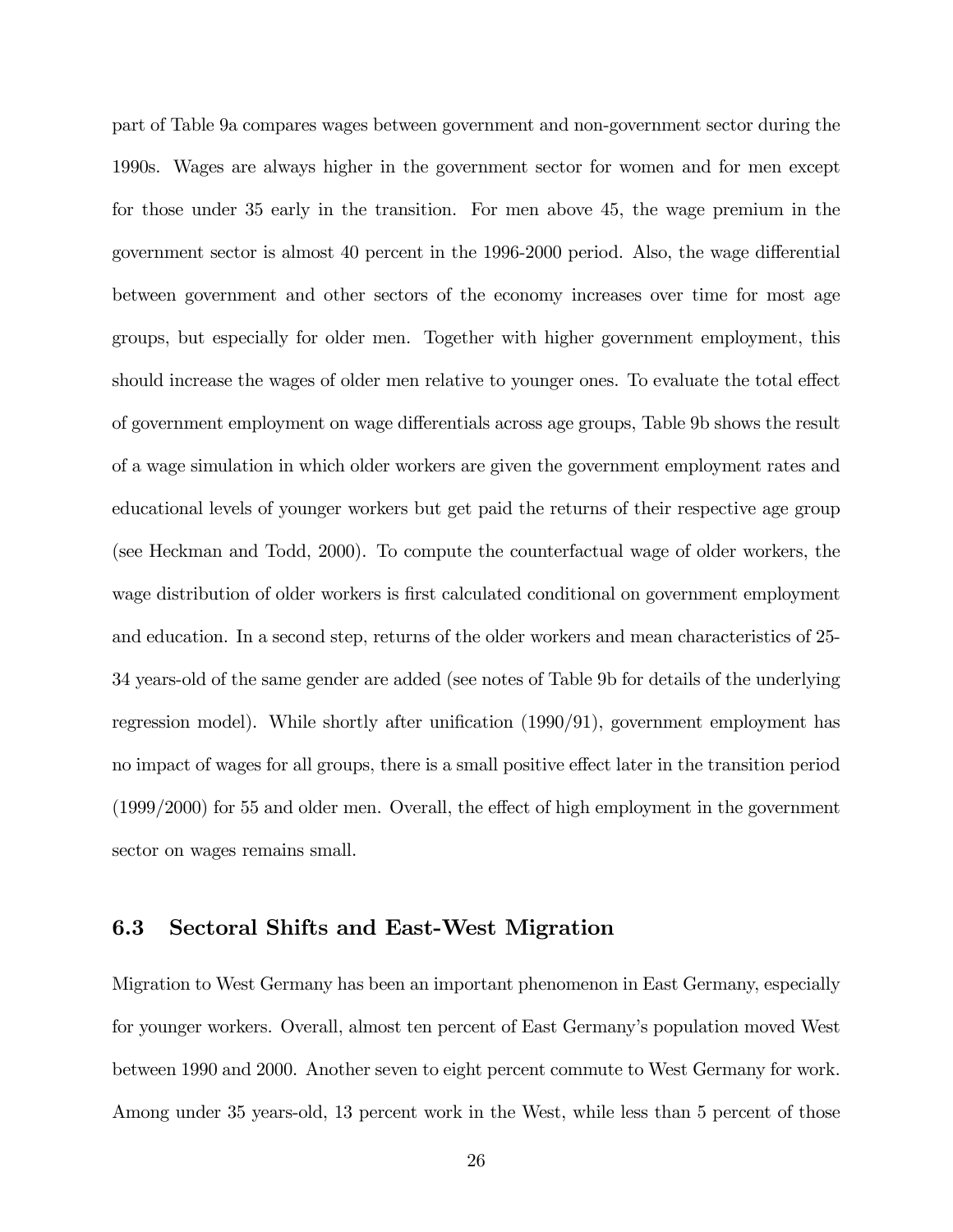45 and older migrated or commute to the West for work $34$ . Similarly, if younger workers have lower mobility costs and are more likely to take advantage of new job opportunities in the emerging private sector, this might increase their relative wages. The effect of job and geographic mobility on relative wages depends crucially on the type and extent of movements and its distribution among age groups.

Table 10a shows the percentage change in the employment rate across seven occupations and seven industries between 1990 and 2000. The first thing to note is that movements between occupations and industries have been substantial among all age groups.<sup>35</sup> Older men were as likely to switch occupations or industries than younger East Germans. Overall, there were substantial áows out of agriculture, manufacturing and the related occupation of agricultural or production workers for all age groups. On the other hand, the construction industry and the private service sector (trade and repair as well as other services) have increased their employment share after unification. There is also substantial heterogeneity of movements across age groups.

To see how these differences affected relative wages, the wage gains between 1990 and 2000 are decomposed into a component due to East-West migration (including commuters with a job in West Germany), wages effects of occupational and sectoral shifts and wage changes within occupations and sectors respectively (see Donohue and Heckman, 1991 for

<sup>&</sup>lt;sup>34</sup> Migrants and commuters to West Germany earn on average 23 German Marks per hour or a 28 percent premium over those working in East Germany. They are somewhat better educated with on average 12.6 years of education relative to 12 years for those remaining in East Germany and less likely to be women.

<sup>35</sup>Job changing rates (job-to-job transitions) that also include movements within occupations and sectors were however much higher among younger workers. For example, 21 (21.5) percent of 25-34 years-old men (women) changed jobs each year while only 13.5 (11.7) percent of men (women) 55 and above. See Hunt (2001) for an analysis of job mobility and individual wage growth.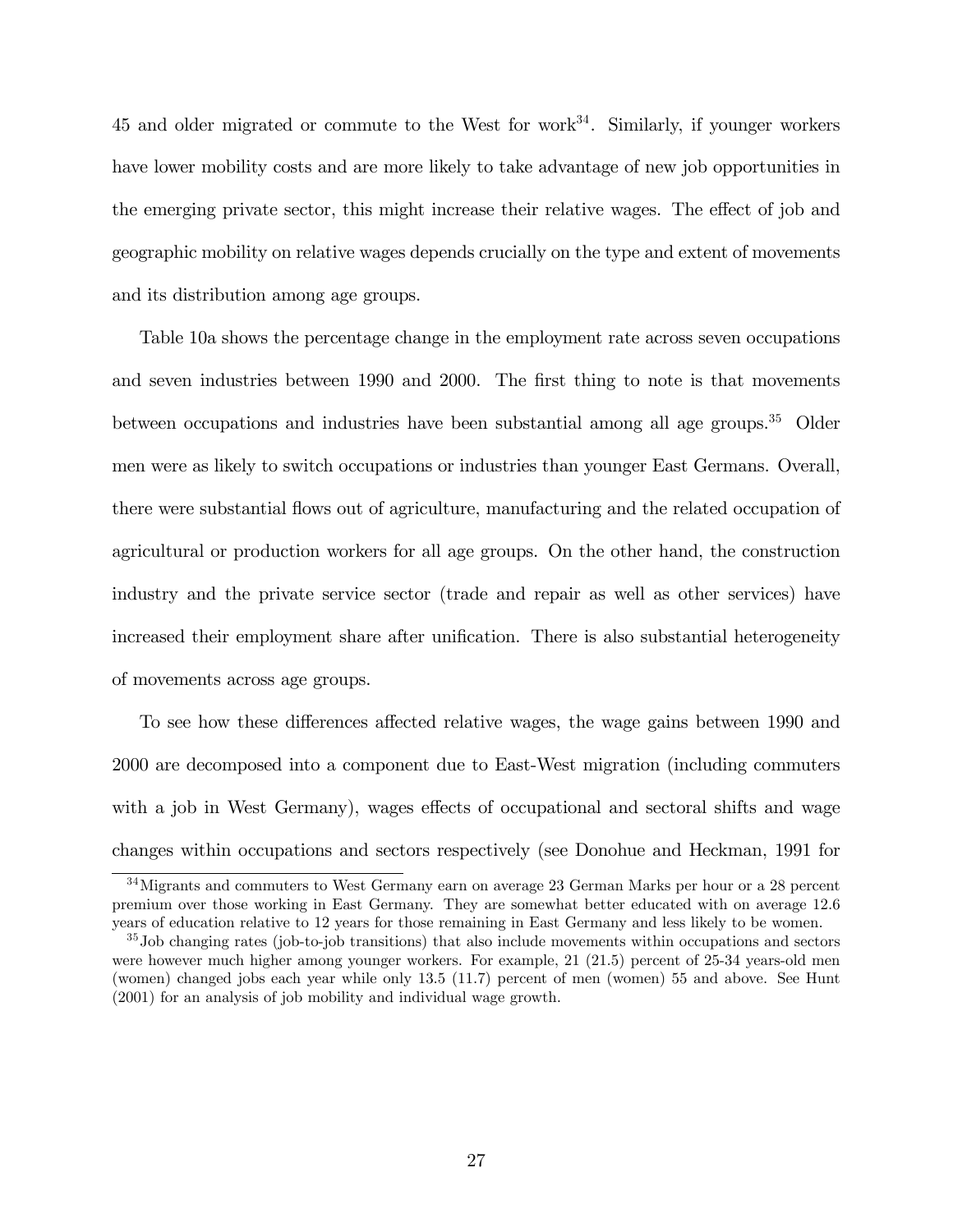details of the procedure). Writing average hourly wages of group a as

$$
E_a = P_a^W E_a^W + P_a^E \left( \sum_{j=1}^J P_a^j E_a^j \right)
$$

where  $P_{at}^{W}$  and  $E_{at}^{W}$  are the fraction and associated wages of group a working in West Germany.  $P_{at}^E$  denotes the fraction of the workforce working in East Germany and  $P_{at}^j$  the employment rate in occupation (or sector) j with associated wage  $E_{at}^{j}$ . Percentage wage gains of group a can then be decomposed into three components:

$$
d\ln E_a = \left[ \left( \frac{P_a^W E^W}{E} \right) d\ln P^W + \left( \frac{P_a^E}{E} \right) \sum_{j=1}^J P_a^j E_a^j d\ln P_a^E \right] + \left( \frac{P_a^E}{E} \right) \sum_{j=1}^J P_a^j E_a^j d\ln P_a^j + \left( \frac{P_a^E}{E} \right) \sum_{j=1}^J P_a^j E_a^j d\ln E_a^j
$$
\n(6.1)

The first term measures the percentage change in wages from movements of workers between East and West Germany. The second term represents the contribution of occupational or sectoral shifts in the East German workforce while the last term measures the contribution of wage changes within occupations or sectors for group a. Changes in relative wages between two age groups can then be computed by subtracting relative wage growth of the older from the younger group using (6.1).

The results of this decomposition, done separately for occupations and economic sectors, are reported in Table 10b. The top part of the table shows that wage gains over the 1990s have been predominantly driven by wage gains within occupations or sectors. East-West migration has also played some role while shifts between occupations or sectors have been unimportant in explaining absolute wage gains. The bottom part shows the contribution of each mechanism to relative wage gains of older workers. Here, the results are quite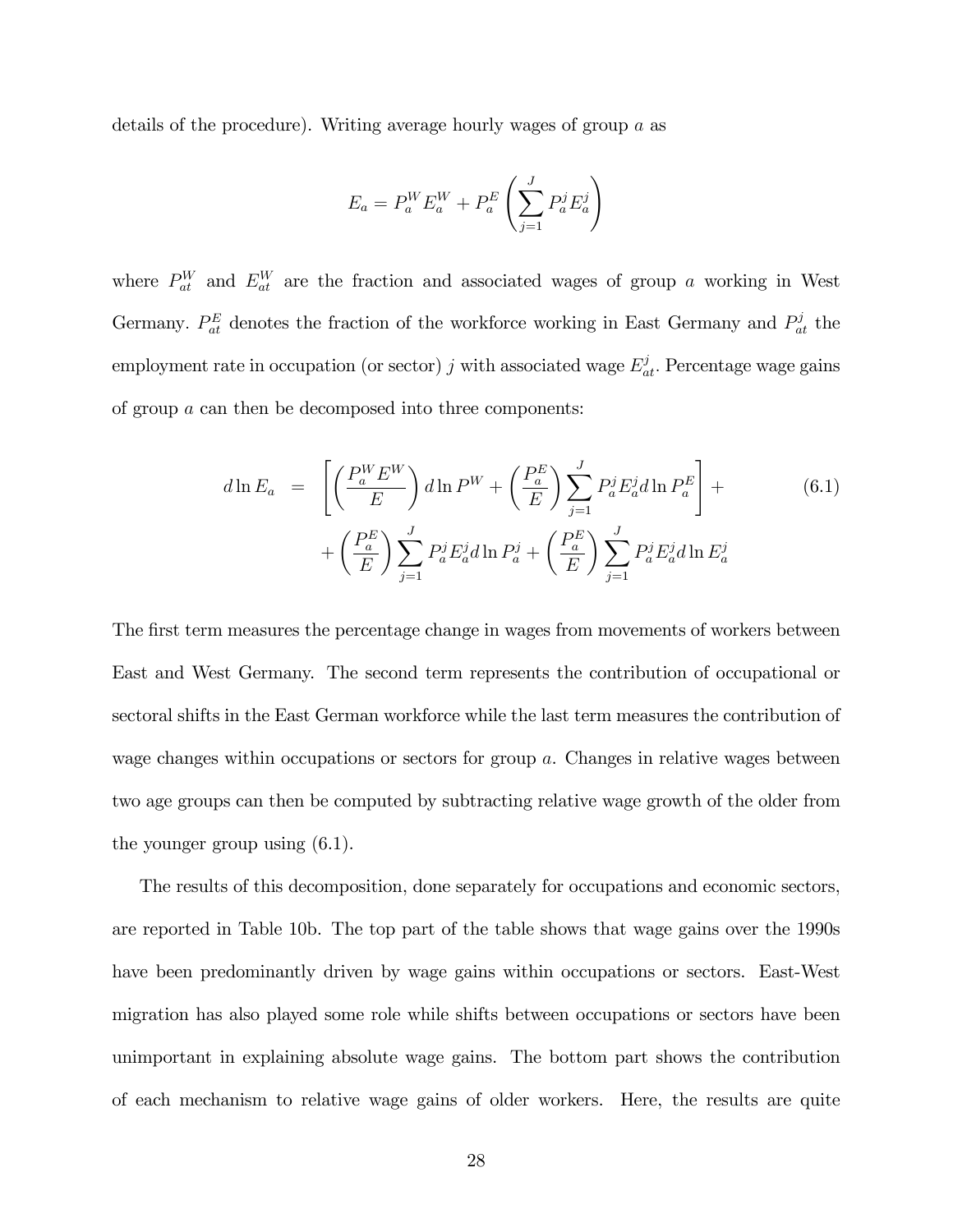different from the overall gains. Migration has increased the wages of young relative to older East Germans. The loss in relative wages of older workers is compensated entirely by higher relative wage gains within occupations or sectors. The role of employment shifts between occupations or sectors in contrast is small. In sum, reallocation across industries and occupations in East Germany has only had a minor impact on wage differentials across age groups. Though older workers lose because they are less likely to work in West Germany with its higher wage level, this is fully compensated by higher wage gains within these occupational and sectoral categories.

## 6.4 Updating Skills through Retraining [Incomplete]

An alternative explanation for the rising relative returns on education during the transition might be the restoration of previously lost human capital, for example through additional investment in on-the-job training. This would increase unobservable quality of the educational skill supplied, which would however be positively correlated with observable age<sup>36</sup>.

- private training measures: Table 11

# 7 Conclusion

This paper analyzed changes in relative wages across age groups during East Germanyís transition. With respect to wages, older workers are found to start out with low wages both relative to younger East Germans and to their cohort counterpart in West Germany. Evidence is provided that the bad starting position of older workers is driven by skill depreciation. Returns to socialist work experience dropped to zero for men after unification. In

<sup>36</sup>Mincer and Ofek (1982) argue along this line for women reentering the labor market. See also Chiswick (1978) for a similar argument in the context of international migration.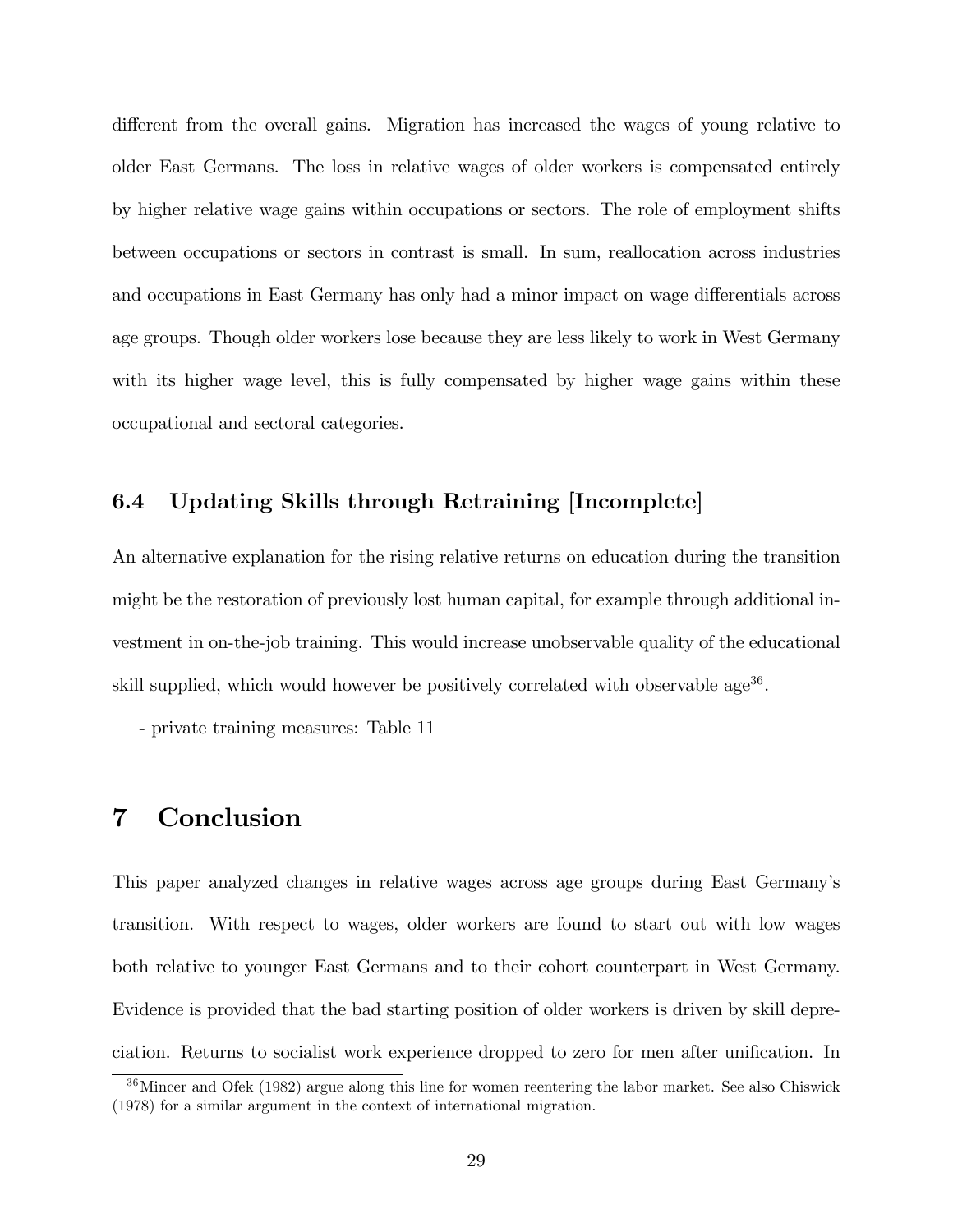addition, older worker also earn lower returns to their educational and occupational skills accumulated in the socialist economy. All age groups experience however substantial wage gains over the Örst decade of the transition. It is shown that the wage gains for older workers are overstated because of selection effects, in particular among those 55 and above. While older workers lose because of lower geographic mobility to West Germany, this is compensated by wage gains within occupattions and sector of employment. Further analysis shows that returns to labor market skills and in particular returns to education increase for older relative to younger East Germans over the 1990s. In contrast, sectoral reallocation and high government employment rates of workers 45 and above account for only a small fraction of relative wage gains.

.. to be completed ...

# References

- [1] Akerlof, G.A., A. K. Rose, J. L. Yellen and H. Hessenius (1991), "East Germany in from the Cold: the Economic Aftermath of Currency Union," *Brookings Paper of* Economic Activity, 1: 1-87.
- [2] Bender, S.; C. Dustmann; D. Margolis and C. Meghir (2002), "Worker Displacement in France and Germany," in: Losing Work, Moving On: International Perspectives on Worker Displacement, edited by P.J. Kuhn, Upjohn Institute.
- [3] Bird, E.J., J. Schwarze and G. Wagner (1994), "Wage Effects of the Move toward Free Markets in East Germany," Industrial and Labor Relations Review, 47: 390-400.
- [4] Boersch-Supan, A. and P. Schmidt (2001), "Early Retirement in East and West Germany," in: R. T. Riphahn; D. J. Snower and K. F. Zimmermann (eds): *Employ*ment Policy in Transition. The Lessons of German Integration for the Labor Market. Springer Verlag.
- [5] Bound, J. and G. Johnson (1992), "Changes in the Structure of Wages in the 1980s: An Evaluation of Alternative Explanations," American Economic Review, 82: 371-91.
- [6] Brainerd, E. (1998), "Winners and Losers in Russia's Economic Transition," American Economic Review, 88: 1094-1116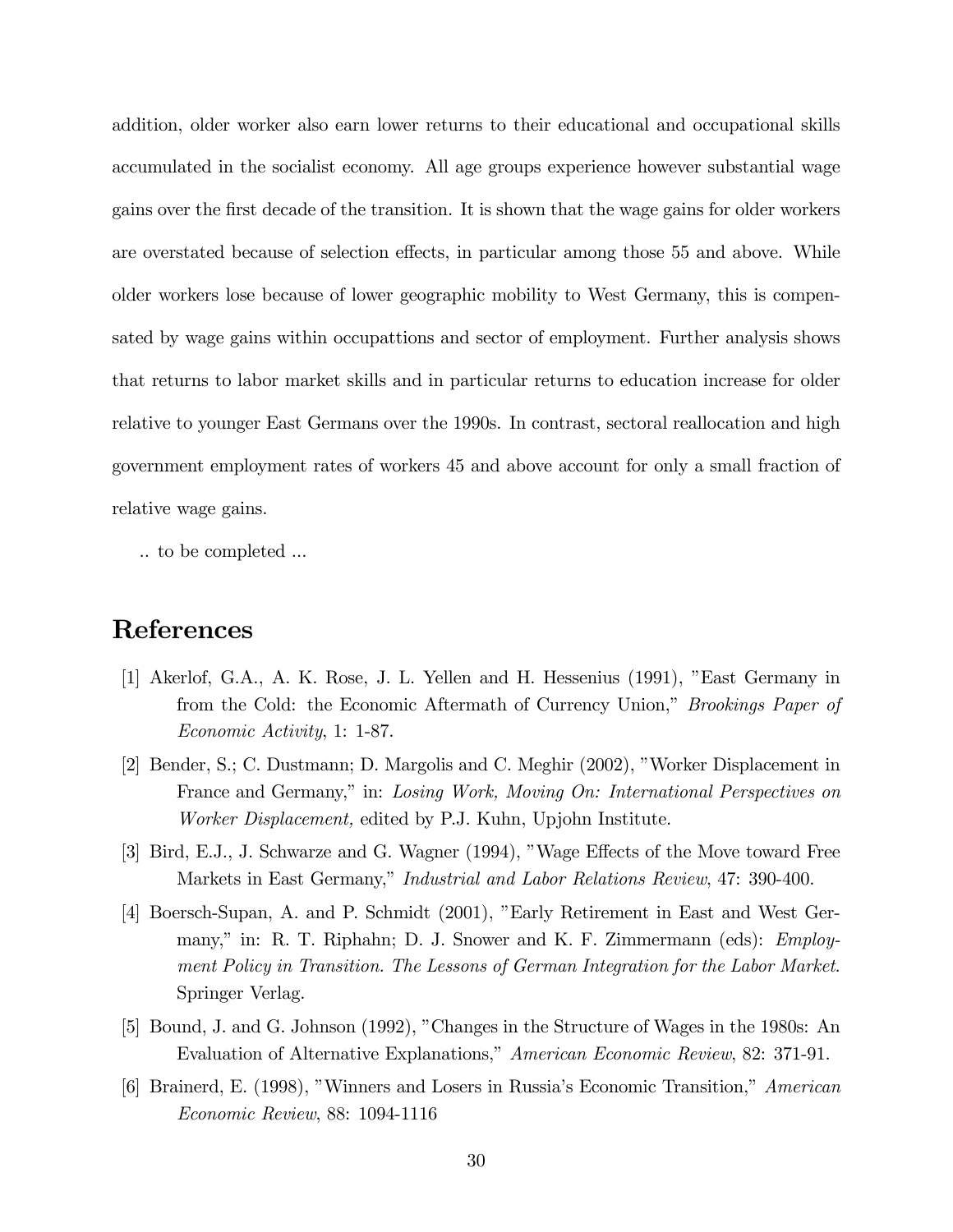- [7] Burda, Michael and Michael Funke (2001): îWages and Structural Adjustment in the New German States," in: Riphahn, R., D. Snower and K. Zimmermann (eds): *Em*ployment Policy in Transition. The Lessons of German Integration for the Labor Market. Springer Verlag.
- [8] Burda, M.C. and J. Hunt (2001), "From Reunification to Economic Integration: Productivity and the Labor Market in East Germany," *Brookings Papers on Economic* Activity, 2: 1-92.
- [9] Burda, M.C. and C. Schmidt (1997), "Getting behind the East-West Wage Differential: Theory and Evidence," in: Wandeln oder Weichen - Herausforderungen der wirtschaftlichen Integration für Deutschland, edited by R. Pohl and H. Schneider, IWH Halle.
- [10] Card, D. and T. Lemieux (2001), "Can Falling Supply Explain the Rising Return to College for Younger Men? A Cohort-Based Analysis," Quarterly Journal of Economics, 116: 705-46.
- [11] Chase, R.S. (1998), "Markets for Communist Human Capital: Returns to Education and Experience in the Czech Republic and Slovakia," Industrial and Labor Relations Review, 51, 3: 401-23.
- [12] Deutsches Institut fuer Wirtschaftsforschung, Berlin (DIW); Institut fuer Wirtschaftsforschung, Halle (IWH) and Institut fuer Weltwirtschaft an der Universitaet Kiel (IfW) (1999), îGesamtwirtschaftliche und Unternehmerische Anpassungsfortschritte in Ostdeutschland, 19. Bericht," Kiel Discussion Papers, 346/347
- [13] Donohue, J.J. and J.J. Heckman (1991), îContinuous Versus Episodic Change: The Impact of the Civil Rights Policy on the Economic Status of Blacks," Journal of Economic Literature, 29: 1603-43.
- [14] Eichler, M. and M. Lechner (2001), "Public Sector Sponsored Continuous Vocational Training in East Germany: Institutional Arrangements, Participants, and Resuls of Empirical Evaluation," in: R. T. Riphahn; D. J. Snower and K. F. Zimmermann (eds): Employment Policy in Transition. The Lessons of German Integration for the Labor Market. Springer Verlag.
- [15] Franz, W. and V. Steiner (2000), îWages in the East German Transition Process: Facts and Explanations," German Economic Review, 1: 241-69.
- [16] Gathmann, C. (2004a), "Voting against Reforms: Changes in Earnings and Income and Voting Behavior during East Germanyís Transitionî, mimeo, Stanford University.
- [17] Gathmann, C. (2004b), îWhat Determines Changes in the Gender Wage Gap during Economic Transition? A General Framework and Evidence from East Germany"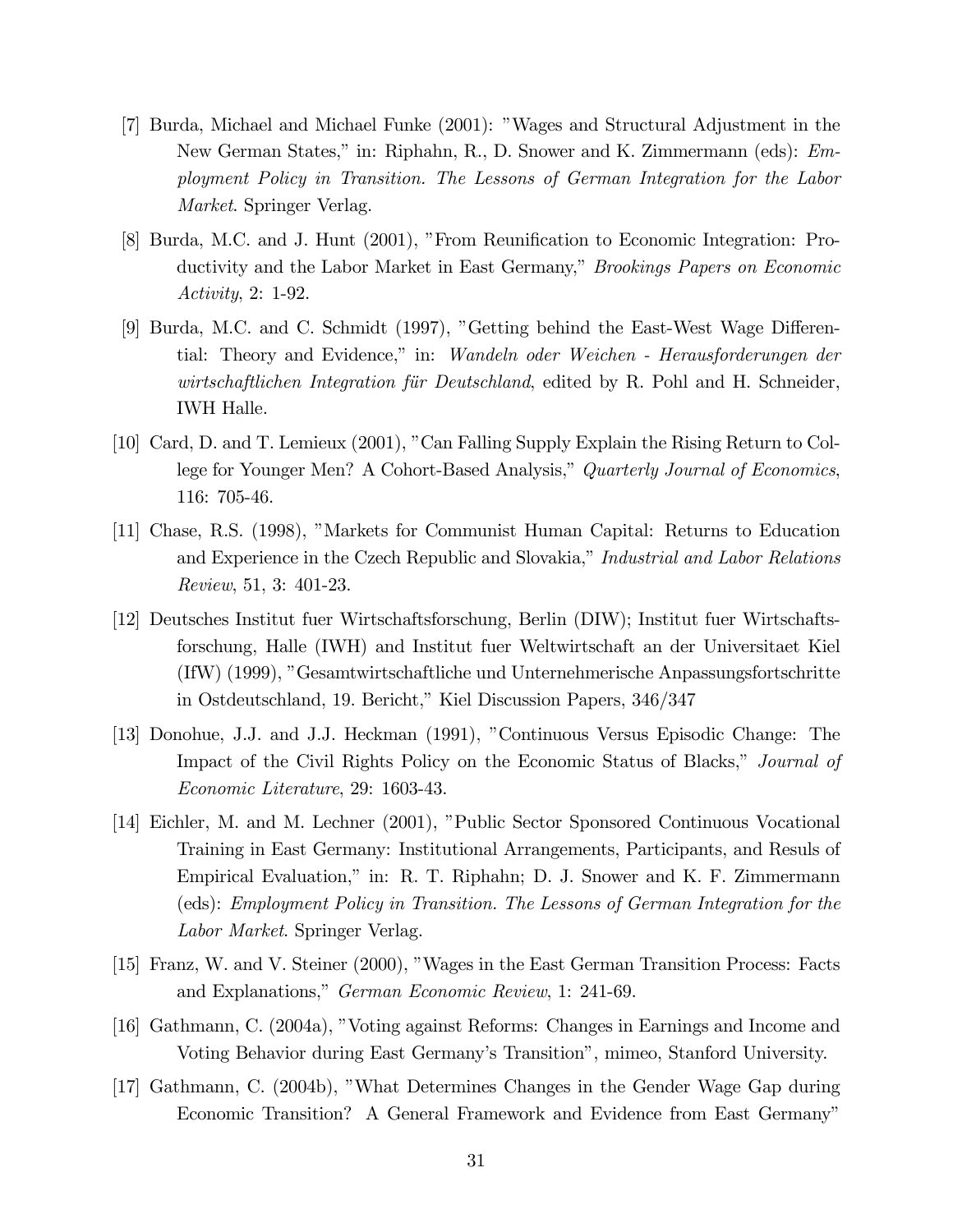mimeo, Stanford University.

- [18] Gathmann, C. (2004c), îTwo Essays on Labor Market Dynamics and Government Interventionî, Dissertation, University of Chicago.
- [19] Heckman, J.J.; A. Layne-Farrer and P.E. Todd (1996), "Human Capital Pricing Equations with an Application to Estimating the Effect of Schooling Quality on Earnings," Review of Economics and Statistics: 78: 562-610.
- [20] Heckman, J.J. and P.E. Todd (2000), "Understanding the Contribution of Legislation, Social Activism, Markets and Choice to the Economic Progress of African Americans in the Twentieth Century," mimeo, University of Chicago.
- [21] Hunt, J. (1999), "Determinants of Non-Employment and Unemployment Durations in East Germany," NBER Working Paper, No.7128.
- $[22]$  Hunt, J.  $(2001)$ , "Post-Unification Wage Growth in East Germany," Review of Economics and Statistics, 83, 1: 190-95.
- [23] Hunt, J. (2002), "The Transition in East Germany: When is a Ten Point Fall in the Gender Wage Gap Bad News?," Journal of Labor Economics, 20: 148-169.
- [24] Juhn, C. (1992), "Decline of Male Labor Market Participation: The Role of Declining Market Opportunities," Quarterly Journal of Economics, 107: 35-78.
- [25] Katz, L. and K. M. Murphy (1992), îChanges in Relative Wages, 1963-1987: Supply and Demand Factors," Quarterly Journal of Economics, 107: 79-121.
- [26] Keane, M.P. and E.S. Prasad (2002), îChanges in the Structure of Earnings During the Polish Transition," IZA Discussion Paper No.496.
- [27] Krause, P. (1994), "Armut im Wohlstand: Betroffenheit und Folgen". DIW Discussion Paper No.88.
- [28] Krueger, A.B. and J.-S. Pischke (1995), îA Comparative Analysis of East and West German Labor Markets Before and After Unification," in: *Differences and Changes* in Wage Structures, edited by R. Freeman and L.Katz, University of Chicago Press.
- [29] Mincer, J. and H. Ofek (1982), "Interrupted Work Careers: Depreciation and Restoration of Human Capital," Journal of Human Resources, 17: 3-24.
- [30] Munich, D.; J. Svejnar and K. Terrell (2005), "Returns to Human Capital under the Communist Regime Grid and during the Transition to a Market Economy," Review of Economics and Statistics, forthcoming.
- [31] Neal, D. and W.R. Johnson (1996), "The Role of Pre-Market Factors in Black-White Wage Differences," Journal of Political Economy, 104: 869-95.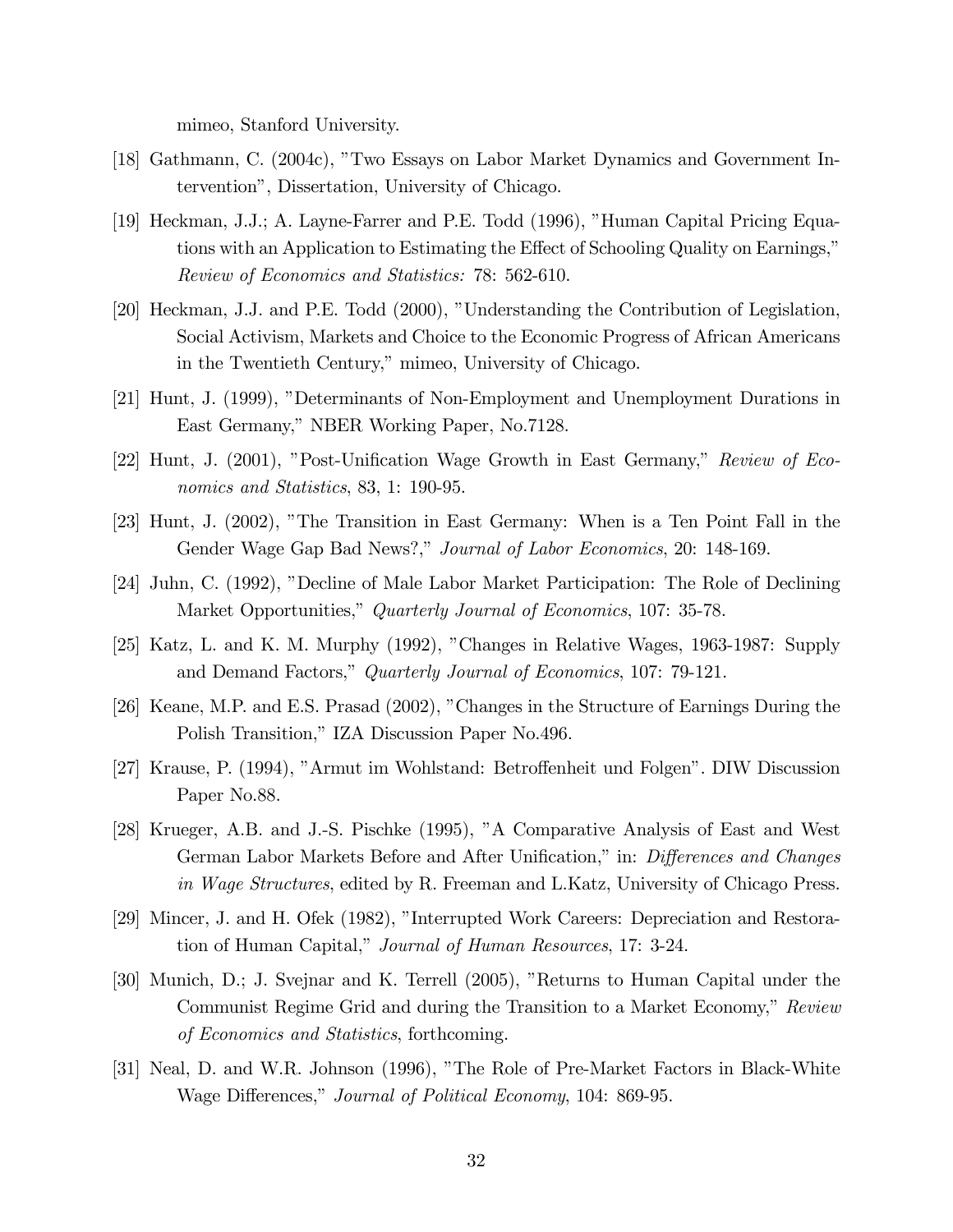- [32] Orazem, P.F. and M. Vodopivec (1997), îValue of Human Capital in Transition to Market: Evidence from Slovenia," European Economic Review, 41: 893-903.
- [33] Prasad, E.S. (2000), "The Unbearable Stability of the German Wage Structure: Evidence and Interpretation," IMF Working Paper, No. 00/22.
- [34] Rutkowski, J. (1996), "High Skills Pay Off: the Changing Wage Structure during the Economic Transition in Poland," Economics of Transition, 4: 89-112.
- [35] Sabirianova Peter, K. (2003), "Skill-Biased Transition: The Role of Markets, Institutions, and Technological Change," IZA Working Paper No.893.
- [36] Svejnar, J. (1999), îLabor Markets in the Transitional Central and East European Economies," in: *Handbook of Labor Economics*, edited by O. Ashenfelter and D. Card, Elsevier Science.
- [37] Wagner, G.; R.V. Burkhauser and F. Behringer (1993), "The English Language Public Use File of the German Socio-Economic Panel," Journal of Human Resources, 28: 429 - 433.
- [38] Willis, R. (1986), "Wage Determinants: A Survey and Reinterpretation of Human Capital Earnings Functions," in: *Handbook of Labor Economics*, edited by O. Ashenfelter and R. Layard, Elsevier Science.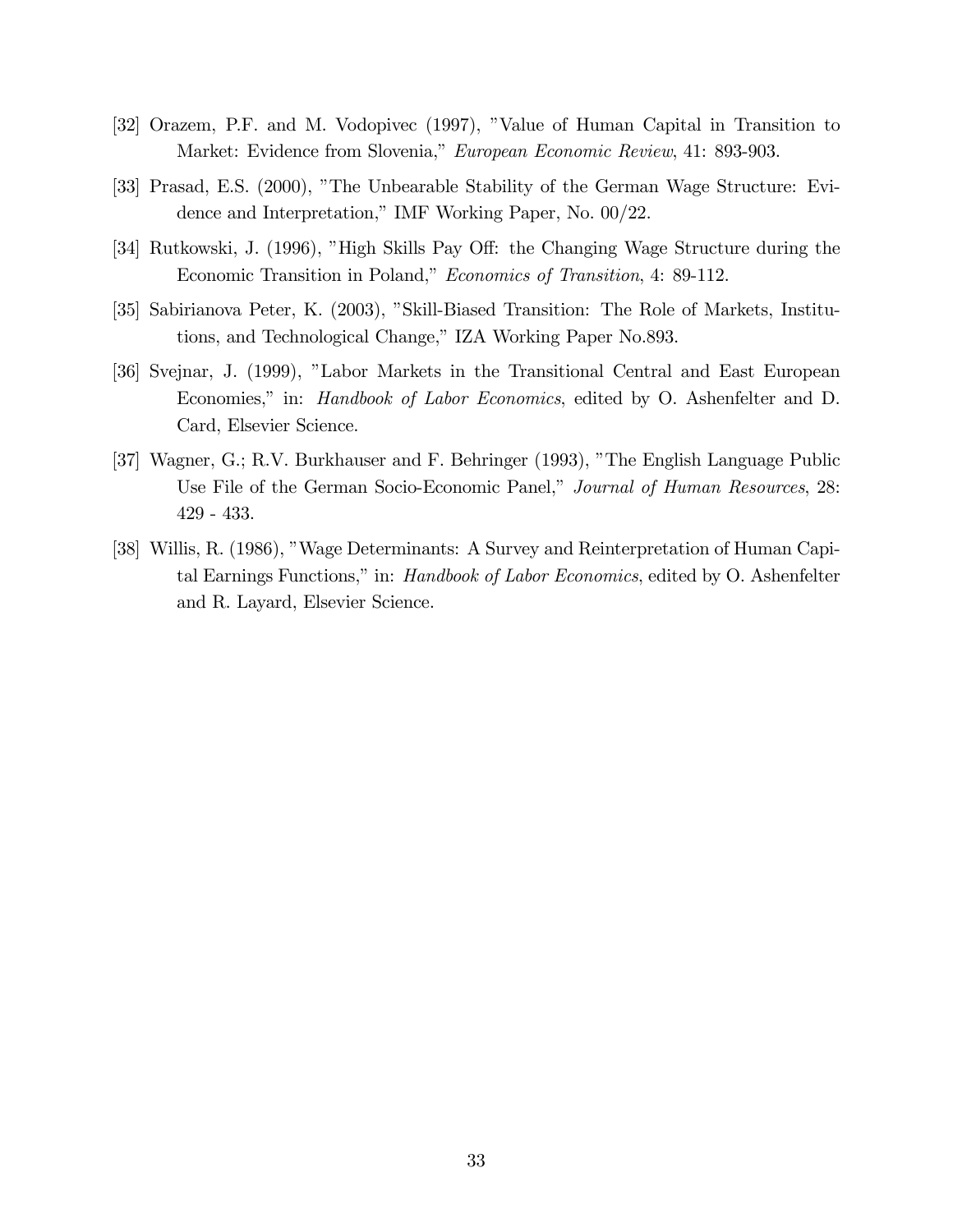# A German-Socio Economic Panel

The results in this paper are based on the annual German Socio-Economic Panel from 1990 to 2001. The West German and immigrant samples (Sample A and B) contain individuals living in West Germany in 1984, in which the household head is a German citizen (Sample A) or citizen of Turkey, Italy, Spain, Greek or Yugoslavia respectively (Sample B). To be sampled in the East German sample (Sample C), the household head had to be a citizen of the former German Democratic Republic in 1990. This avoided sampling West Germans who had moved to East Germany between the fall of the wall in November of 1989 and June 1990. It also excluded the roughly 3 percent foreigners living in the former GDR. To construct an appropriate comparison group, only individuals with German citizenship are included in the West German sample from either the original West German or immigrant sample. The resulting dataset is an unbalanced panel for each region.

The survey follows indvidiuals moving from East to West and vice versa. Internal migrants are however kept in their original sample. Thus, the East German sample contains both people who migrated to West Germany after 1990 and those who stayed in East Germany. The survey does not follow individuals moving abroad. Aggregate statistics from the Federal Statistical Office however show that outmigration of East and West Germans was negligible over the sample period. The samples are restricted to those born between 1931 and 1973. In addition, the self employed, individuals in the military or engaged in full-time education and those with missing observations on key variables such as education, age or earnings are excluded.

The logarithm of gross hourly wage is used as measure of wage income. Since shortterm work was frequently used by Örms early in the transition process and East Germans work longer hours than West Germans, hourly wages are a better measure for labor market outcomes than monthly wages. Hourly wages are calculated from gross earnings in the month prior to the interview plus  $1/12$  of bonus payments such as holiday benefit, Christmas bonus, bad weather compensation and additional monthly salaries. These additional compensations account for around 8-10 percent of annual earnings in Germany. Total monthly gross earnings are then divided by total monthly hours worked derived from the actually worked hours per week times 4.2.

All wage and income measures are deflated by the consumer price index available from the Federal Statistical Office with 1995 as the base year. Because socialist subsidies for basic goods, especially transport, utilities and housing, were only gradually abolished after unification, price levels initially differed substantially between East and West Germany. To adjust for these differences, a power purchase parity measure calculated by the SOEP-team is used to translate a German mark earned in the East to the corresponding amount in the West. This measure is available from 1991 until 2001. The information is supplemented for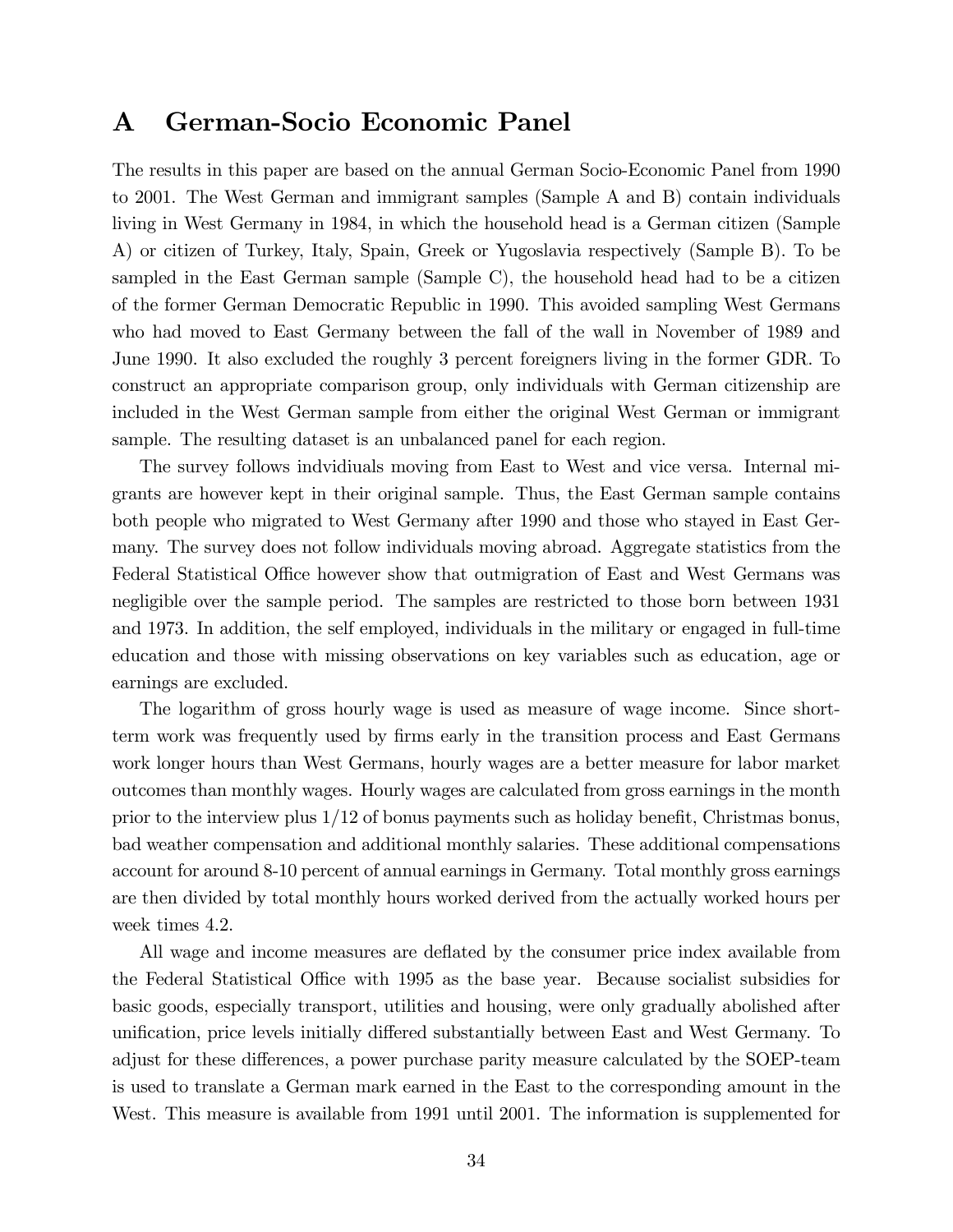the year 1990 from a study conducted by Krause (1994). It should however be kept in mind that the PPP for 1990 is not as reliable than the later indices, mainly because the basket of goods was slightly adjusted after 1992.

The unemployed, nonemployed or employed categories are derived from monthly calender data on individual employment states. An individual is considered employed if it reports part-time or full-time employment for nine or more months in the previous year. The nonemployment state consists of individuals who retired, are on maternity leave or work in the home sector. Unemployed are those registered with the local labor office. If this procedure does not assign an employment status, the main activity in a given year is assigned as employment status. Finally, to adjust for differences in educational systems between East and West Germany (see Krueger and Pischke, 1995 for a detailed discussion), a recoding of East German into West German educational degrees was used, which is provided by the German Institute of Economic Research.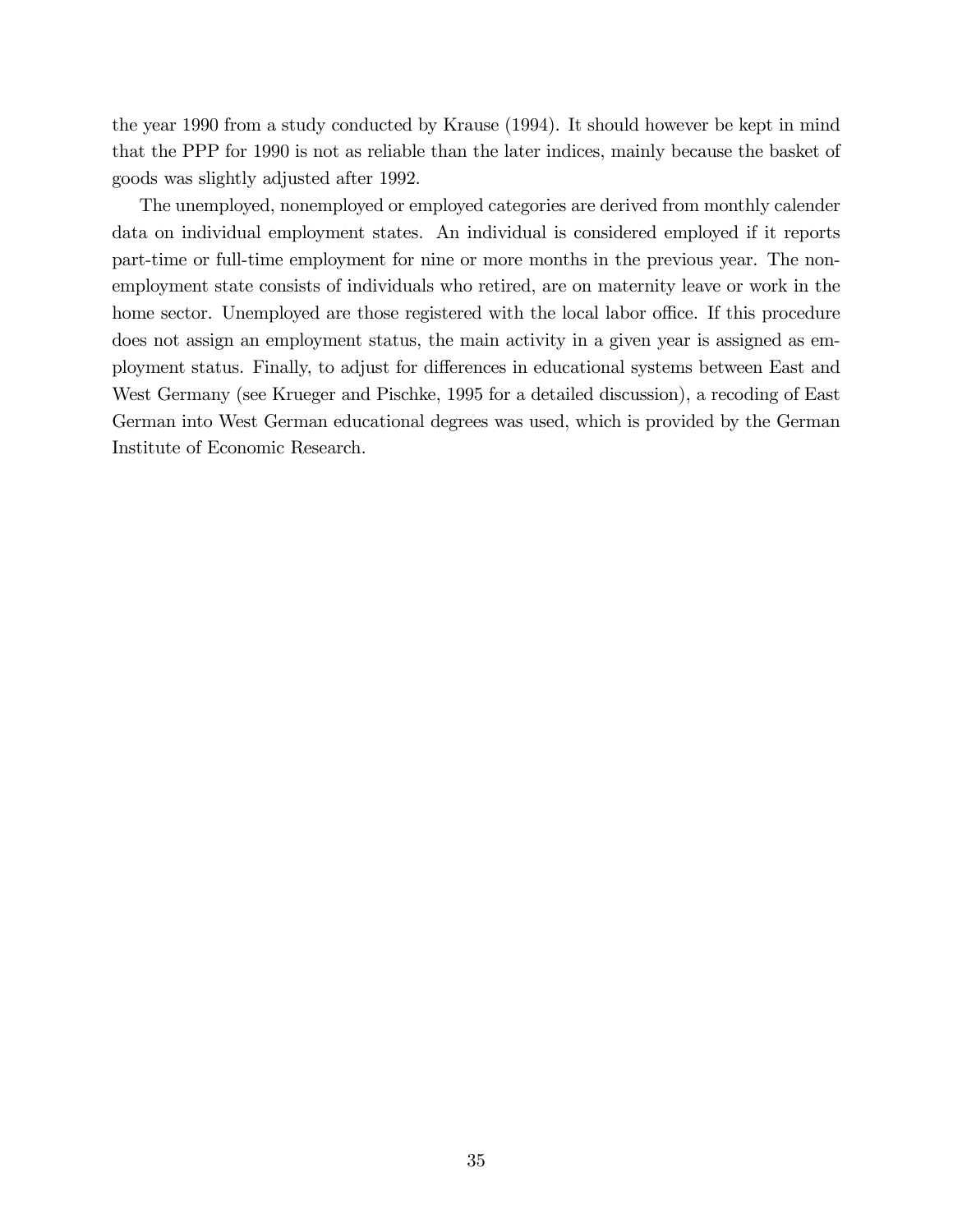|                            |                          |        | <b>East Germany</b> |        | <b>West Germany</b> | <b>T</b> Statistic |
|----------------------------|--------------------------|--------|---------------------|--------|---------------------|--------------------|
|                            |                          | Mean   | Std. Error          | Mean   | Std. Error          | Difference         |
|                            |                          |        |                     |        |                     |                    |
| Demographics               | Age                      | 41.2   | 10.586              | 40.6   | 10.782              | 8.0                |
|                            | Under 25                 | 0.048  | 0.214               | 0.049  | 0.216               | $-0.2$             |
|                            | 25-34 Years              | 0.268  | 0.443               | 0.308  | 0.462               | -29.8              |
|                            | 35-44 Years              | 0.305  | 0.461               | 0.294  | 0.456               | 11.2               |
|                            |                          |        |                     |        |                     |                    |
|                            | 45-54 Years              | 0.244  | 0.430               | 0.227  | 0.419               | 9.4<br>16.9        |
|                            | 55 and Older             | 0.134  | 0.341               | 0.122  | 0.327               |                    |
|                            | Married                  | 0.762  | 0.426               | 0.738  | 0.440               | 8.0                |
|                            | Children in Household    | 0.713  | 0.452               | 0.650  | 0.477               | 19.5               |
|                            |                          |        |                     |        |                     |                    |
| <b>Labor Market Skills</b> | Education                | 12.1   | 2.182               | 11.5   | 2.346               | 37.5               |
|                            | No Vocational Degree     | 0.054  | 0.225               | 0.185  | 0.388               | $-54.9$            |
|                            | <b>Vocational Degree</b> | 0.833  | 0.373               | 0.704  | 0.456               | 43.2               |
|                            | <b>University Degree</b> | 0.114  | 0.317               | 0.110  | 0.313               | 1.5                |
|                            |                          |        |                     |        |                     |                    |
|                            | Experience               | 23.1   | 10.896              | 23.0   | 11.100              | 1.8                |
|                            | Hours Worked per Week    | 42.7   | 9.665               | 38.3   | 11.707              | 49.1               |
|                            |                          |        |                     |        |                     |                    |
| Employment                 | Employed                 | 0.776  | 0.417               | 0.672  | 0.469               | 33.4               |
|                            | Unemployed               | 0.126  | 0.332               | 0.037  | 0.189               | 54.7               |
|                            | Nonemployed              | 0.098  | 0.297               | 0.291  | 0.454               | -67.9              |
|                            |                          |        |                     |        |                     |                    |
|                            | Agriculture              | 0.052  | 0.223               | 0.009  | 0.093               | 37.9               |
|                            | Manufacturing            | 0.370  | 0.483               | 0.419  | 0.493               | $-12.4$            |
|                            | Services                 | 0.285  | 0.452               | 0.291  | 0.454               | $-1.7$             |
|                            | <b>Public Sector</b>     | 0.264  | 0.441               | 0.248  | 0.432               | 4.5                |
|                            |                          |        |                     |        |                     |                    |
|                            | <b>Small Firm</b>        | 0.429  | 0.495               | 0.441  | 0.497               | $-3.6$             |
|                            | Medium Firm              | 0.396  | 0.489               | 0.337  | 0.473               | 18.2               |
|                            | Large Firm               | 0.175  | 0.380               | 0.222  | 0.416               | $-17.0$            |
|                            |                          |        |                     |        |                     |                    |
| Mobility                   | East-West Migrant        | 0.048  | 0.214               | 0.003  | 0.056               | 43.4               |
|                            | Migrant or Commuter      | 0.119  | 0.324               | 0.005  | 0.070               | 64.9               |
|                            |                          |        |                     |        |                     |                    |
|                            | <b>Job Mobility</b>      | 0.164  | 0.370               | 0.109  | 0.311               | 19.1               |
|                            | Occupation               | 0.352  | 0.478               | 0.237  | 0.425               | 38.2               |
|                            | Industry                 | 0.293  | 0.455               | 0.176  | 0.381               | 42.6               |
|                            | <b>Both</b>              | 0.251  | 0.434               | 0.147  | 0.355               | 40.2               |
| Earnings                   | <b>Gross Earnings</b>    | 2701   | 1510.21             | 4037   | 2324.55             | $-77.5$            |
|                            | Net Earnings             | 1858   | 945.43              | 2663   | 1526.47             | $-72.0$            |
|                            | Net Household Income     |        |                     |        |                     |                    |
|                            |                          | 3378   | 1613.53             | 4145   | 2306.86             | $-52.0$            |
|                            | Observations             | 29,914 |                     | 76,280 |                     |                    |

#### **Table 1: Summary Statistics of the East and West German Samples, 1990-2001**

*Notes:* The summary statistics describe the characteristics of German nationals in East and West Germany for 1990-2001. Migrants between East and West are retained in their original sample. A person without vocational degree has not finished any vocational training but could have finished minimum schooling (9 years of schooling) or an intermediate schooling degree (10 years of schooling). An individual is in the vocational degree category if she completed vocational training or has a high school degree but<br>no tertiary education. Finally, individuals wit states is derived from monthly calendar data on the main economic activity. Firm sizes are defined as follows: small firms have less than 20 employees, medium-sized firms employ between 20 and 2000 and large firms 2000 or more people. Occupation changers are individuals that change between one-digit ISIC codes. Industry switchers change their NACE code (which corresponds to ISIC rev. 3) across subsequent jobs. Earnings and income variables are monthly values and deflated to 1995 German Marks.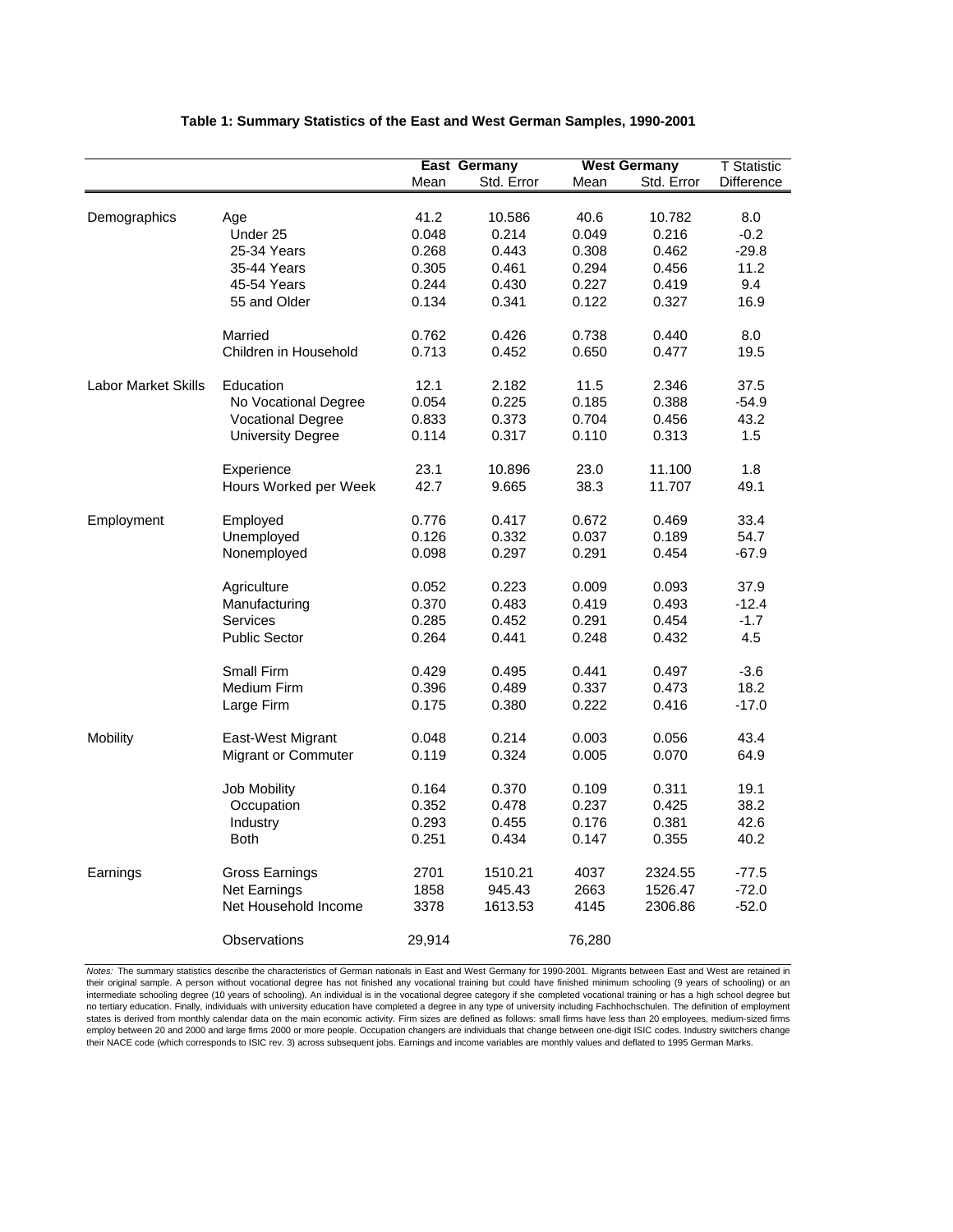|                          |           | Mean         |           | Median       | Median (incl. Nonworker) |              |
|--------------------------|-----------|--------------|-----------|--------------|--------------------------|--------------|
|                          | Age 45-54 | 55 and Older | Age 45-54 | 55 and Older | Age 45-54                | 55 and Older |
|                          |           |              |           |              |                          |              |
| 1990-2000                |           |              |           |              |                          |              |
| No Vocational Degree     | 0.92      | 0.72         | 0.85      | 0.84         | 1.42                     | 0.00         |
| <b>Vocational Degree</b> | 1.03      | 1.05         | 1.00      | 1.02         | 1.00                     | 0.73         |
| <b>University Degree</b> | 1.08      | 1.05         | 1.03      | 1.02         | 0.91                     | 0.78         |
| 1990-1992                |           |              |           |              |                          |              |
| No Vocational Degree     | 1.48      | 0.96         | 1.59      | 0.87         | 2.19                     | 0.00         |
| <b>Vocational Degree</b> | 1.09      | 0.98         | 1.06      | 1.01         | 1.06                     | 0.79         |
| <b>University Degree</b> | 1.06      | 0.98         | 1.07      | 1.12         | 1.09                     | 0.89         |
| 1998-2000                |           |              |           |              |                          |              |
| No Vocational Degree     | 0.98      | 0.86         | 1.10      | 0.98         | 1.12                     | 0.46         |
| <b>Vocational Degree</b> | 0.96      | 0.96         | 0.99      | 0.92         | 0.94                     | 0.84         |
| <b>University Degree</b> | 1.14      | 1.07         | 1.11      | 0.99         | 1.12                     | 0.99         |

# **Table 3: Age Premium by Education for East German Men**

*Notes* : The table reports wages of the age group specificied relative to those aged 25-34 years.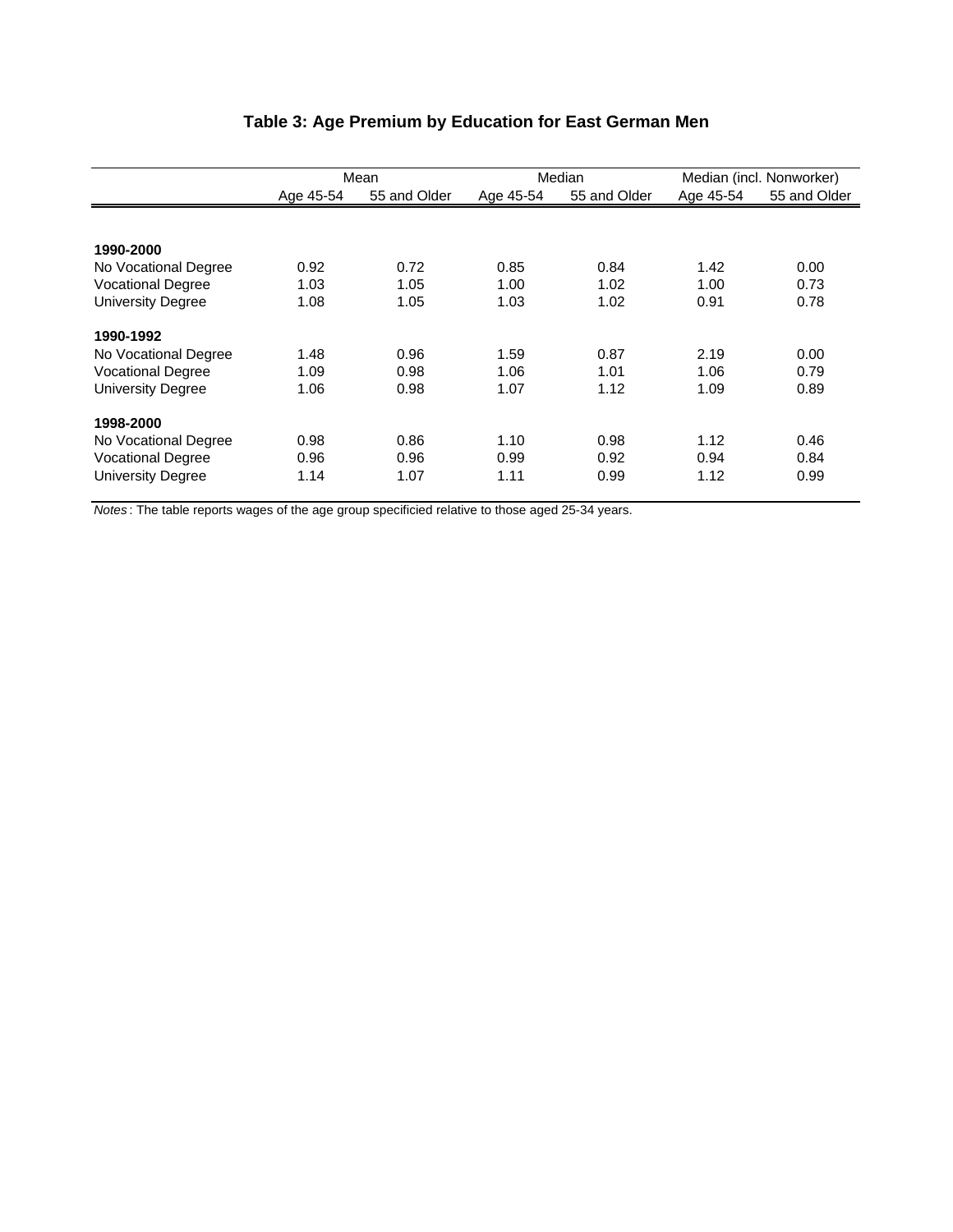|                                       | (1)           | (2)           | (3)                   |
|---------------------------------------|---------------|---------------|-----------------------|
|                                       |               |               |                       |
| Old Work Experience                   | 0.002         | 0.0016        | $-0.0009$             |
|                                       | (0.0017)      | (0.0017)      | (0.0027)              |
| Old Work Experience Squared           | 0             | $-0.0001$     | $-0.0001$             |
|                                       | 0.0000        | 0.0000        | (0.0001)              |
|                                       |               |               |                       |
| New Experience                        | 0.5847        | 0.5384        | 0.5486                |
|                                       | $(0.1874)$ ** | $(0.1996)$ ** | $(0.2087)$ **         |
| New Experience Squared                | $-0.0351$     | $-0.0336$     | $-0.0386$             |
|                                       | $(0.0123)$ ** | $(0.0129)$ ** | $(0.0158)^{*}$        |
|                                       |               |               |                       |
| New Experience*(25-34 yrs)            |               |               | $-0.0005$             |
|                                       |               |               | (0.0558)              |
| New Experience*(25-34 yrs) Squared    |               |               | 0.0052                |
|                                       |               |               | (0.0091)<br>$-0.0111$ |
| New Experience*(35-44 yrs)            |               |               | (0.0561)              |
| New Experience*(35-44 yrs) Squared    |               |               | 0.0057                |
|                                       |               |               | (0.0092)              |
| New Experience*(45-54 yrs)            |               |               | $-0.0024$             |
|                                       |               |               | (0.0565)              |
| New Experience*(45-54 yrs) Squared    |               |               | 0.0043                |
|                                       |               |               | (0.0092)              |
| New Experience*(55 and older)         |               |               | $-0.0039$             |
|                                       |               |               | (0.0587)              |
| New Experience*(55 and older) Squared |               |               | 0.0032                |
|                                       |               |               | (0.0093)              |
|                                       |               |               |                       |
| <b>Vocational Training</b>            | 0.1403        | 0.0885        | 0.075                 |
|                                       | $(0.0339)$ ** | $(0.0338)$ ** | $(0.0347)^*$          |
| University Degree                     | 0.4658        | 0.2416        | 0.221                 |
|                                       | $(0.0356)$ ** | $(0.0375)$ ** | $(0.0383)$ **         |
| Migrant or Commuter to West           | 0.1703        | 0.2032        | 0.2034                |
|                                       | $(0.0173)$ ** | $(0.0174)$ ** | $(0.0175)$ **         |
| <b>Year Dummies</b>                   | Yes           | Yes           | Yes                   |
| <b>State Dummies</b>                  | Yes           | Yes           | Yes                   |
| Age Dummies                           | No.           | No            | Yes                   |
| <b>Other Controls</b>                 | Yes           | Yes           | Yes                   |
| <b>Industry Dummies</b>               | No.           | Yes           | Yes                   |
| <b>Occupation Dummies</b>             | No            | Yes           | Yes                   |
|                                       |               |               |                       |
| R-Squared                             | 0.39          | 0.47          | 0.47                  |
| Observations                          | 7001          | 6733          | 6733                  |
|                                       |               |               |                       |
| F-Test Age-Specific Returns           |               |               | 2.35                  |
| $Prob$ > F                            |               |               | 0.0159                |

#### **Table 4: Depreciation of Socialist Work Experience, 1990-2001**

Notes: The results are basd on a pooled regression of log hourly wages on the variables specified. Robust standard errors are reported in parentheses. Coefficients with \* are significant the 5 percent, those with \* at the 1 percent level. The reference educational group is no vocational degree and the reference age group are those under 25. Other controls are whether the person is married and firm tenure (the latter added in column (2)-(3) and (5)-(6) only). The occupation and industry dummies in column (2) and (5) control for 7 occupational and 12 industry categories.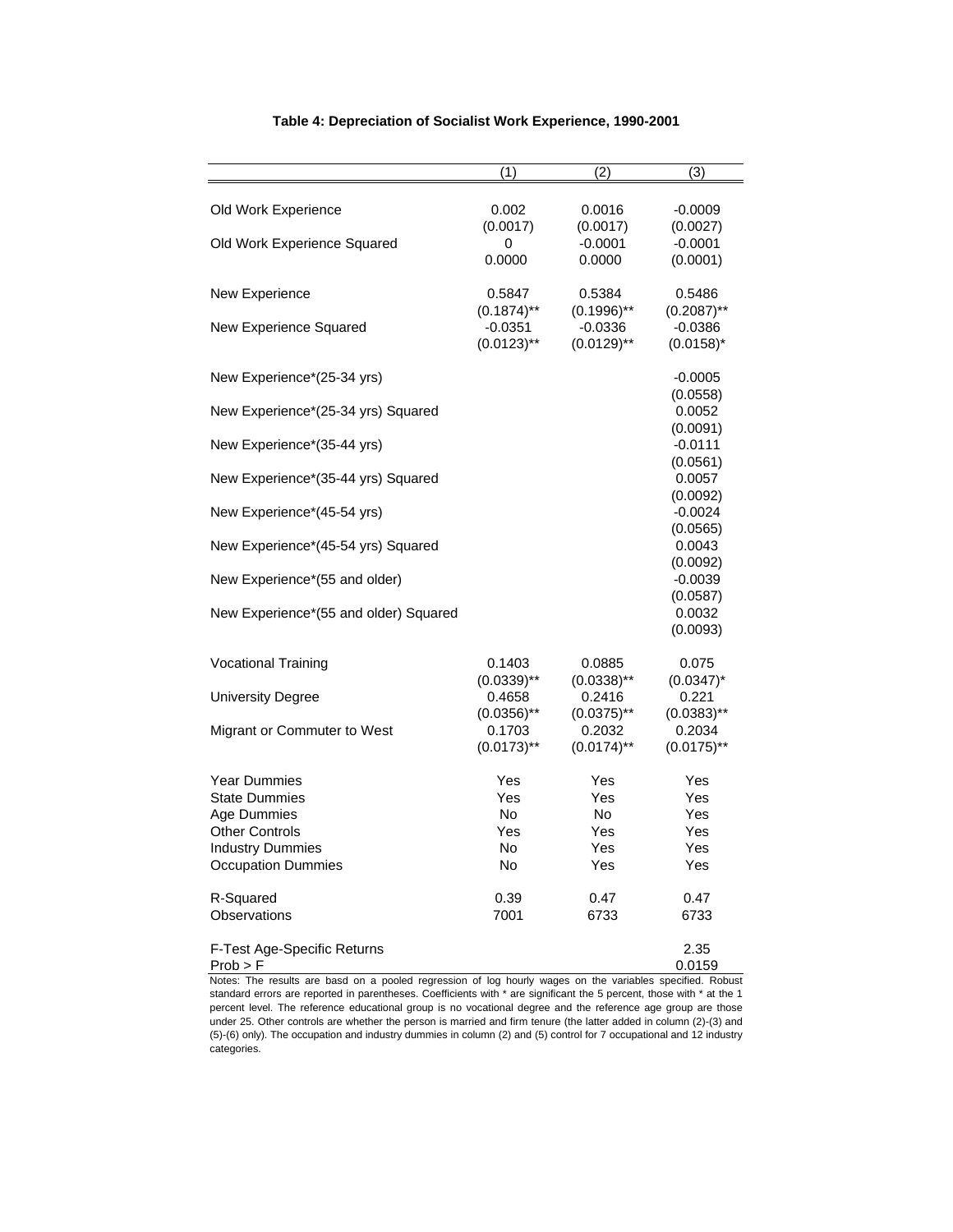|                                                        | Under 25 | Age 25-34   | Age 35-44    | Age 45-54    | 55 and Older |
|--------------------------------------------------------|----------|-------------|--------------|--------------|--------------|
|                                                        |          |             |              |              |              |
| <b>Men</b>                                             |          |             |              |              |              |
| <b>Education (in Years)</b>                            | 11.4     | 11.9        | 12.6         | 12.0         | 11.6         |
| No Vocational Training                                 | 2.2      | 2.7         | 2.0          | 3.0          | 6.9          |
| <b>Vocational Training</b><br><b>University Degree</b> | 97.8     | 91.2<br>6.1 | 80.7<br>17.4 | 85.6<br>11.4 | 82.2<br>10.9 |
|                                                        |          |             |              |              |              |
| <b>Sector of Employment</b>                            |          |             |              |              |              |
| Agriculture                                            | 14.9     | 17.9        | 17.3         | 17.1         | 17.2         |
| Manufacturing/Energy                                   | 41.2     | 33.1        | 34.0         | 37.6         | 28.1         |
| Construction                                           | 13.2     | 13.7        | 14.3         | 10.1         | 10.2         |
| Trade/Repair                                           | 7.0      | 4.7         | 3.8          | 4.6          | 5.5          |
| <b>Other Services</b>                                  | 18.4     | 18.2        | 16.4         | 17.3         | 21.9         |
| <b>Public Administration</b>                           | 4.4      | 7.5         | 7.3          | 3.2          | 7.8          |
| Education/Health                                       | 0.9      | 5.0         | 7.0          | 10.1         | 9.4          |
| <b>Occupation</b>                                      |          |             |              |              |              |
| Adminstrator/Professional                              | 0.0      | 10.2        | 23.6         | 27.0         | 20.3         |
| Technician                                             | 4.1      | 5.8         | 8.3          | 10.2         | 11.5         |
| <b>Clerk</b>                                           | 1.7      | 2.1         | 2.5          | 4.2          | 8.1          |
| Sales Worker                                           | 5.0      | 3.2         | 2.5          | 1.0          | 0.7          |
| Production/Agricultural Worker                         | 22.3     | 26.8        | 23.6         | 19.2         | 21.6         |
| Service Worker                                         | 57.9     | 45.7        | 34.8         | 30.2         | 21.6         |
| <b>Unskilled Labor</b>                                 | 9.1      | 6.2         | 4.8          | 8.1          | 16.2         |
|                                                        |          |             |              |              |              |
| <b>Women</b>                                           |          |             |              |              |              |
| <b>Education (in Years)</b>                            | 11.7     | 12.3        | 12.2         | 11.1         | 10.8         |
| No Vocational Training                                 | 3.3      | 1.3         | 5.3          | 13.0         | 25.8         |
| <b>Vocational Training</b>                             | 96.1     | 88.9        | 84.5         | 81.1         | 68.4         |
| <b>University Degree</b>                               | 0.7      | 9.8         | 10.2         | 6.0          | 5.8          |
| <b>Sector of Employment</b>                            |          |             |              |              |              |
| Agriculture                                            | 11.1     | 8.4         | 8.7          | 8.5          | 12.0         |
| Manufacturing/Energy                                   | 24.1     | 22.9        | 25.1         | 26.4         | 29.0         |
| Construction                                           | 1.9      | 2.3         | 3.7          | 3.6          | 6.0          |
| Trade/Repair                                           | 15.7     | 13.6        | 10.8         | 17.3         | 7.0          |
| <b>Other Services</b>                                  | 19.4     | 15.9        | 15.8         | 16.7         | 27.0         |
| <b>Public Administration</b>                           | 4.6      | 7.2         | 9.0          | 4.9          | 4.0          |
| Education/Health                                       | 23.1     | 29.7        | 26.9         | 22.5         | 15.0         |
| <b>Occupation</b>                                      |          |             |              |              |              |
| Adminstrator/Professional                              | 7.9      | 16.9        | 23.0         | 14.2         | 16.8         |
| Technician                                             | 28.9     | 30.6        | 31.9         | 26.8         | 21.5         |
| <b>Clerk</b>                                           | 12.3     | 15.5        | 13.5         | 19.9         | 15.0         |
| Sales Worker                                           | 18.4     | 14.2        | 13.7         | 15.4         | 14.0         |
| Production/Agricultural Worker                         | 14.9     | 7.2         | 6.4          | 6.6          | 12.1         |
| Service Worker                                         | 11.4     | 8.6         | 4.7          | 6.8          | 8.4          |
| <b>Unskilled Labor</b>                                 | 6.1      | 7.0         | 6.9          | 10.3         | 12.1         |
|                                                        |          |             |              |              |              |

# **Table 5a: Starting Position of East Germans in 1990**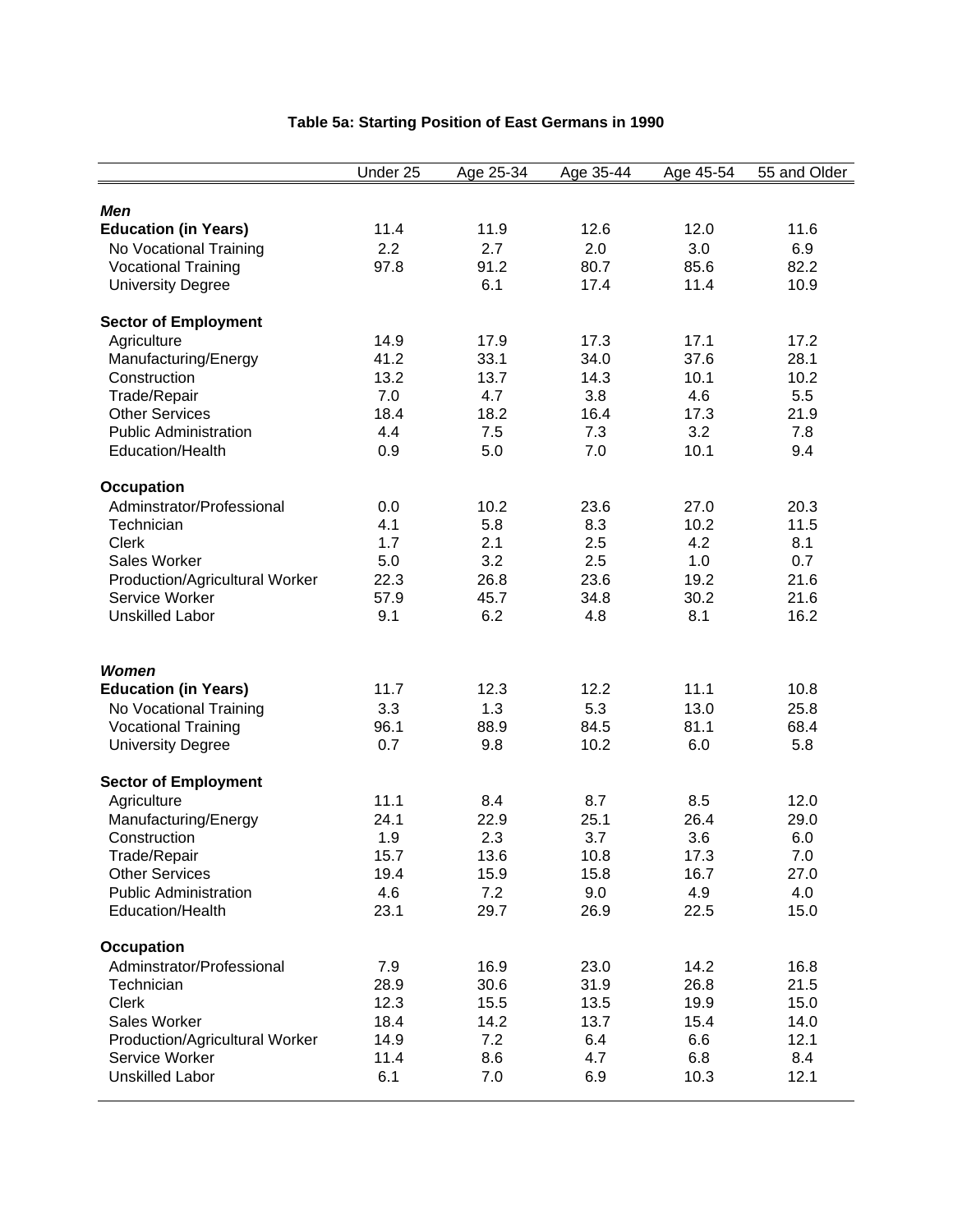### **Table 5b: Decomposition of Wage Differential Across Age Groups in 1990**

|                                                      | <b>Men</b>                |                            |                       |                            |  |  |
|------------------------------------------------------|---------------------------|----------------------------|-----------------------|----------------------------|--|--|
|                                                      | Characteristics<br>Effect | Percentage<br>Contribution | Coefficient<br>Effect | Percentage<br>Contribution |  |  |
| Age 45-54 Relative to 25-34<br>Log Wage Differential | 0.054                     |                            |                       |                            |  |  |
| Education                                            | 0.01                      | 16.6                       | $-0.16$               | $-294.0$                   |  |  |
| Occupations                                          | 0.045                     | 83.2                       | 0.030                 | 55.4                       |  |  |
| Industries                                           | 0.005                     | 10.1                       | $-0.067$              | $-124.9$                   |  |  |
|                                                      |                           |                            |                       |                            |  |  |
| Age 55 and Older Relative to 25-34                   |                           |                            |                       |                            |  |  |
| Log Wage Differential                                | 0.030                     |                            |                       |                            |  |  |
| Education                                            | 0.004                     | 13.2                       | $-0.202$              | $-684.2$                   |  |  |
| Occupations                                          | 0.031                     | 105.4                      | $-0.070$              | $-235.5$                   |  |  |
| Industries                                           | $-0.009$                  | $-30.1$                    | 0.023                 | 77.5                       |  |  |

*Notes* : The table reports the coefficients from a Oaxaca decomposition of the log hourly wage differential in 1990 between the age groups indicated into characteristics and coefficient effect. The coefficients are from a log wage equation that also included the following variables: experience, experience squared, marital status, state of residence and whether the person lives or works in West Germany. Seven occupational categories (technician, clerk, sales worker, agricultural or production worker, service worker, unskilled worker and the reference group professionals and administrators) and seven industry categories (manufacturing, construction, trade/repair, other service, public adminstration, health/education with the reference category agriculture) are included to calculate the decomposition.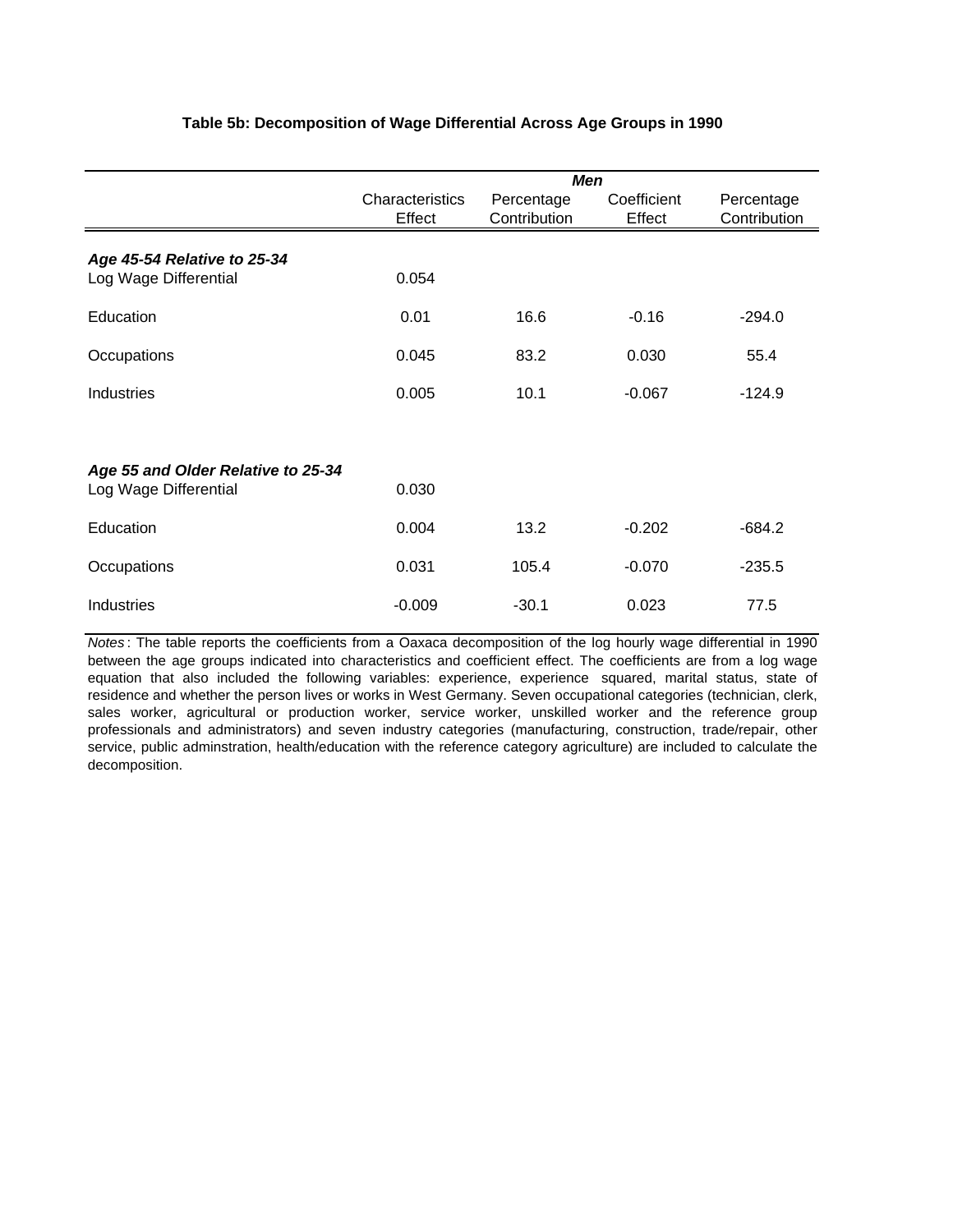#### **Table 6: Contribution of Returns and Distribution of Labor Market Skills on Relative Wages (1990-2000)**

| Men 45-54 Relative to 25-34 | Voc Degree Uni Degree |            | Technician | Clerk   | Sales   | Aari/Prod | Service  | Unskilled | Manufact  | Construction | Trade/Repair | Other Services Public Admin |           | Educ/Health |
|-----------------------------|-----------------------|------------|------------|---------|---------|-----------|----------|-----------|-----------|--------------|--------------|-----------------------------|-----------|-------------|
| <b>Uncorrected</b>          |                       |            |            |         |         |           |          |           |           |              |              |                             |           |             |
| Main                        | $-0.04$               | 0.04       | 0.00       | 0.01    | $-0.01$ | $-0.02$   | $-0.02$  | 0.00      | $-0.01$   | 0.00         | $-0.01$      | $-0.01$                     | 0.03      | $-0.01$     |
| Age                         | 0.04                  | $-0.01$    | 0.00       | 0.00    | 0.00    | 0.00      | 0.00     | 0.00      | 0.00      | $-0.01$      | $-0.01$      | $-0.01$                     | $-0.01$   | 0.00        |
| Year                        | 0.03                  | 0.02       | 0.00       | 0.00    | 0.00    | 0.00      | 0.00     | 0.00      | 0.00      | 0.00         | 0.00         | $-0.01$                     | 0.00      | 0.00        |
| Age-Group                   | 0.06                  | $-0.03$    | $-0.01$    | $-0.01$ | $-0.01$ | 0.00      | 0.02     | 0.00      | $-0.04$   | 0.01         | 0.02         | 0.00                        | 0.03      | $-0.01$     |
| Total                       | 0.09                  | 0.02       | 0.00       | 0.00    | $-0.01$ | $-0.03$   | 0.00     | 0.00      | $-0.05$   | $-0.01$      | 0.00         | $-0.01$                     | 0.05      | $-0.02$     |
| Total Change in Wage Gap    | $-0.01$               | $-0.01$    | $-0.01$    | $-0.01$ | $-0.01$ | $-0.01$   | $-0.01$  | $-0.01$   | $-0.01$   | $-0.01$      | $-0.01$      | $-0.01$                     | $-0.01$   | $-0.01$     |
| Contribution of Skill (%)   | $-1189.52$            | $-227.24$  | 59.72      | 36.28   | 174.08  | 326.55    | $-15.80$ | 17.46     | 639.58    | 66.78        | 9.14         | 189.70                      | $-634.78$ | 222.66      |
| Corrected                   |                       |            |            |         |         |           |          |           |           |              |              |                             |           |             |
| Main                        | $-0.04$               | 0.04       | 0.00       | 0.01    | $-0.01$ | $-0.02$   | $-0.02$  | 0.00      | $-0.01$   | 0.00         | $-0.01$      | $-0.01$                     | 0.03      | $-0.01$     |
| Age                         | 0.04                  | $-0.01$    | 0.00       | 0.00    | 0.00    | 0.00      | 0.00     | 0.00      | 0.00      | $-0.01$      | $-0.01$      | $-0.01$                     | $-0.01$   | 0.00        |
| Year                        | 0.09                  | 0.00       | 0.00       | $-0.01$ | 0.01    | 0.01      | $-0.02$  | 0.01      | 0.00      | 0.01         | 0.00         | 0.00                        | $-0.02$   | 0.00        |
| Age-Group                   | 0.45                  | 0.13       | $-0.03$    | $-0.03$ | $-0.02$ | $-0.03$   | $-0.06$  | $-0.03$   | 0.06      | 0.08         | 0.04         | 0.08                        | 0.08      | 0.02        |
| Total                       | 0.55                  | 0.16       | $-0.02$    | $-0.03$ | $-0.02$ | $-0.05$   | $-0.10$  | $-0.02$   | 0.06      | 0.07         | 0.03         | 0.07                        | 0.07      | 0.02        |
| Total Change in Wage Gap    | $-0.01$               | $-0.01$    | $-0.01$    | $-0.01$ | $-0.01$ | $-0.01$   | $-0.01$  | $-0.01$   | $-0.01$   | $-0.01$      | $-0.01$      | $-0.01$                     | $-0.01$   | $-0.01$     |
| Contribution of Skill (%)   | $-7052.91$            | $-2105.59$ | 267.24     | 383.42  | 275.45  | 623.35    | 1272.72  | 262.08    | $-732.02$ | $-958.97$    | $-412.21$    | $-958.20$                   | $-946.15$ | $-194.72$   |

Notes: The table reports the results of decomposing relative wage gains of 45-54 years-old relative to 25-34 years-old between 1990 and 2000. See Section 4.2 for further details of the procedure. The wage equation also nic plan for home construction and the estimated asset income of the household.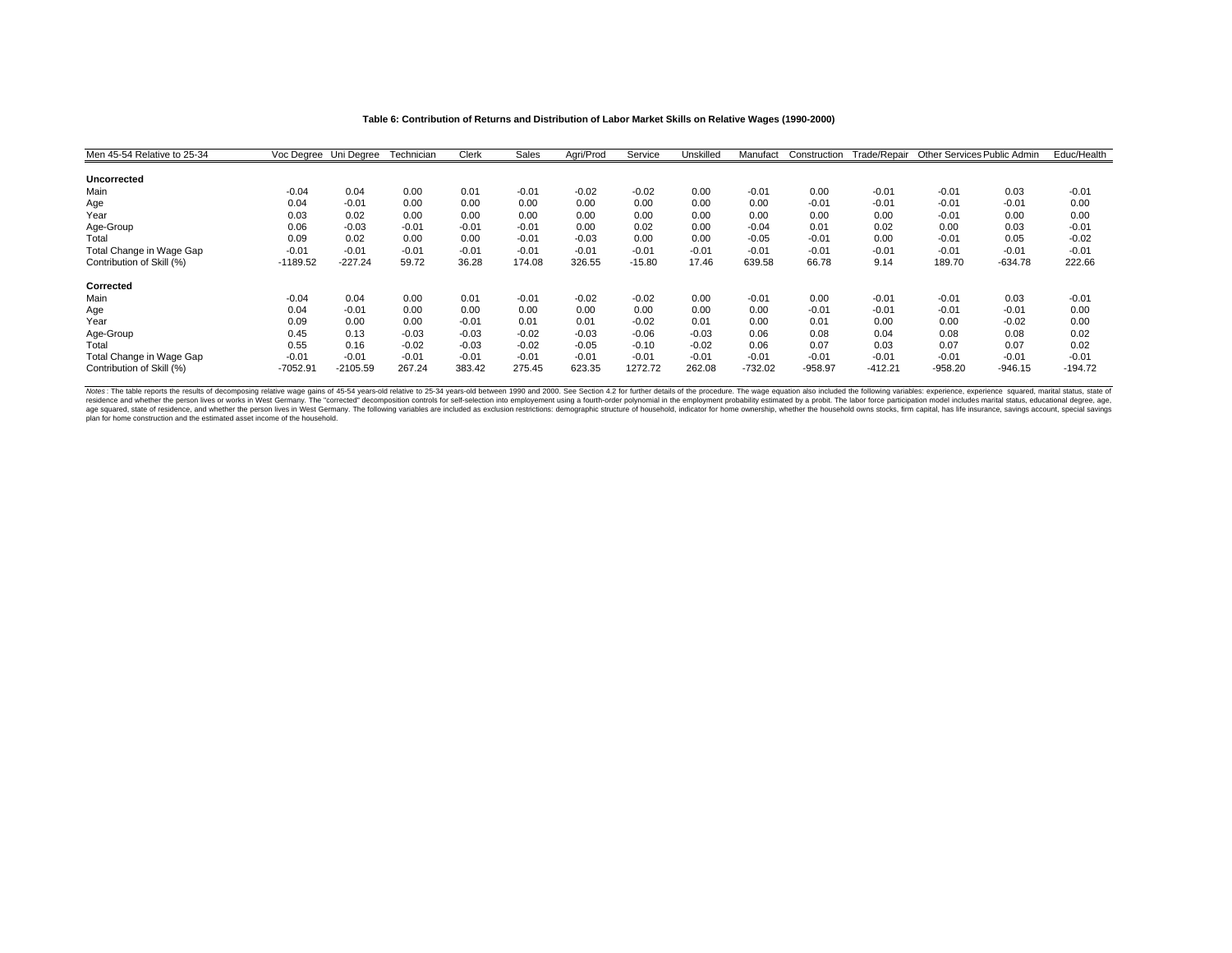#### **Table 7a: Distribution of Birth Cohorts among State-Owned and Private Firms**

|                                                                             | Overall         | 1931-40         | 1941-50         | 1951-60         | 1961-70         | <b>After 1970</b> |
|-----------------------------------------------------------------------------|-----------------|-----------------|-----------------|-----------------|-----------------|-------------------|
| <b>Employed in State Owned Firms</b>                                        | 0.451           | 0.510           | 0.450           | 0.449           | 0.441           | 0.292             |
| Employed in a Private Firm                                                  | 0.549           | 0.490           | 0.550           | 0.551           | 0.559           | 0.708             |
| Employed in a Newly Founded Firm                                            | 0.346           | 0.195           | 0.306           | 0.345           | 0.425           | 0.580             |
| Compensation in State Owned Firms<br>_Hourly Wages<br>Wage Growth           | 12.495<br>0.177 | 10.866<br>0.226 | 13.025<br>0.219 | 13.171<br>0.189 | 12.052<br>0.173 | 12.160<br>0.122   |
| <b>Compensation in Privatized Firms</b><br>_Hourly Wages<br>_Wage Growth    | 13.680<br>0.151 | 12.611<br>0.275 | 13.966<br>0.178 | 14.121<br>0.165 | 13.475<br>0.149 | 12.425<br>0.158   |
| <b>Compensation in Newly Founded Firms</b><br>_Hourly Wages<br>_Wage Growth | 15.617<br>0.056 | 15.934<br>0.122 | 15.558<br>0.077 | 16.392<br>0.090 | 15.115<br>0.097 | 13.807<br>0.135   |

*Notes* : Being employed in a newly founded firm is conditional on working in a private firm. The indicator for the type of firm was constructed from two questions. In 1990 and 1991, East Germans reported whether there was a change in the legal form of their current employer. In 1992, 1994, 1995, 1996, 1997, East Germans were asked whether the company they are currently employed had already been in existence in June 1990.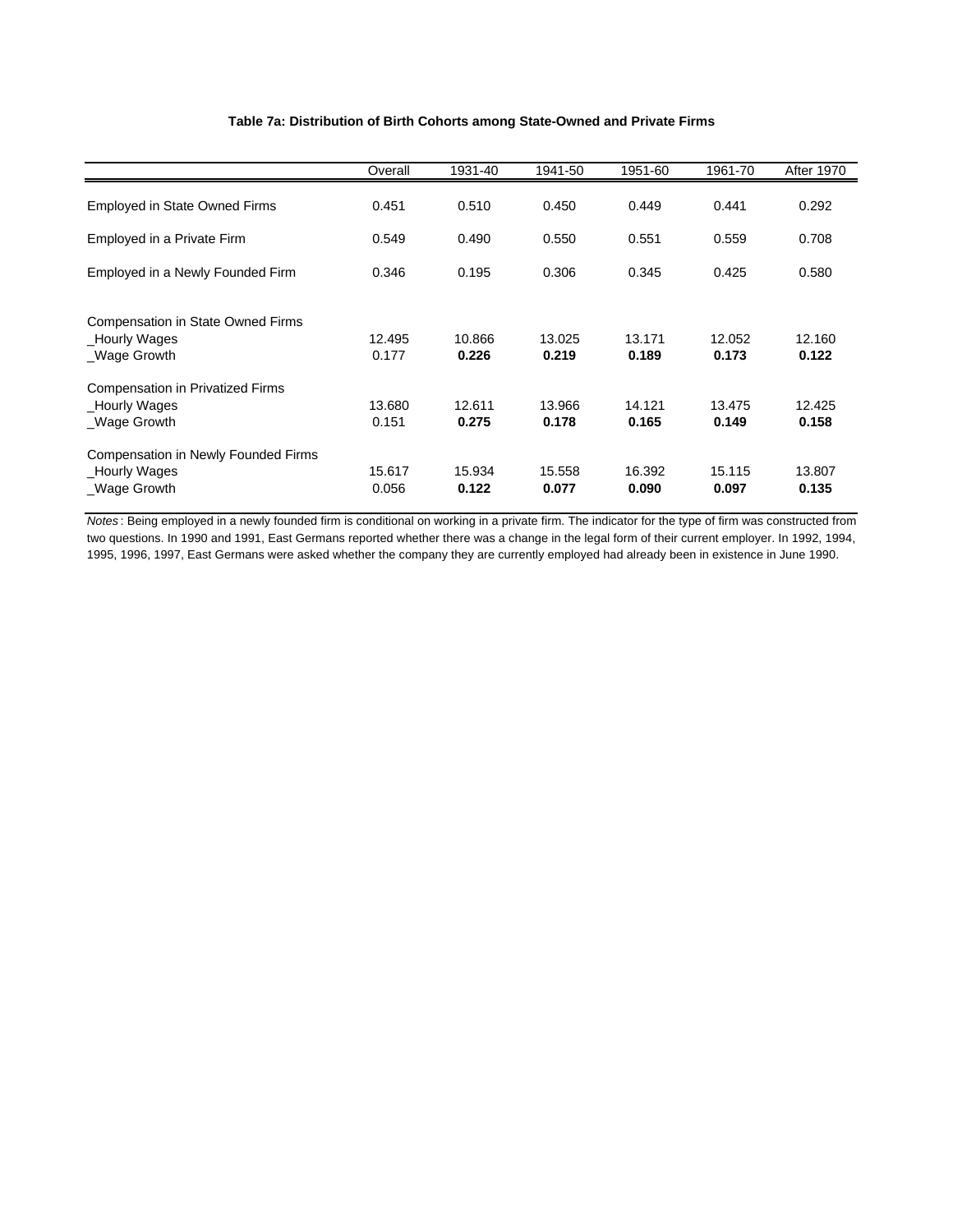### **Table 7b: Returns to Working in Private Sector**

|                                                             | (1)                                | $\overline{2}$                      | $\overline{3}$                      | (4)                             | $\overline{(5)}$                     |
|-------------------------------------------------------------|------------------------------------|-------------------------------------|-------------------------------------|---------------------------------|--------------------------------------|
| Employed in Private Firm                                    | $-0.008$                           | 0.004                               | 0.028                               | 0.021                           | 0.039                                |
| Cohort Born 1941-50                                         | (0.007)<br>$-0.06$<br>$(0.016)$ ** | (0.018)<br>$-0.058$<br>$(0.019)$ ** | (0.019)<br>$-0.059$<br>$(0.018)$ ** | (0.022)                         | $(0.018)^*$<br>$-0.034$<br>(0.026)   |
| Cohort Born 1951-60                                         | $-0.061$<br>$(0.025)^*$            | -0.043<br>(0.026)                   | $-0.044$<br>(0.026)                 |                                 | $-0.036$<br>(0.038)                  |
| Cohort Born 1961-70                                         | $-0.09$<br>$(0.032)$ **            | $-0.092$<br>$(0.034)$ **            | $-0.098$<br>$(0.033)$ **            |                                 | $-0.079$<br>(0.052)                  |
| Cohort Born After 1970                                      | $-0.233$<br>$(0.046)$ **           | $-0.228$<br>$(0.059)$ **            | $-0.244$<br>$(0.059)$ **            |                                 | $-0.269$<br>$(0.072)$ **             |
| Born 1941-50 * Private                                      |                                    | $-0.003$<br>(0.022)                 | 0.008<br>(0.023)                    | $-0.009$<br>(0.026)             | $-0.015$<br>(0.022)                  |
| Born 1951-60 * Private                                      |                                    | $-0.034$<br>(0.021)                 | $-0.035$<br>(0.022)                 | $-0.022$<br>(0.025)             | $-0.039$<br>(0.021)                  |
| Born 1961-70 * Private                                      |                                    | 0.003<br>(0.022)                    | 0.000<br>(0.024)                    | $-0.013$<br>(0.027)             | $-0.021$<br>(0.023)                  |
| Born After 1970 * Private<br>Employed in Newly Founded Firm |                                    | $-0.009$<br>(0.056)                 | $-0.17$<br>$(0.074)^*$<br>$-0.122$  | $-0.041$<br>(0.075)<br>$-0.091$ | $-0.151$<br>$(0.053)$ **<br>$-0.112$ |
| Born 1941-50 * New Firm                                     |                                    |                                     | $(0.037)$ **<br>0.002               | $(0.035)$ **<br>0.028           | $(0.031)$ **<br>0.028                |
| Born 1951-60 * New Firm                                     |                                    |                                     | (0.042)<br>0.053                    | (0.040)<br>0.031                | (0.035)<br>0.045                     |
| Born 1961-70 *New Firm                                      |                                    |                                     | (0.040)<br>0.071                    | (0.039)<br>0.04                 | (0.034)<br>0.06                      |
| Born After 1970 * New Firm                                  |                                    |                                     | (0.041)<br>0.352                    | (0.041)<br>0.331                | (0.035)<br>0.361                     |
| Education                                                   | 0.049                              | 0.049                               | $(0.074)$ **<br>0.049               | $(0.074)$ **<br>0.405           | $(0.056)$ **<br>0.054                |
| Work Experience                                             | $(0.002)$ **<br>0.014              | $(0.002)$ **<br>0.014               | $(0.002)$ **<br>0.013               | $(0.146)$ **<br>0.235           | $(0.003)$ **<br>0.012                |
| Work Experience Squared                                     | $(0.002)$ **<br>0<br>$(0.000)$ **  | $(0.002)$ **<br>0<br>$(0.000)$ **   | $(0.002)$ **<br>0<br>$(0.000)$ **   | (0.149)<br>0<br>$(0.000)$ **    | $(0.003)$ **<br>0<br>$(0.000)$ **    |
| Female                                                      | $-0.097$<br>$(0.007)$ **           | $-0.097$<br>$(0.007)$ **            | $-0.098$<br>$(0.007)$ **            |                                 | $-0.109$<br>$(0.010)$ **             |
| Married                                                     | 0.028<br>$(0.009)$ **              | 0.029<br>$(0.009)$ **               | 0.028<br>$(0.009)$ **               | 0.03<br>(0.020)                 | 0.033<br>$(0.011)$ **                |
| Constant                                                    | 2.484<br>$(0.253)$ <sup>**</sup>   | 2.475<br>$(0.250)$ **               | 2.51<br>$(0.254)$ **                | $-7.396$<br>(4.548)             |                                      |
| Observations<br>R-squared                                   | 10376<br>0.66                      | 10376<br>0.66                       | 10376<br>0.67                       | 10376<br>0.73                   | 10376                                |

*Notes* : The first column contains indicator for private sector and cohort dummies. Column (2) adds interaction terms between cohort membership and private sector employment. In column (3), we distinguish between privatized and newly founded firms. Column (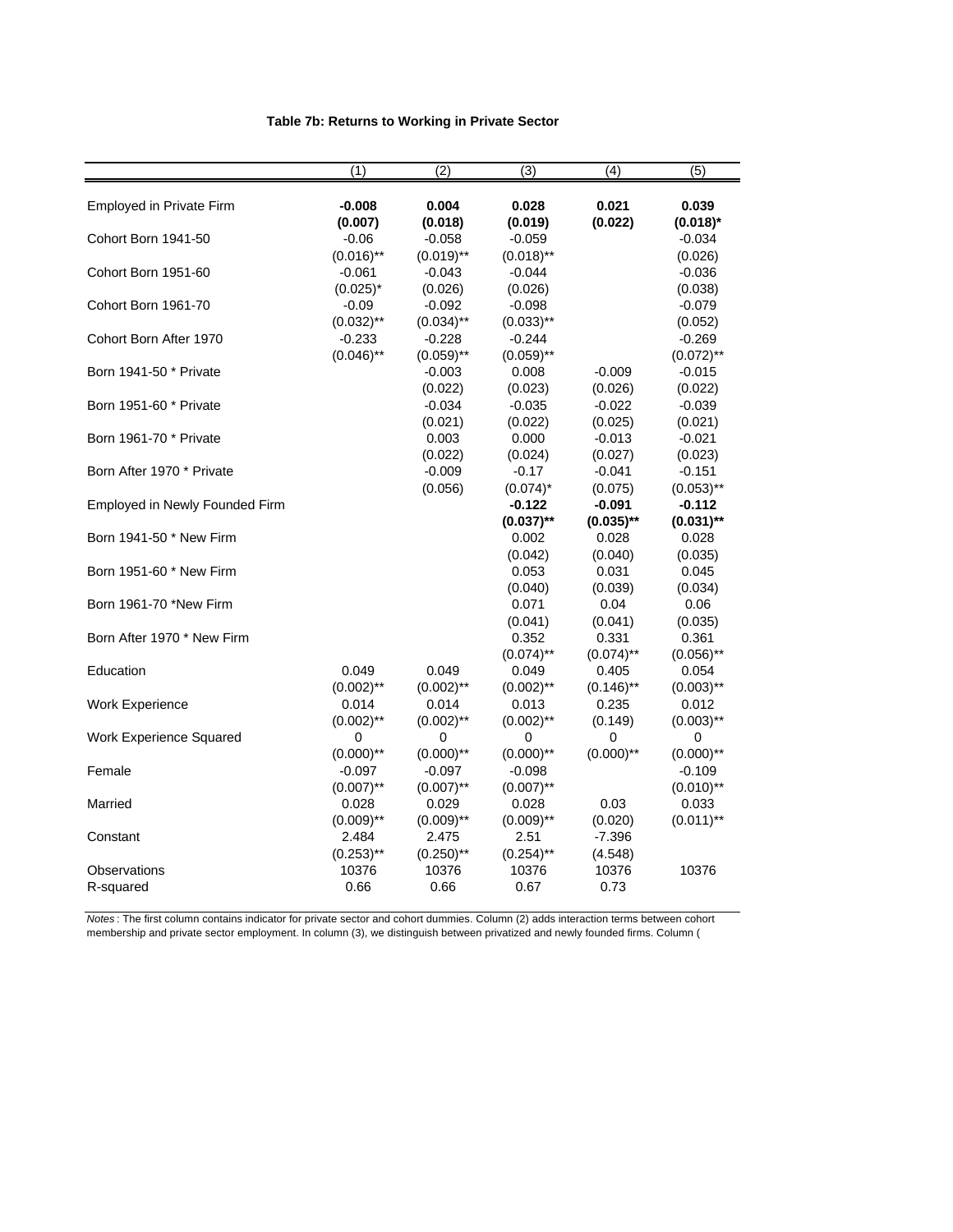|                          | Under 25 | 25-34 | 35-44 | 45-54 | 55 and Older |
|--------------------------|----------|-------|-------|-------|--------------|
|                          |          |       |       |       |              |
| <b>Overall</b>           |          |       |       |       |              |
| No Vocational Degree     | 0.72     | 0.75  | 0.63  | 0.68  | 0.29         |
| <b>Vocational Degree</b> | 0.90     | 0.92  | 0.90  | 0.87  | 0.61         |
| <b>University Degree</b> | 1.00     | 0.96  | 0.96  | 0.93  | 0.71         |
| 1990-1992                |          |       |       |       |              |
| No Vocational Degree     | 0.65     | 0.61  | 0.57  | 0.74  | 0.47         |
| <b>Vocational Degree</b> | 0.92     | 0.93  | 0.92  | 0.93  | 0.75         |
| <b>University Degree</b> | 1.00     | 0.94  | 0.96  | 0.94  | 0.81         |
| 1998-2000                |          |       |       |       |              |
| No Vocational Degree     |          | 0.83  | 0.70  | 0.73  | 0.24         |
| <b>Vocational Degree</b> |          | 0.91  | 0.89  | 0.81  | 0.61         |
| <b>University Degree</b> |          | 0.98  | 0.95  | 0.94  | 0.66         |

# **Table 8: Employment Rates by Age and Education**

*Notes* : Employment rates are calculated from monthly calendar data. A person is employed if employment was the main activity over the year.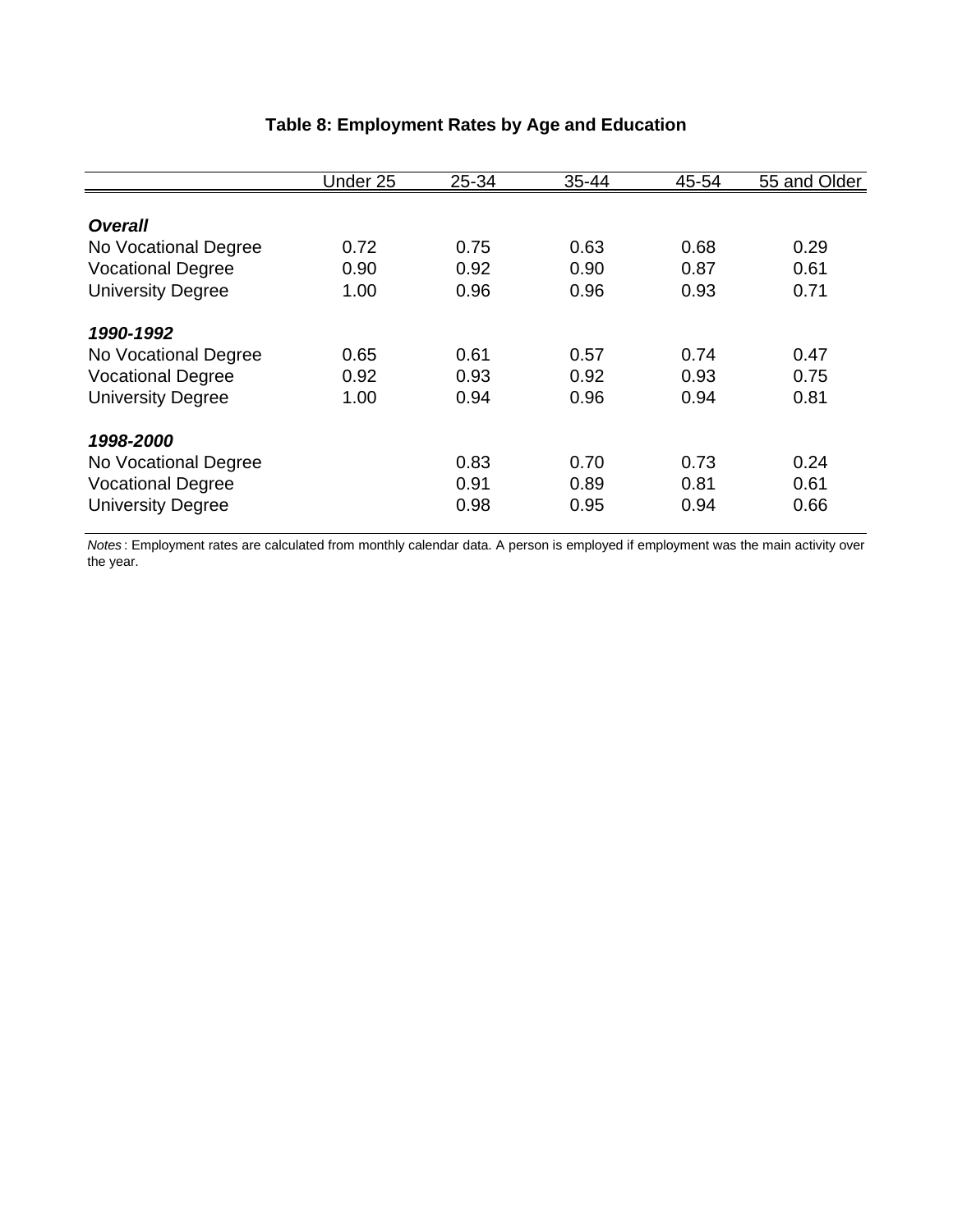|                                  | Under 25 | 25-34 | $35 - 44$ | 45-54 | 55 and Older |
|----------------------------------|----------|-------|-----------|-------|--------------|
|                                  |          |       |           |       |              |
| Employment (%)                   |          |       |           |       |              |
| 1990                             | 19.8     | 25.1  | 25.7      | 23.2  | 32.6         |
| 1990-1995                        | 15.2     | 23.5  | 24.0      | 24.6  | 30.3         |
| 1996-2000                        | 28.6     | 18.0  | 19.1      | 26.4  | 27.6         |
| <b>Hourly Wages</b><br>1990-1995 |          |       |           |       |              |
| Government                       | 9.70     | 12.58 | 14.26     | 14.45 | 13.89        |
| Other                            |          |       |           |       |              |
| 1996-2000                        | 12.08    | 13.49 | 13.86     | 13.91 | 13.63        |
| Government                       | 16.98    | 21.93 | 23.06     | 25.38 | 25.58        |
| Other                            | 13.76    | 20.19 | 20.18     | 21.06 | 19.66        |

#### **Table 9a: Accounting for Employment in the Government Sector**

Notes: The table reports employment rates in the government sector (*Oeffentlicher Dienst* ). Government employment comprises most of the public adminstration and educational and health sector but government employees can also be found in any other sector of the economy (for example, agriculture). No distinction is made between civil servants (*Beamte* ), which cannot be fired, and other employees which can (*Arbeiter and Angestellte* ).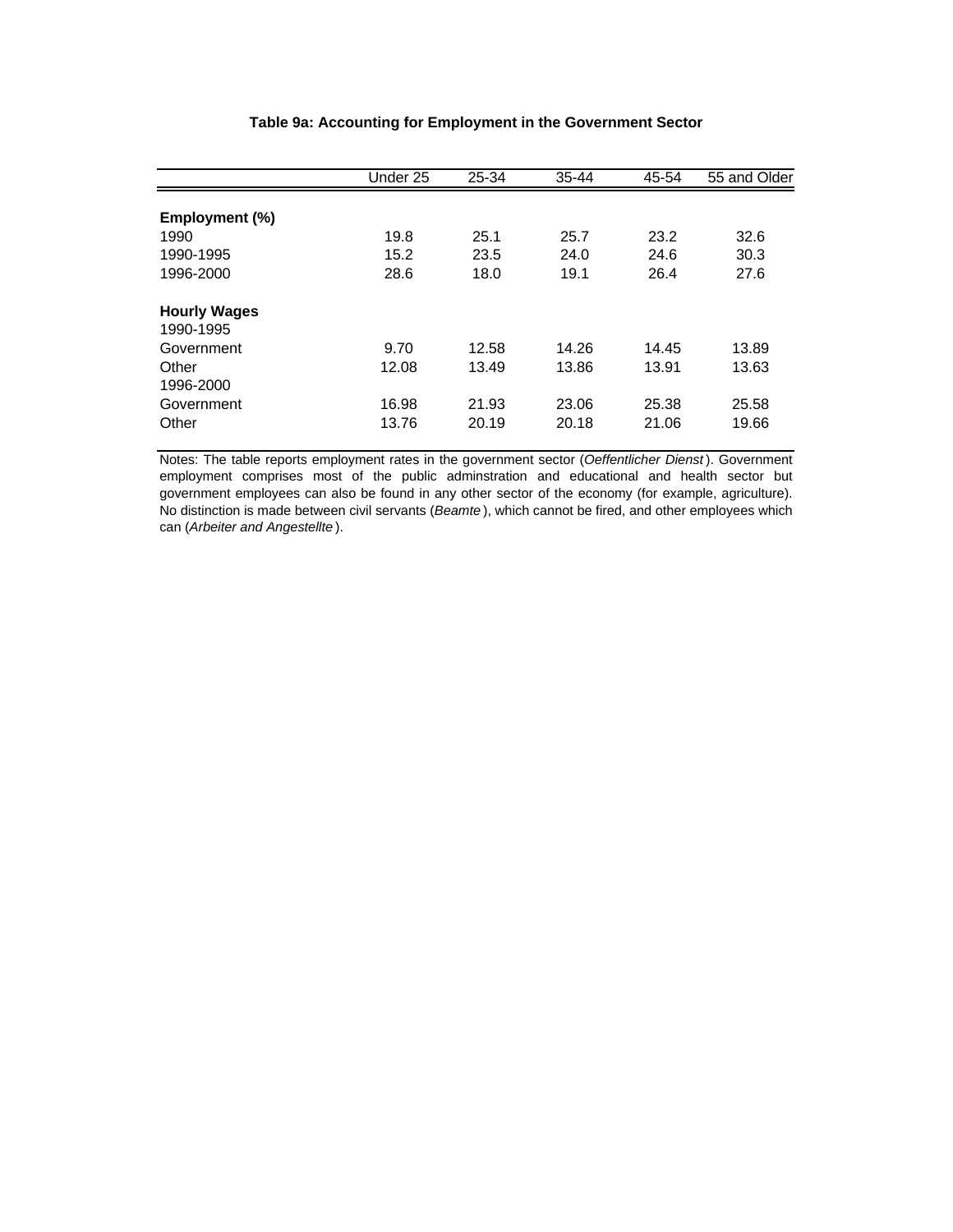#### **Table 9b: Wages of Older Workers Adjusted for Government Employment**

|                                       | 1990/91 | 1994/95 | 1999/2000 |
|---------------------------------------|---------|---------|-----------|
| 45-54 Years-old Males                 |         |         |           |
| Actual Log Hourly Wage 25-34 Males    | 2.11    | 2.82    | 2.97      |
| Actual Log Hourly Wage                | 2.04    | 2.84    | 3.01      |
| Adjusted for Government Employment    | 2.04    | 2.83    | 3.00      |
| Adjusted for Education and Government | 2.03    | 2.83    | 2.97      |
| Adjusted for Education, Migration and | 2.03    | 2.84    | 2.99      |
| Government Employment                 |         |         |           |
|                                       |         |         |           |
| 55 and Older Males                    |         |         |           |
| Actual Log Hourly Wage 25-34 Males    | 2.11    | 2.82    | 2.97      |
| Actual Log Hourly Wage                | 2.06    | 2.82    | 3.01      |
| Adjusted for Government Employment    | 2.05    | 2.82    | 2.99      |
| Adjusted for Education and Government | 2.07    | 2.82    | 2.98      |
| Adjusted for Education, Migration and | 2.07    | 2.82    | 2.99      |
| Government Employment                 |         |         |           |

Notes: The table reports predicted mean log hourly wages after adjusting the distribution of government employment, education and West migration to the group of 25-34 years-old of the same gender. The underlying wage equation was estimated without correcting for selection into employment and included the following additional variables: education, experience and experience squared, marital status, whether the individual worked in West Germany as well as dummy variables for seven occupations and seven economic sectors (see Table 9a for a complete list).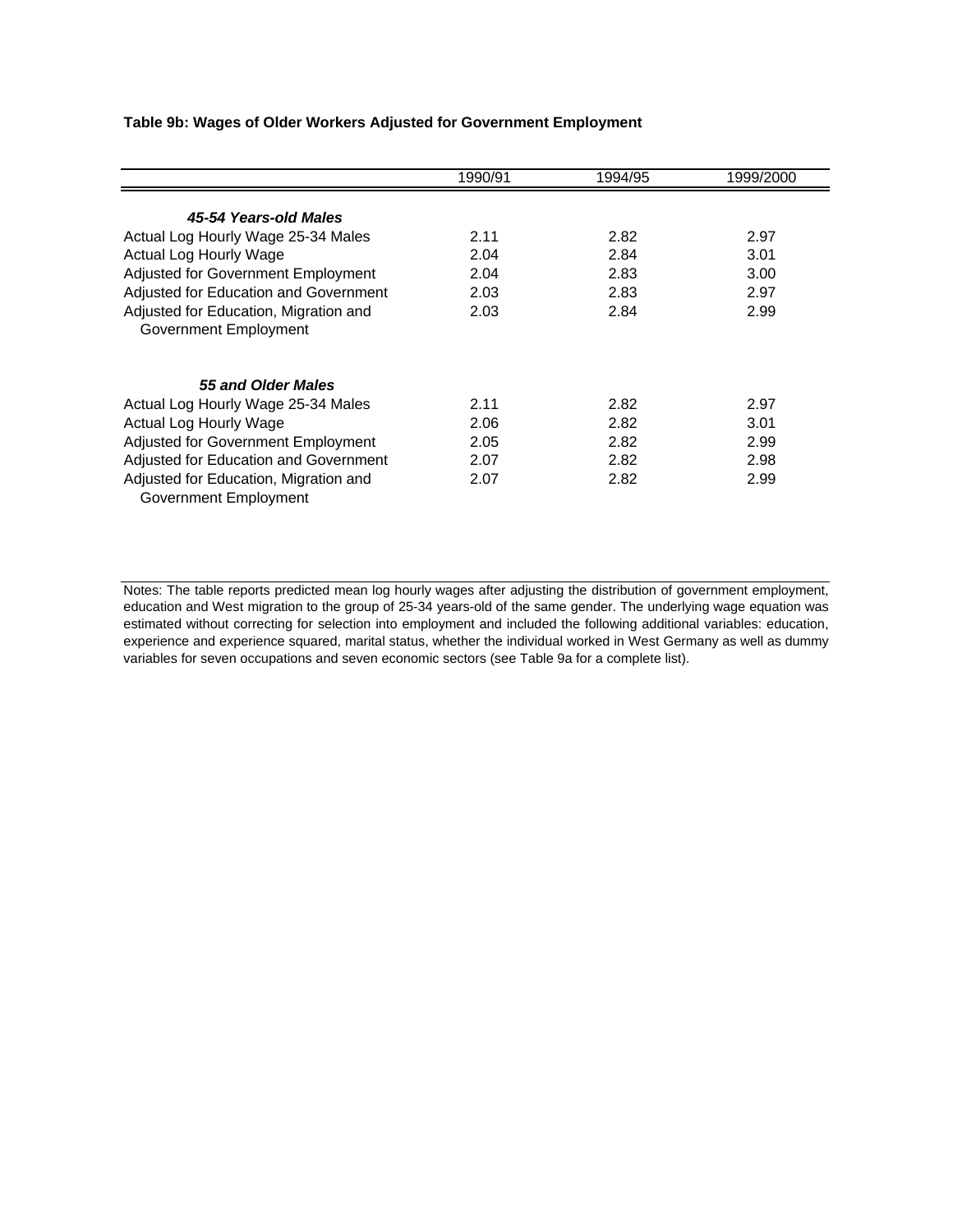|                                | Men       |           |         |                        |  |  |
|--------------------------------|-----------|-----------|---------|------------------------|--|--|
|                                | Age 25-34 | Age 35-44 |         | Age 45-54 55 and Older |  |  |
|                                |           |           |         |                        |  |  |
| <b>Sector of Employment</b>    |           |           |         |                        |  |  |
| Agriculture                    | $-16.9$   | $-13.7$   | $-12.1$ | $-11.6$                |  |  |
| Manufacturing/Energy           | $-5.9$    | $-4.2$    | $-10.2$ | $-2.0$                 |  |  |
| Construction                   | 10.1      | 5.6       | 9.8     | 2.9                    |  |  |
| Trade/Repair                   | 6.2       | 8.3       | 2.8     | 2.9                    |  |  |
| <b>Other Services</b>          | 7.6       | 3.4       | 5.0     | 3.4                    |  |  |
| <b>Public Administration</b>   | $-3.0$    | $-0.9$    | 8.3     | $-4.1$                 |  |  |
| Education/Health               | 2.0       | 1.5       | $-3.6$  | 8.4                    |  |  |
| <b>Occupation</b>              |           |           |         |                        |  |  |
| Adminstrator/Professional      | 6.9       | $-6.8$    | $-8.5$  | 8.7                    |  |  |
| Technician                     | 5.4       | 2.2       | 2.4     | 0.7                    |  |  |
| <b>Clerk</b>                   | 3.3       | $-0.1$    | 0.2     | $-6.2$                 |  |  |
| Sales Worker                   | 0.7       | 1.7       | 3.8     | 4.9                    |  |  |
| Production/Agricultural Worker | $-11.2$   | $-7.2$    | $-1.6$  | $-2.9$                 |  |  |
| Service Worker                 | $-5.7$    | 7.0       | 2.0     | $-1.1$                 |  |  |
| <b>Unskilled Labor</b>         | 0.6       | 3.3       | 1.6     | $-4.1$                 |  |  |

### **Table 10a: Sectoral and Occupational Reallocation, 1990-2000**

*Notes* : The table reports changes in unweighted employment shares by age group and gender in East Germany between 1990 and 2000. Since only individuals born in or before 1973 are included in the sample, the group under 25 is excluded.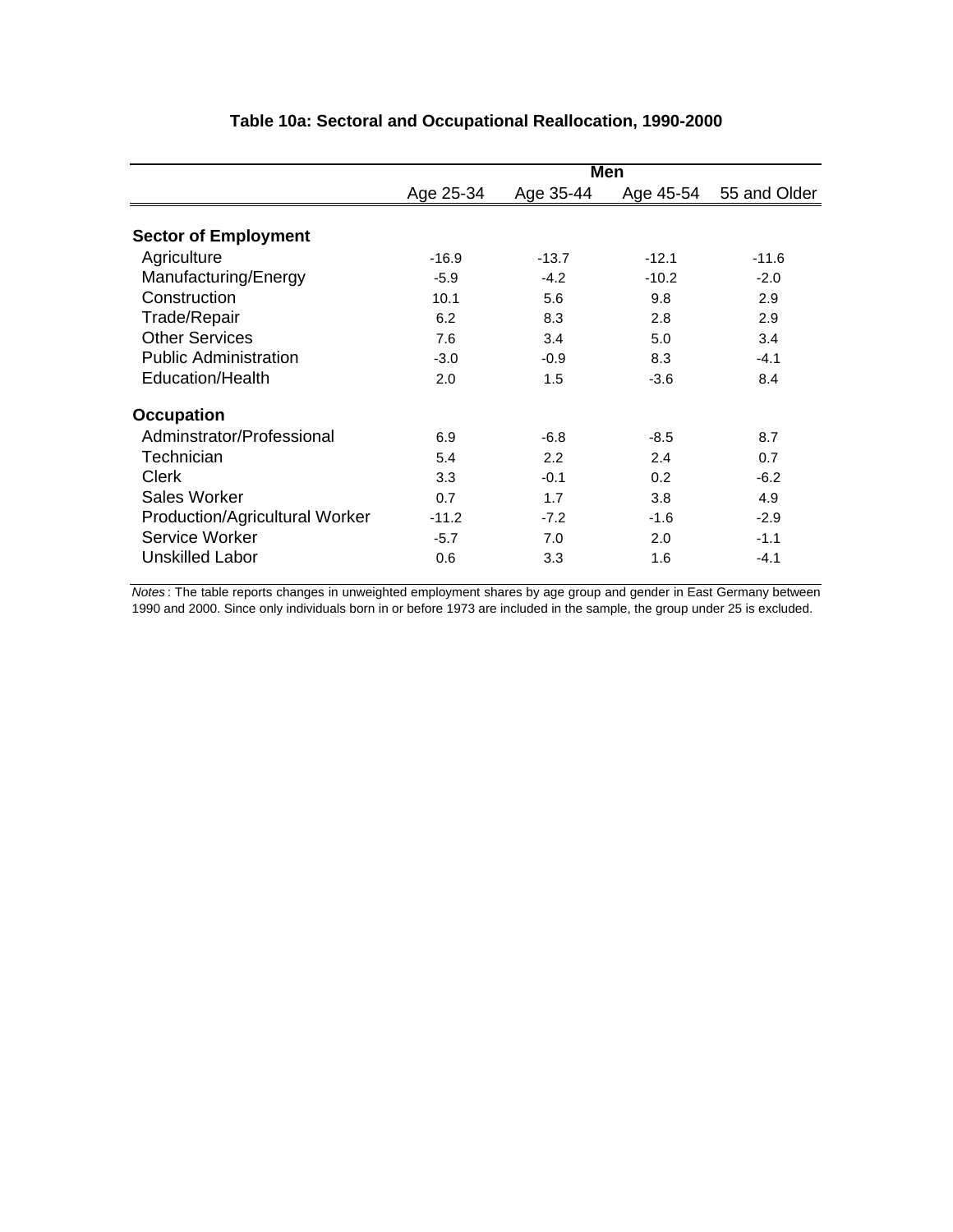### **Table 10b: Wage Growth and Relative Gains from Reallocation**

| Men                        | Log Hourly  | East-West | <b>Between</b>    | Wage Changes |  |
|----------------------------|-------------|-----------|-------------------|--------------|--|
|                            | Wage Change | Migration | <b>Shift East</b> | Within       |  |
| <b>Average Wage Growth</b> | 1.180       |           |                   |              |  |
| Occupations                |             | 0.083     | 0.011             | 1.085        |  |
| <b>Industries</b>          |             | 0.067     | 0.046             | 1.067        |  |
| <b>Relative Wage Gains</b> |             |           |                   |              |  |
| $(45-54)-(25-34)$          | $-0.008$    |           |                   |              |  |
| Occupations                |             | $-0.221$  | $-0.019$          | 0.233        |  |
| <b>Industries</b>          |             | $-0.211$  | 0.011             | 0.193        |  |
| $(55+)-(25-34)$            | $-0.054$    |           |                   |              |  |
| Occupations                |             | $-0.510$  | 0.030             | 0.427        |  |
| <b>Industries</b>          |             | $-0.246$  | $-0.022$          | 0.214        |  |

*Notes* : The table decomposes aggregate wage gains (top part) and relative wage gains (bottom part) among workers into wage changes from East-West migration, occupational/industrial shifts and wage changes within occupations/industries. The analysis was done separately for occupations and sectors as well as for men and women. The occupations and industries are those shown in Table 9a. The decomposition method is outlined in more detail in the main text.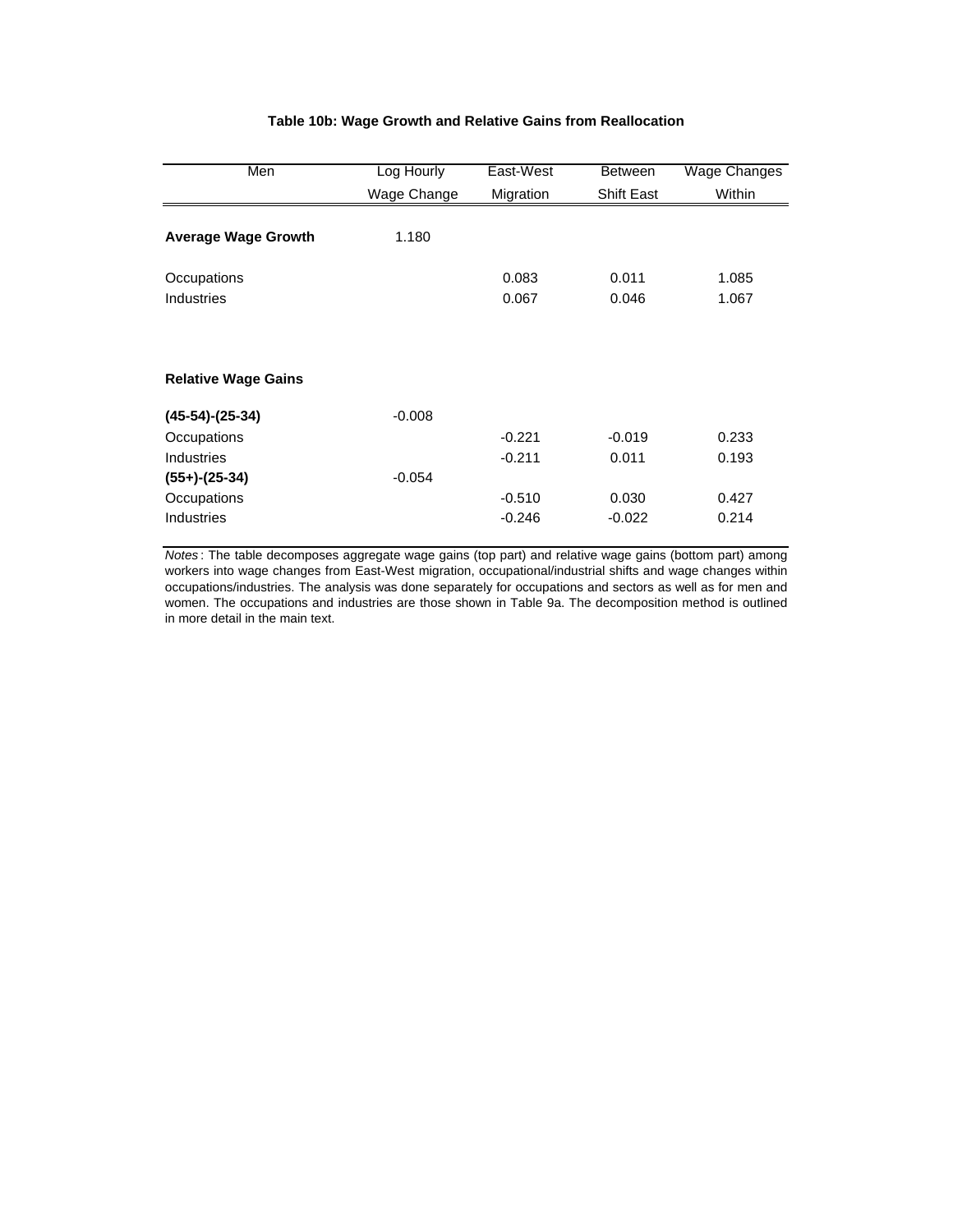|                     |                                         | Overall        | 1931-40        | 1941-50        | 1951-60        | 1961-70        | <b>After 1970</b> |
|---------------------|-----------------------------------------|----------------|----------------|----------------|----------------|----------------|-------------------|
| East Germany        | Received Private Sector Training        | 0.307          | 0.181          | 0.293          | 0.340          | 0.333          | 0.322             |
|                     | _1993<br>$-2000$                        | 0.314<br>0.297 | 0.193<br>0.077 | 0.341<br>0.230 | 0.357<br>0.317 | 0.330<br>0.336 | 0.279<br>0.358    |
|                     | <b>Number of Training Courses</b>       | 2.8            | 2.2            | 2.8            | 2.9            | 2.6            | 3.6               |
|                     | $-1993$<br>$-2000$                      | 2.5<br>3.2     | 2.2<br>2.0     | 2.7<br>3.0     | 2.8<br>2.9     | 2.2<br>3.2     | 2.1<br>4.6        |
| <b>West Germany</b> | <b>Received Private Sector Training</b> | 0.249          | 0.091          | 0.190          | 0.296          | 0.302          | 0.260             |
|                     | $-1993$<br>2000                         | 0.219<br>0.286 | 0.091<br>0.090 | 0.184<br>0.198 | 0.278<br>0.319 | 0.280<br>0.323 | 0.176<br>0.310    |
|                     | <b>Number of Training Courses</b>       | 3.6            | 3.0            | 3.7            | 3.5            | 3.7            | 3.4               |
|                     | $-1993$<br>$-2000$                      | 3.9<br>3.3     | 3.1<br>3.0     | 3.7<br>3.8     | 3.4<br>3.7     | 3.1<br>4.2     | 3.2<br>3.4        |

### **Table 11: Private-Sector Training in East and West Germany, 1993 and 2000**

*Notes* : Numbers are from special module survey on private sector training conducted in 1993 and 2000. Number of training courses refer to the three years prior to the survey and are conditional on receiving training.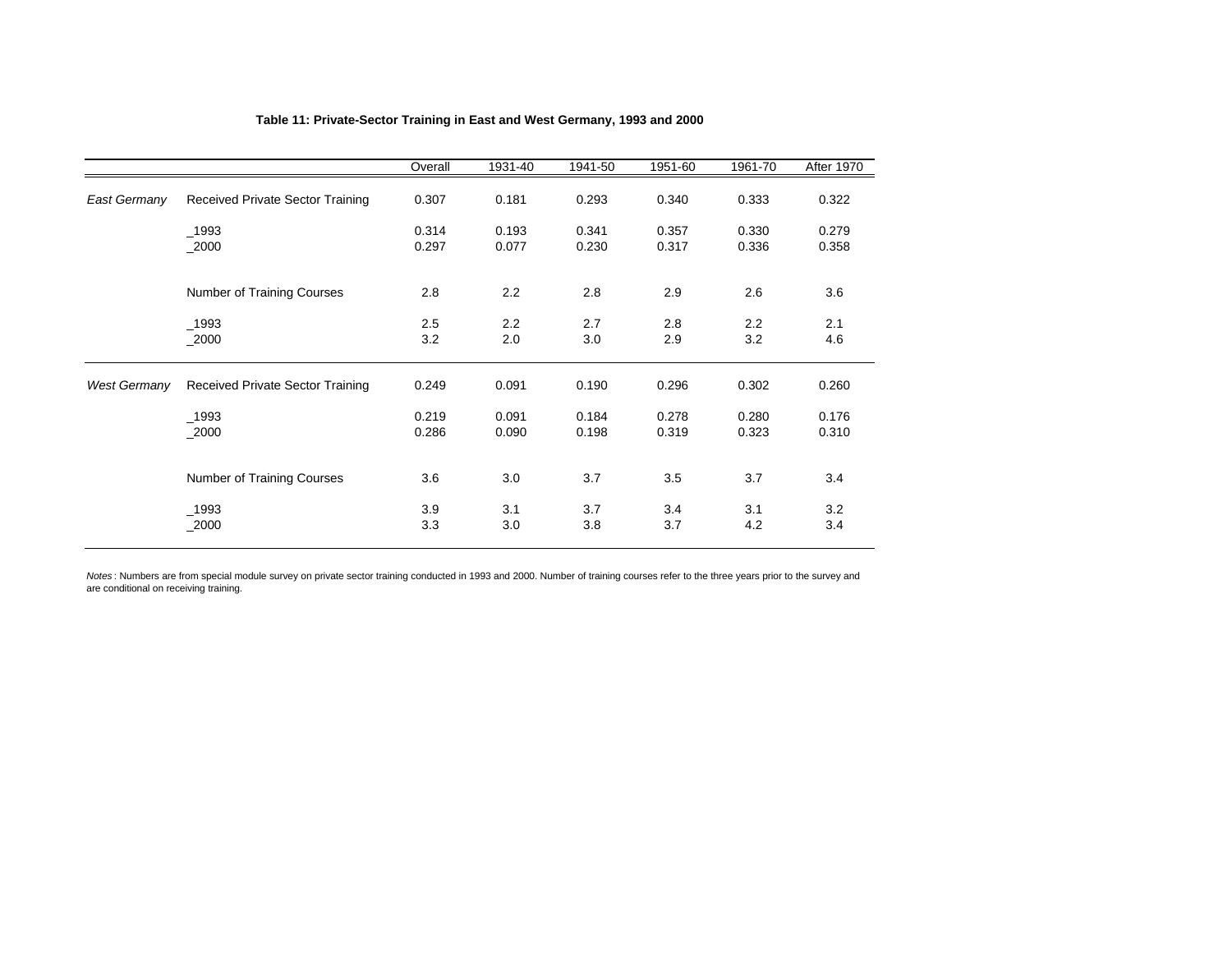|                                                                                                       | (1)                               | (2)                                |  |
|-------------------------------------------------------------------------------------------------------|-----------------------------------|------------------------------------|--|
| <b>Vocational Degree</b>                                                                              | 0.2177<br>$(0.0252)$ **           | 0.1778<br>$(0.0245)$ <sup>**</sup> |  |
| <b>University Degree</b>                                                                              | 0.1342<br>$(0.0066)$ **           | 0.1088<br>$(0.0074)$ <sup>**</sup> |  |
| Agegroup 25-34                                                                                        | $-0.0007$<br>(0.0170)             | 0.0009<br>(0.0162)                 |  |
| Agegroup 35-44                                                                                        | $-0.059$<br>$(0.0202)$ **         | $-0.0491$<br>$(0.0193)^*$          |  |
| Agegroup 45-54                                                                                        | $-0.098$<br>$(0.0225)$ **         | $-0.0855$<br>$(0.0217)$ **         |  |
| Agegroup 55 and older                                                                                 | -0.4215<br>$(0.0329)$ **          | $-0.407$<br>$(0.0340)$ **          |  |
| Married                                                                                               | 0.1136<br>$(0.0118)$ **           | 0.0675<br>$(0.0108)$ <sup>**</sup> |  |
| Living in West Germany                                                                                | 0.0424<br>(0.2628)                | 0.0523<br>(0.1340)                 |  |
| Months Unemployed Last Year                                                                           |                                   | $-0.0178$<br>$(0.0009)$ **         |  |
| Children under 16 in HH?                                                                              | 0.0301<br>$(0.0094)$ **           | 0.0184<br>$(0.0091)^*$             |  |
| Number of Children Aged 0-1                                                                           | -0.0423<br>$(0.0205)^{*}$         | -0.0128<br>-0.0203                 |  |
| Number of Children Aged 2-4                                                                           | $-0.017$<br>$-0.0127$             | -0.0024<br>-0.0124                 |  |
| Number of Children Aged 5-7                                                                           | -0.0276<br>$(0.0112)^*$           | $-0.02$<br>$-0.0108$               |  |
| Number of Adults (19 years and above)                                                                 | 0.0043<br>(0.0044)                | $-0.0055$<br>(0.0042)              |  |
| Home Ownership (Yes $= 1$ )                                                                           | 0.027<br>$(0.0070)$ **            | 0.0062<br>(0.0070)                 |  |
| Savings Account (Yes = 1)                                                                             |                                   | 0.0481<br>$(0.0122)$ **            |  |
| Home Construction Savings Plan (Yes =1)                                                               |                                   | 0.0397<br>$(0.0067)$ **            |  |
| Own Stocks or Bonds (Yes = 1)                                                                         |                                   | 0.0125<br>(0.0084)                 |  |
| Own Life Insurance Policy (Yes = 1)                                                                   |                                   | 0.0484<br>$(0.0078)$ **            |  |
| Own Firm Capital (Yes = 1)                                                                            |                                   | 0.0075<br>(0.0178)                 |  |
| <b>Year Dummies</b><br><b>State Dummies</b>                                                           | Yes<br>Yes                        | Yes<br>Yes                         |  |
| Observations<br>Pseudo R-Squared<br>Log-Likelihood                                                    | 10628<br>0.147<br>$-3914.32$      | 10628<br>0.213<br>-3609.62         |  |
| F-Test for Joint Significance of<br>Truncated Polynomial in Selection<br>Probability in Wage Equation | $F(4,7473) =$<br>4.91<br>(0.0006) | $F(4,7473) =$<br>20.75<br>(0.0000) |  |

#### **Table A1: Labor Force Probit for East German Men**

*Notes* : The table reports marginal effects from a poled probit where the dependent variable is one if the respondent reports employment as the main activity in the preceding year. Robust standard errors are in parentheses. Coefficients with \* are significant at the 5 percent, those with \*\* at the 1 percent level. The reference category for education is no vocational degree, the reference age group those under 25. Column (2) adds months unemployed last year and estimated value of household assets (5 categories).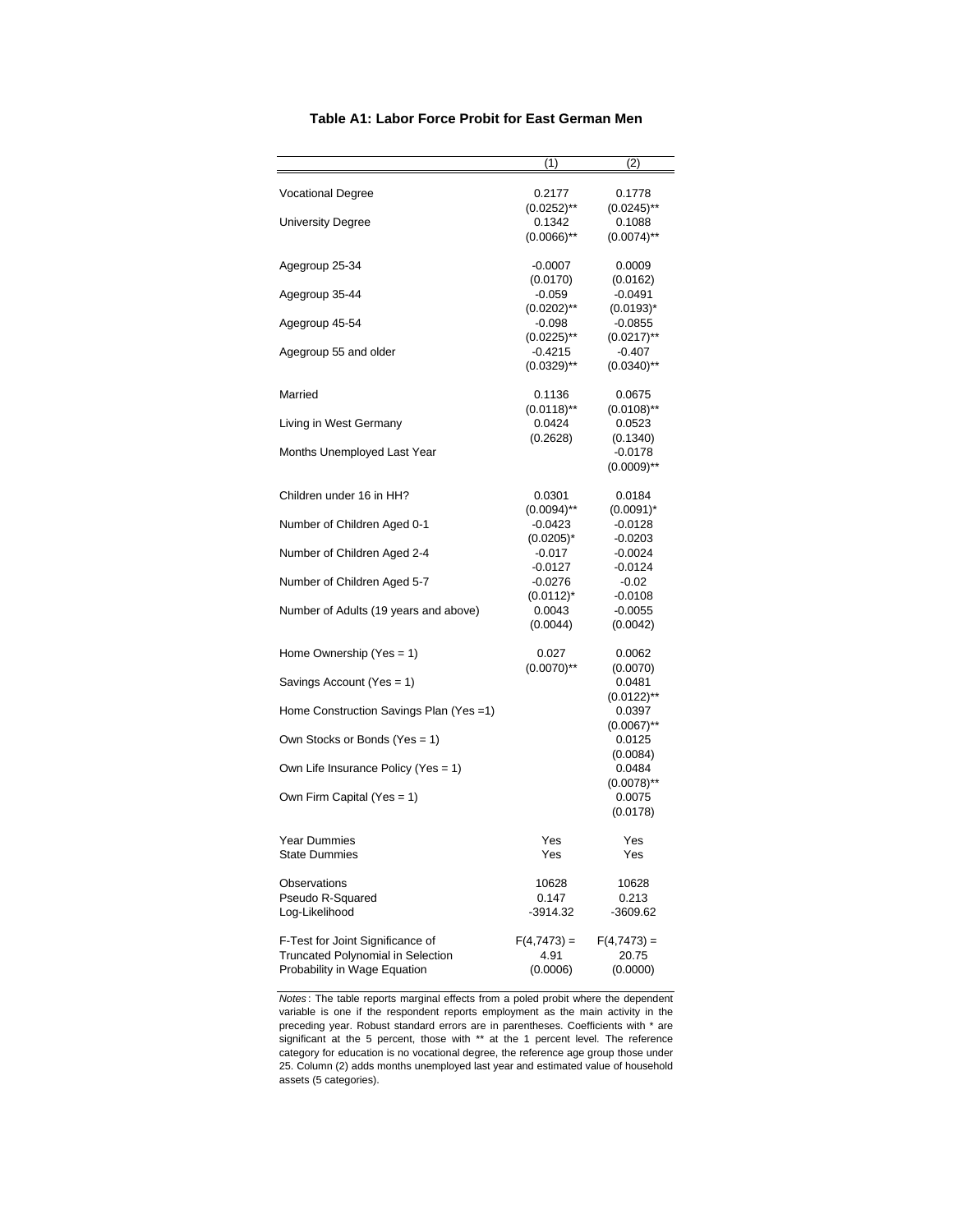### **Figure 1: Growth Rates of Gross Domestic Product in East Germany**



*Source* : Burda and Hunt (2001)

*Notes* : Berlin is included as part of East Germany. Growth rates are based on 1995 constant Gross Domestic Product evaluated at market prices including subsidies and net interest.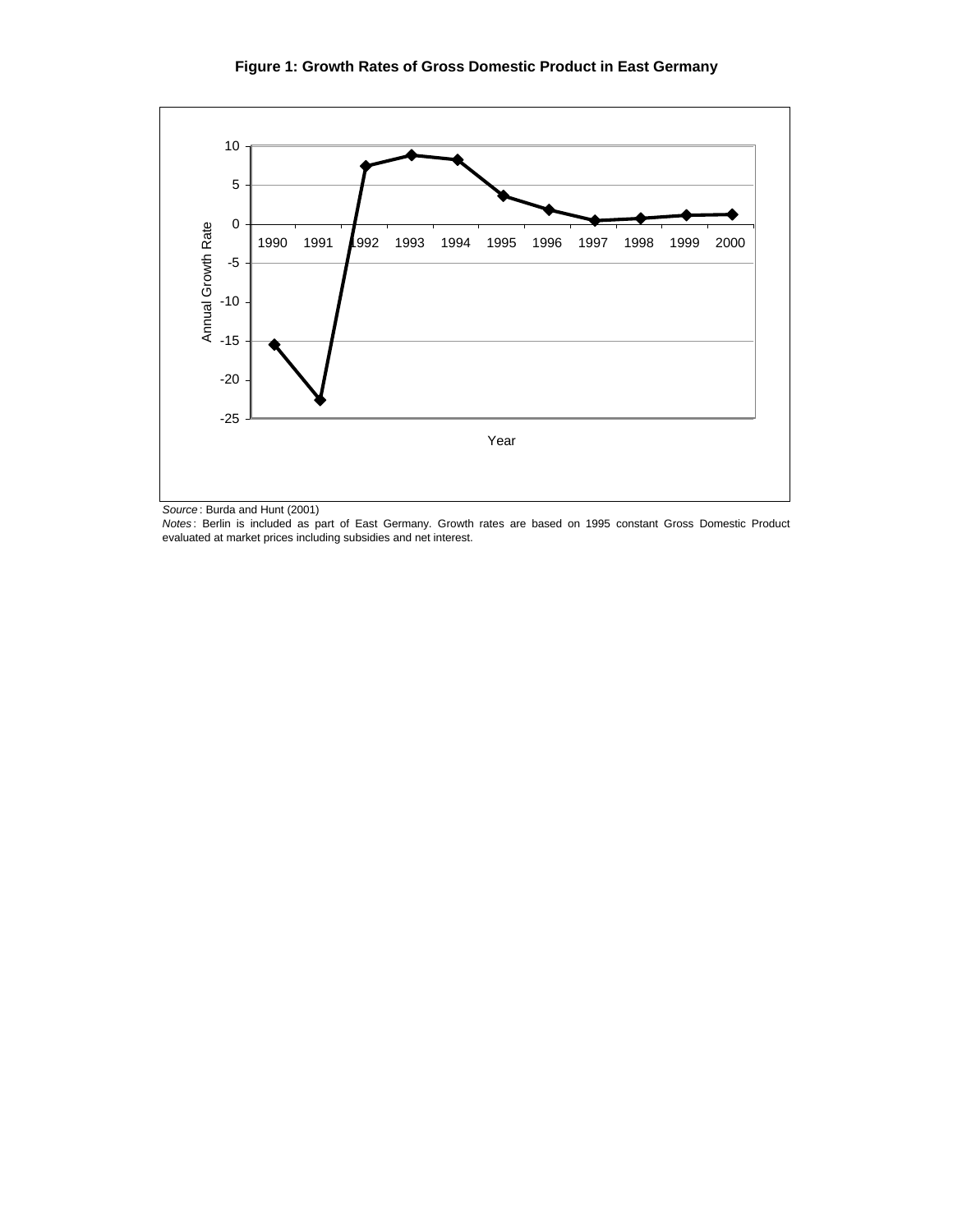

*Source* : German Socio-Economic Panel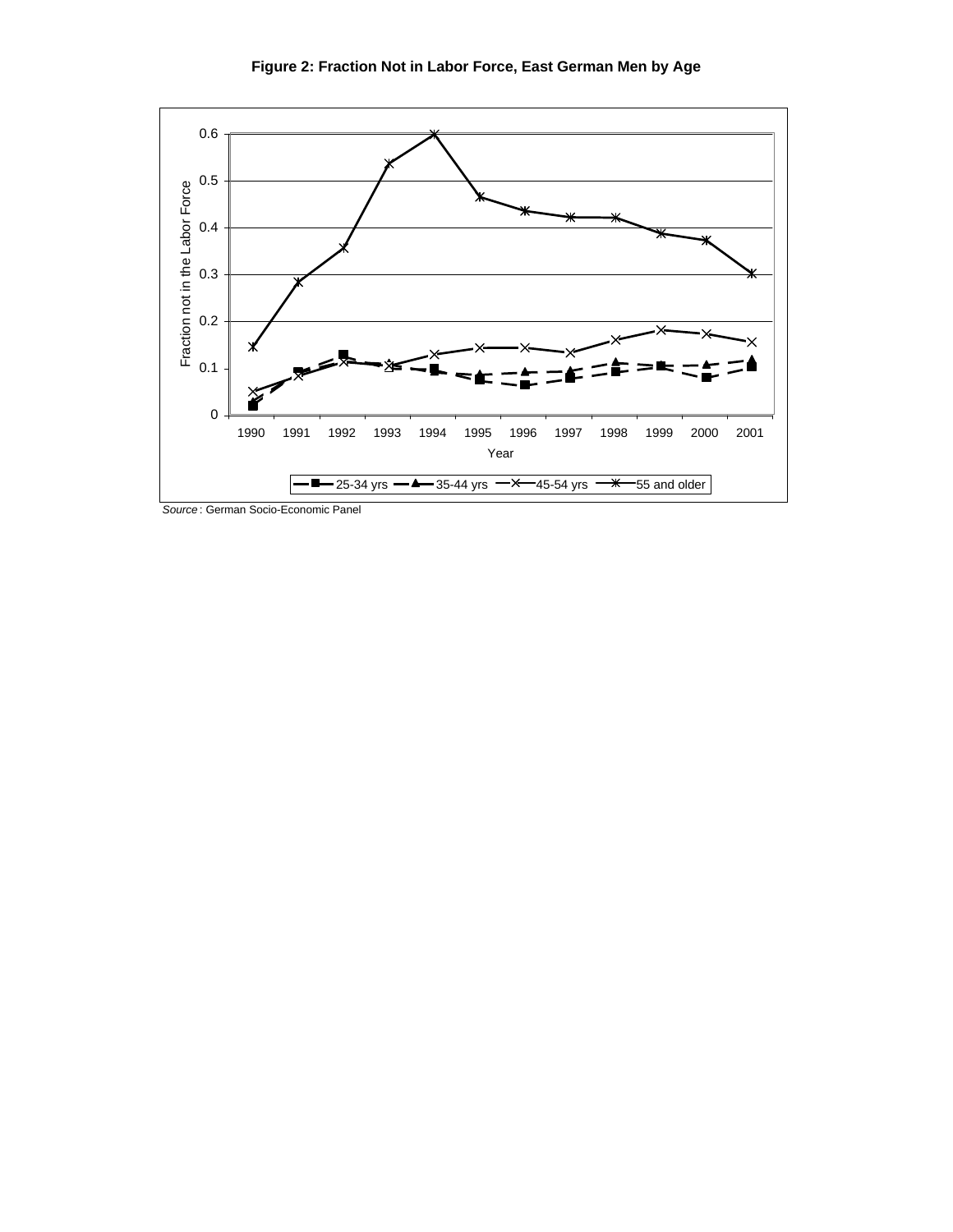

**Figure 3: Evolution of Wage Inequality in East Germany**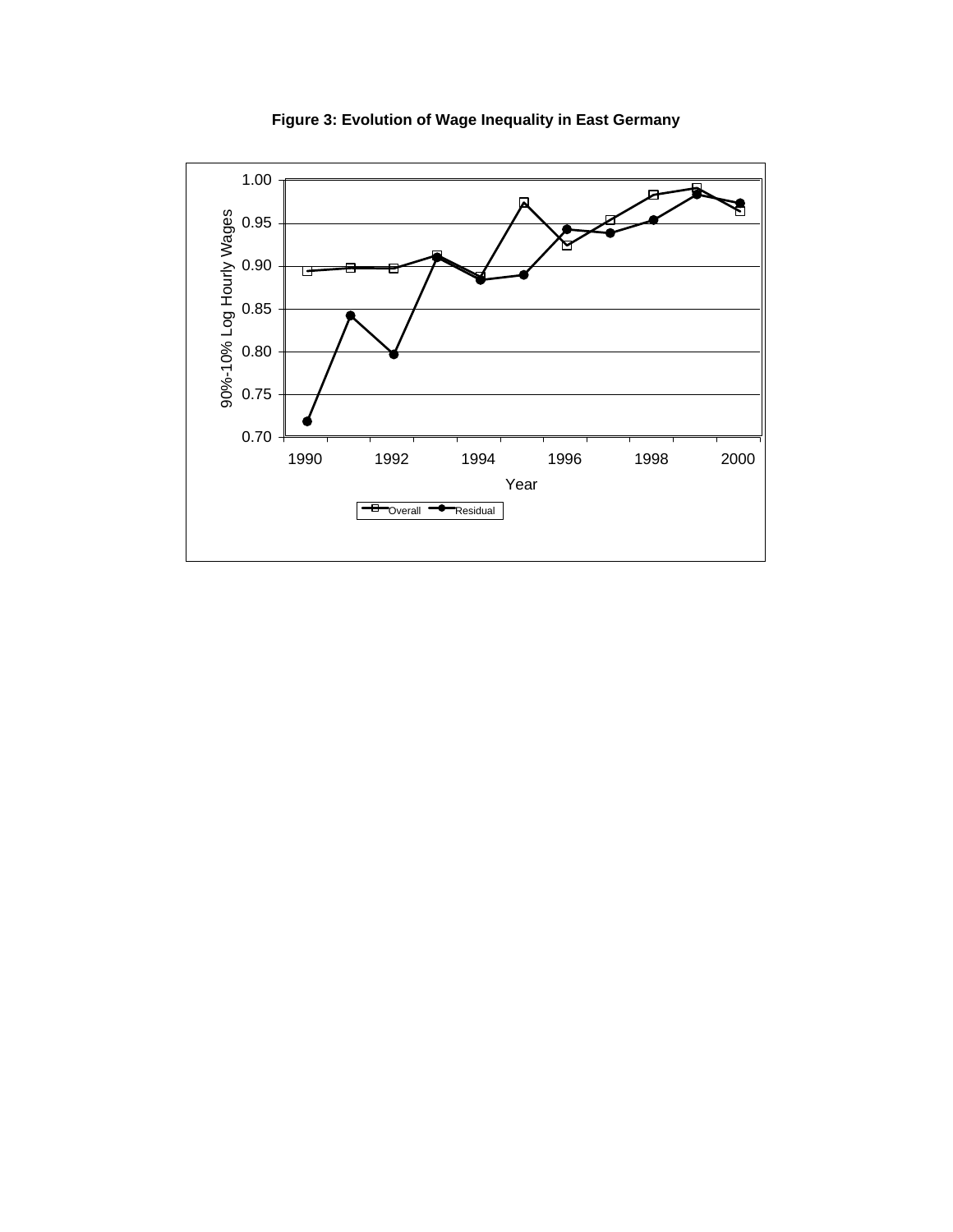

**Figure 4: East-West Wage Ratio by Birth Cohort** 

**Figure 5: Age Premium in East Germany over Time**

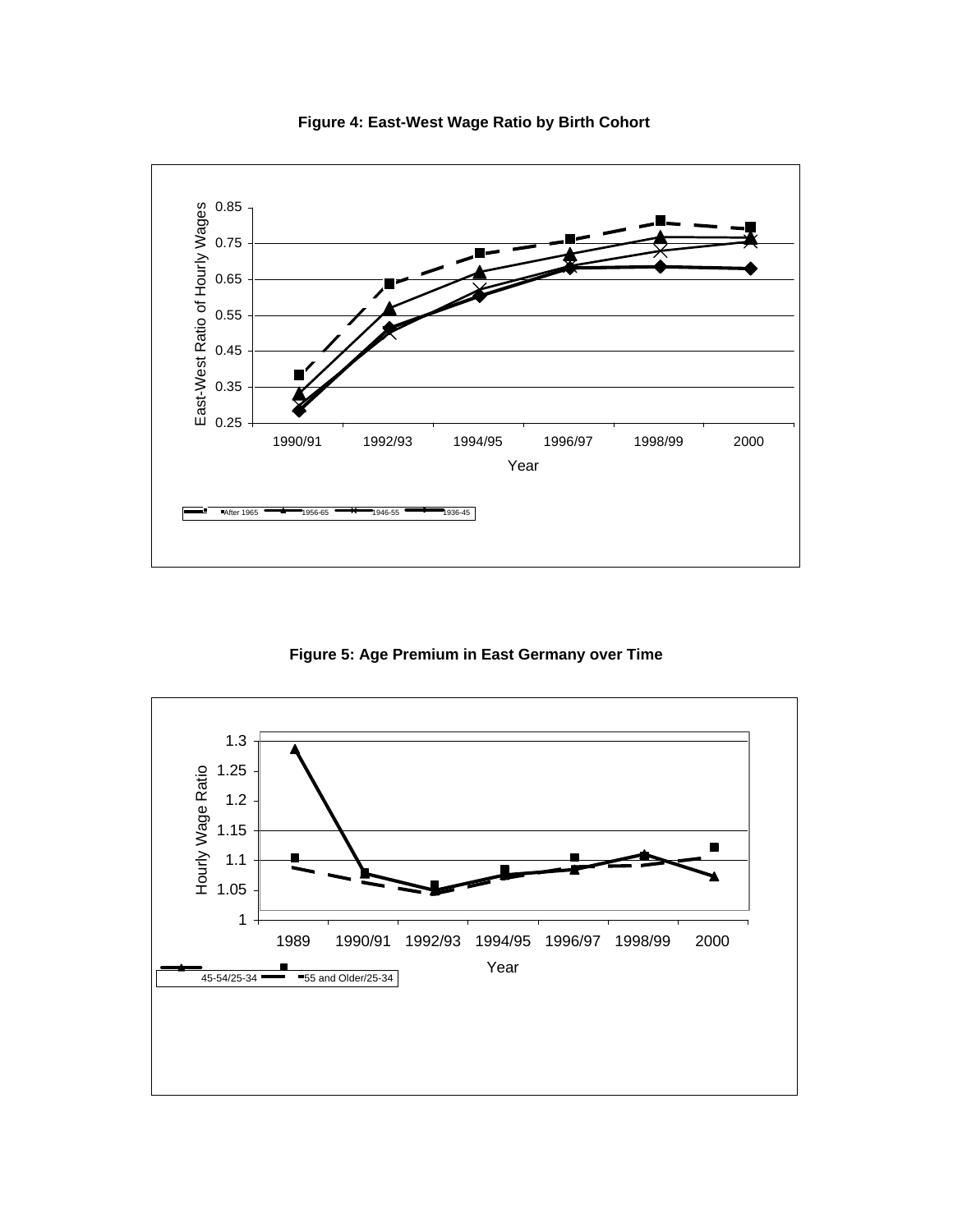

**Figure 6: Pooled Age-Earnings Profiles for East Germany**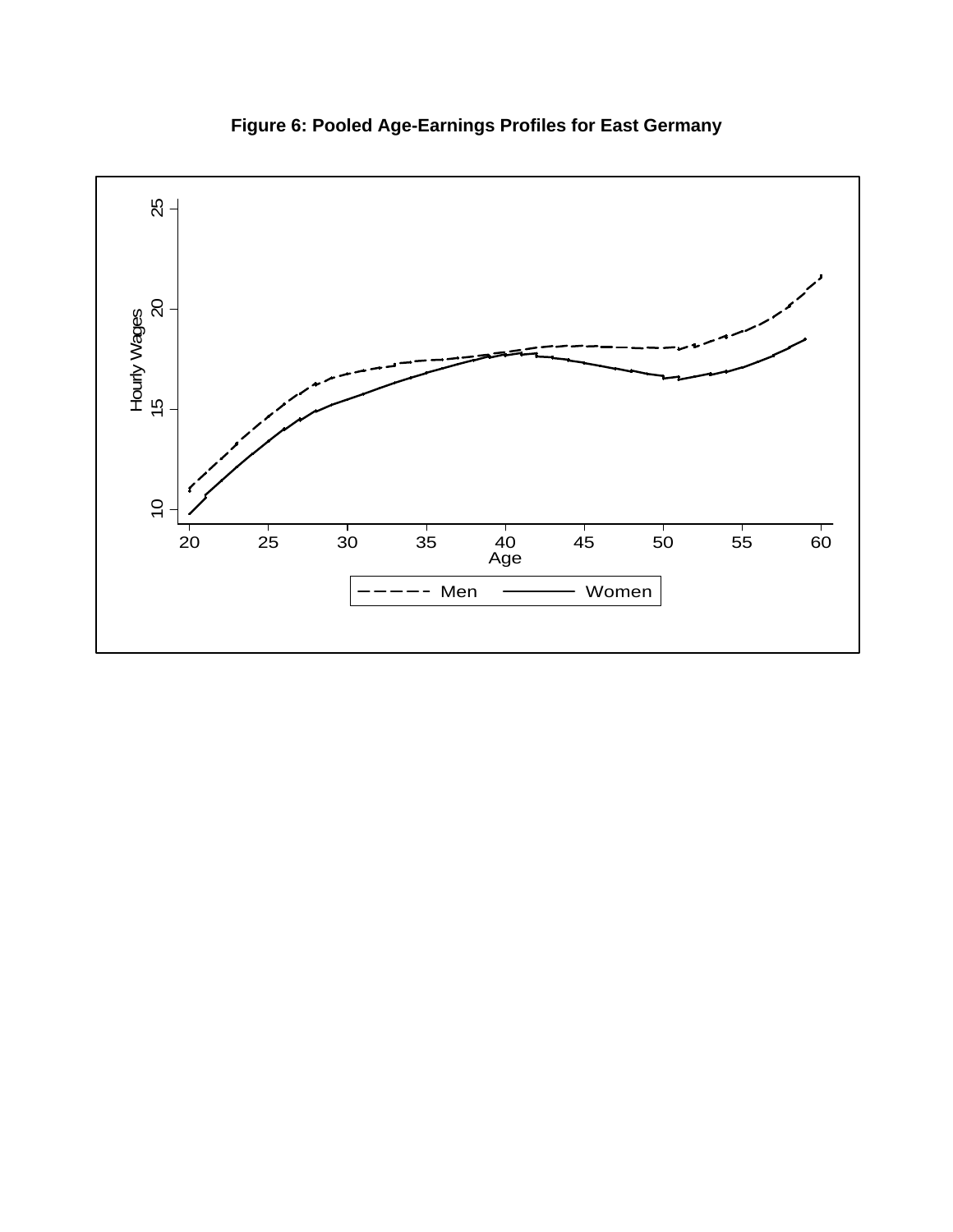

**Figure 7a: Time Series of Returns to Vocational Degree (Uncorrected)** 

**Figure 7b: Time Series of Returns to University Degree (Uncorrected)**

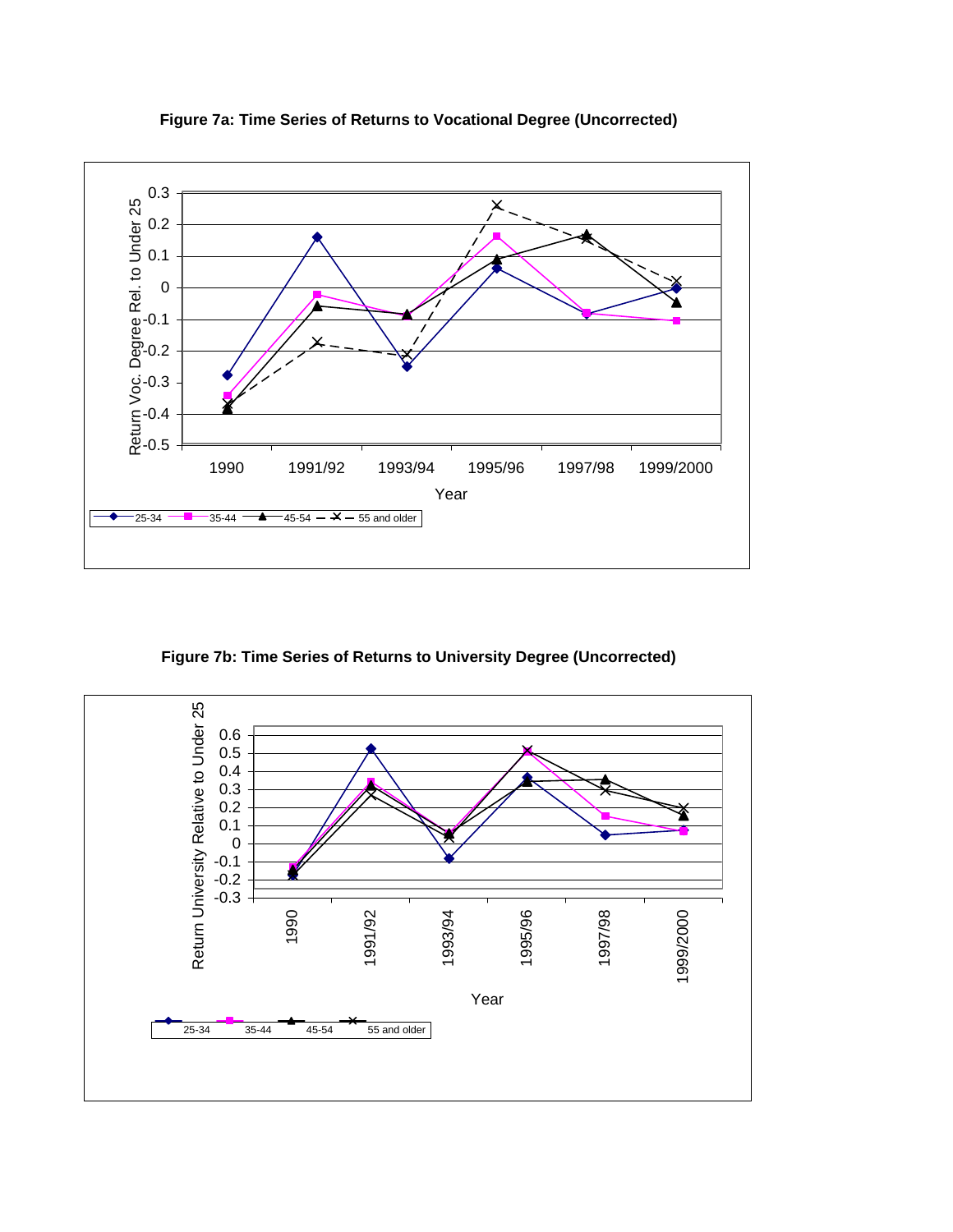

**Figure 8a: East-West Wage Ratio incl. Nonworkers (Median Assumption)**

**Figure 8b: Age Premium Incl. Nonworkers in East Germany** 

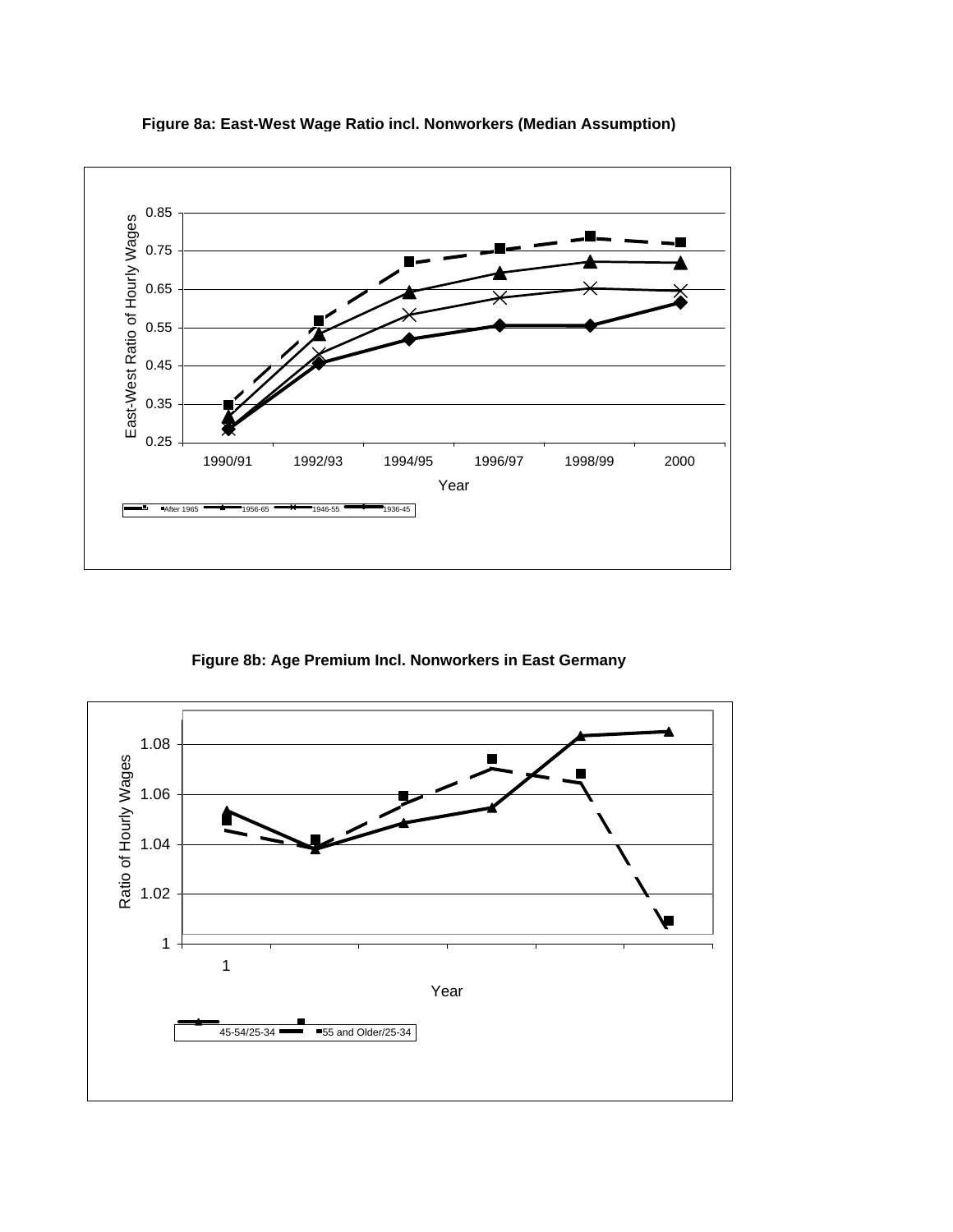

**Figure 9: Comparison of Wages for Workers and Future Nonworkers**

*Notes* : The figure shows wages of those working in the current year but leaving employment in the following year relative to those remaining employed in both years.